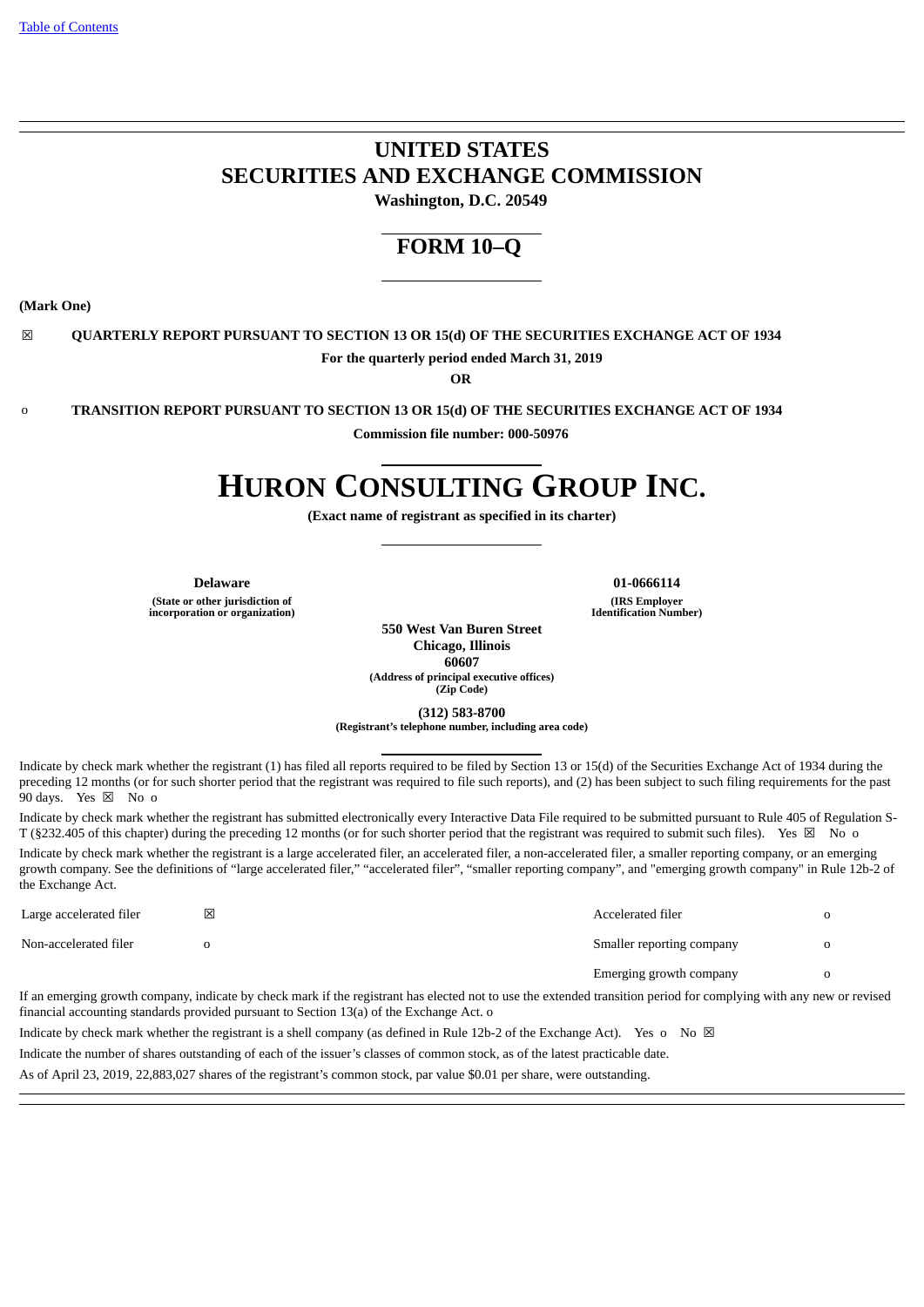## <span id="page-1-0"></span>**Huron Consulting Group Inc.**

## **HURON CONSULTING GROUP INC.**

## **INDEX**

**Page**

|                  | <b>Part I – Financial Information</b>                                                        |                |
|------------------|----------------------------------------------------------------------------------------------|----------------|
| Item 1.          | <b>Consolidated Financial Statements (Unaudited)</b>                                         |                |
|                  | <b>Consolidated Balance Sheets</b>                                                           | $\overline{1}$ |
|                  | <b>Consolidated Statements of Operations and Other Comprehensive Income</b>                  | $\overline{2}$ |
|                  | <b>Consolidated Statements of Stockholders' Equity</b>                                       | $\overline{3}$ |
|                  | <b>Consolidated Statements of Cash Flows</b>                                                 | $\overline{4}$ |
|                  | <b>Notes to Consolidated Financial Statements</b>                                            | $\overline{5}$ |
| Item 2.          | <b>Management's Discussion and Analysis of Financial Condition and Results of Operations</b> | 23             |
| Item 3.          | <b>Quantitative and Qualitative Disclosures About Market Risk</b>                            | 36             |
| Item 4.          | <b>Controls and Procedures</b>                                                               | 37             |
|                  | <u> Part II – Other Information</u>                                                          |                |
| Item 1.          | <b>Legal Proceedings</b>                                                                     | 37             |
| Item 1A.         | <b>Risk Factors</b>                                                                          | 37             |
| Item 2.          | <b>Unregistered Sales of Equity Securities and Use of Proceeds</b>                           | 37             |
| Item 3.          | <b>Defaults Upon Senior Securities</b>                                                       | 38             |
| Item 4.          | <b>Mine Safety Disclosures</b>                                                               | <u>38</u>      |
| Item 5.          | <b>Other Information</b>                                                                     | <u>38</u>      |
| Item 6.          | <b>Exhibits</b>                                                                              | <u>39</u>      |
| <u>Signature</u> |                                                                                              | 40             |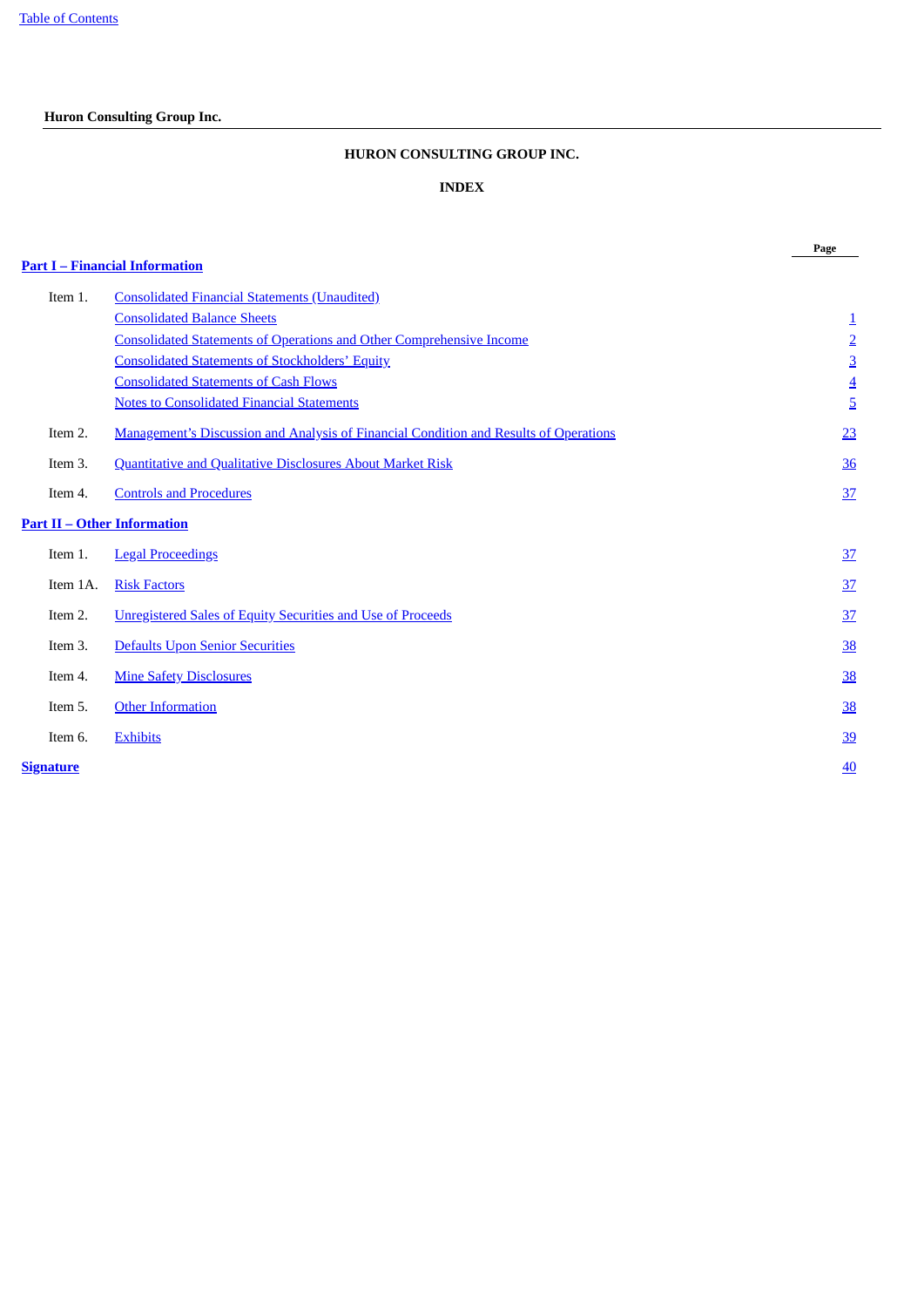## **PART I - FINANCIAL INFORMATION ITEM 1. CONSOLIDATED FINANCIAL STATEMENTS**

## **HURON CONSULTING GROUP INC. CONSOLIDATED BALANCE SHEETS (In thousands, except share and per share amounts) (Unaudited)**

<span id="page-2-2"></span><span id="page-2-1"></span><span id="page-2-0"></span>

|                                                                                                                                                                 |      | March 31,<br>2019 |                | December 31,<br>2018 |
|-----------------------------------------------------------------------------------------------------------------------------------------------------------------|------|-------------------|----------------|----------------------|
| <b>Assets</b>                                                                                                                                                   |      |                   |                |                      |
| Current assets:                                                                                                                                                 |      |                   |                |                      |
| Cash and cash equivalents                                                                                                                                       | \$   | 8,526             | \$             | 33,107               |
| Receivables from clients, net                                                                                                                                   |      | 104,674           |                | 109,677              |
| Unbilled services, net                                                                                                                                          |      | 86,504            |                | 69,613               |
| Income tax receivable                                                                                                                                           |      | 3,209             |                | 6,612                |
| Prepaid expenses and other current assets                                                                                                                       |      | 13,596            |                | 13,922               |
| Total current assets                                                                                                                                            |      | 216,509           |                | 232,931              |
| Property and equipment, net                                                                                                                                     |      | 38,359            |                | 40,374               |
| Deferred income taxes, net                                                                                                                                      |      | 1,302             |                | 2,153                |
| Long-term investment                                                                                                                                            |      | 54,038            |                | 50,429               |
| Operating lease right-of-use assets                                                                                                                             |      | 53,805            |                |                      |
| Other non-current assets                                                                                                                                        |      | 38,345            |                | 30,525               |
| Intangible assets, net                                                                                                                                          |      | 43,461            |                | 47,857               |
| Goodwill                                                                                                                                                        |      | 645,541           |                | 645,263              |
| <b>Total assets</b>                                                                                                                                             | \$   | 1,091,360         | \$             | 1,049,532            |
| Liabilities and stockholders' equity                                                                                                                            |      |                   |                |                      |
| Current liabilities:                                                                                                                                            |      |                   |                |                      |
| Accounts payable                                                                                                                                                | $\$$ | 7,469             | $\mathfrak{s}$ | 10,020               |
| Accrued expenses and other current liabilities                                                                                                                  |      | 16,611            |                | 17,207               |
| Accrued payroll and related benefits                                                                                                                            |      | 53,966            |                | 109,825              |
| Accrued contingent consideration for business acquisitions                                                                                                      |      | 10,014            |                | 9,991                |
| Current maturities of long-term debt                                                                                                                            |      | 245,569           |                | 243,132              |
| Current maturities of operating lease liabilities                                                                                                               |      | 10,293            |                |                      |
| Deferred revenues                                                                                                                                               |      | 30,023            |                | 28,130               |
| Total current liabilities                                                                                                                                       |      | 373,945           |                | 418,305              |
| Non-current liabilities:                                                                                                                                        |      |                   |                |                      |
| Deferred compensation and other liabilities                                                                                                                     |      | 25,886            |                | 20,875               |
| Accrued contingent consideration for business acquisitions, net of current portion                                                                              |      | 1,115             |                | 1,450                |
| Long-term debt, net of current portion                                                                                                                          |      | 79,722            |                | 53,853               |
| Operating lease liabilities, net of current portion                                                                                                             |      | 60,280            |                |                      |
| Deferred lease incentives                                                                                                                                       |      |                   |                | 13,693               |
| Deferred income taxes, net                                                                                                                                      |      | 759               |                | 732                  |
| Total non-current liabilities                                                                                                                                   |      | 167,762           |                | 90,603               |
| <b>Commitments and contingencies</b>                                                                                                                            |      |                   |                |                      |
| <b>Stockholders' equity</b>                                                                                                                                     |      |                   |                |                      |
| Common stock; \$0.01 par value; 500,000,000 shares authorized; 25,275,901 and 25,114,739 shares issued at<br>March 31, 2019 and December 31, 2018, respectively |      | 247               |                | 244                  |
| Treasury stock, at cost, 2,392,531 and 2,568,288 shares at March 31, 2019 and December 31, 2018, respectively                                                   |      | (126, 983)        |                | (124, 794)           |
| Additional paid-in capital                                                                                                                                      |      | 457,748           |                | 452,573              |
| Retained earnings                                                                                                                                               |      | 199,410           |                | 196,106              |
| Accumulated other comprehensive income                                                                                                                          |      | 19,231            |                | 16,495               |
| Total stockholders' equity                                                                                                                                      |      | 549,653           |                | 540,624              |
| Total liabilities and stockholders' equity                                                                                                                      | \$   | 1,091,360         | \$             | 1,049,532            |

*The accompanying notes are an integral part of the consolidated financial statements.*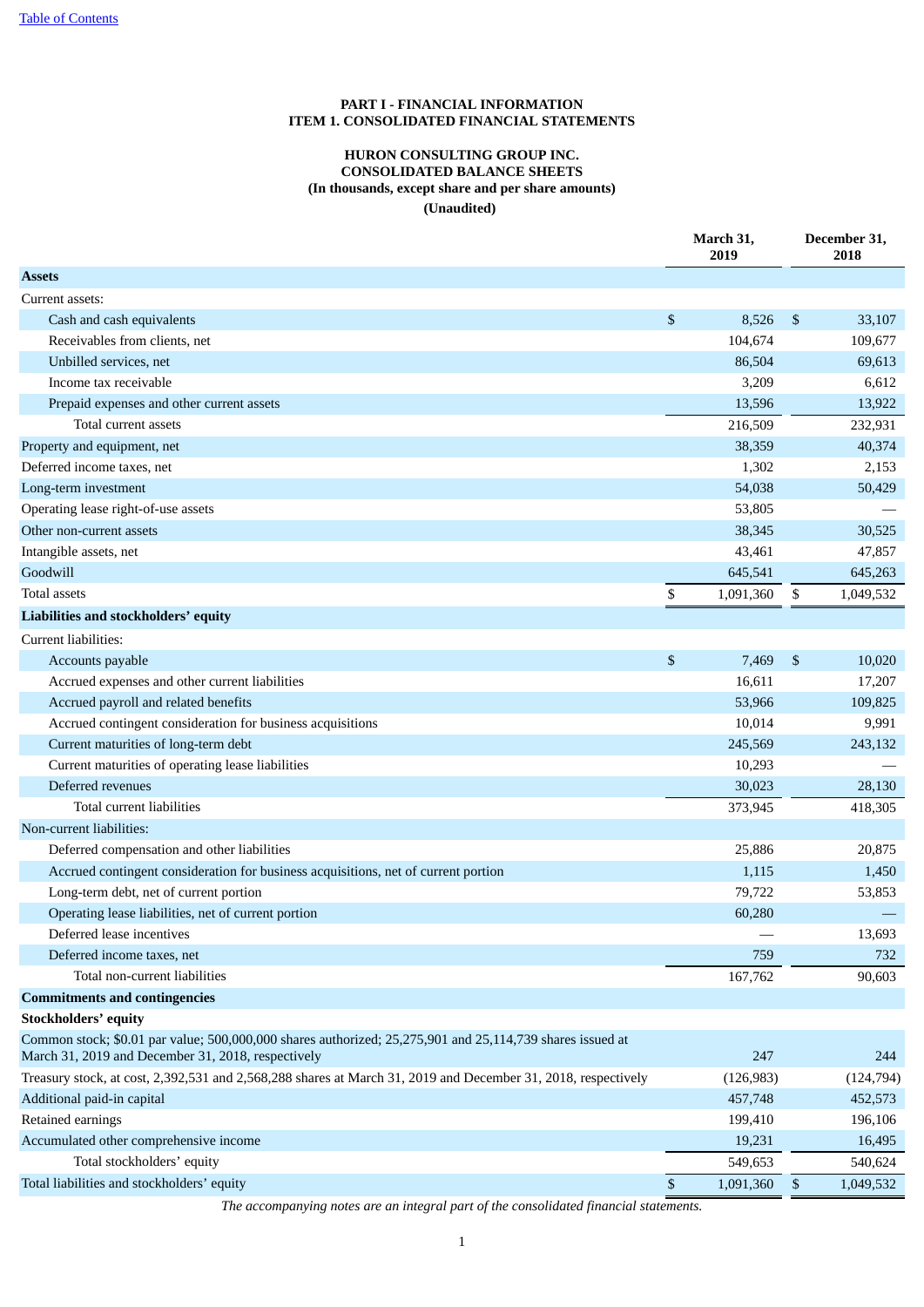## <span id="page-3-0"></span>**HURON CONSULTING GROUP INC. CONSOLIDATED STATEMENTS OF OPERATIONS AND OTHER COMPREHENSIVE INCOME (LOSS) (In thousands, except per share amounts) (Unaudited)**

|                                                                                                                  |      | <b>Three Months Ended</b><br>March 31, |              |          |
|------------------------------------------------------------------------------------------------------------------|------|----------------------------------------|--------------|----------|
|                                                                                                                  |      | 2019                                   |              | 2018     |
| Revenues and reimbursable expenses:                                                                              |      |                                        |              |          |
| Revenues                                                                                                         | \$   | 204,445                                | \$           | 193,679  |
| Reimbursable expenses                                                                                            |      | 18,617                                 |              | 17,619   |
| Total revenues and reimbursable expenses                                                                         |      | 223,062                                |              | 211,298  |
| Direct costs and reimbursable expenses (exclusive of depreciation and amortization shown in operating expenses): |      |                                        |              |          |
| Direct costs                                                                                                     |      | 137,780                                |              | 132,786  |
| Amortization of intangible assets and software development costs                                                 |      | 1,117                                  |              | 1,218    |
| Reimbursable expenses                                                                                            |      | 18,669                                 |              | 17,549   |
| Total direct costs and reimbursable expenses                                                                     |      | 157,566                                |              | 151,553  |
| Operating expenses and other losses (gains), net                                                                 |      |                                        |              |          |
| Selling, general and administrative expenses                                                                     |      | 50,749                                 |              | 47,078   |
| Restructuring charges                                                                                            |      | 1,275                                  |              | 712      |
| Other losses (gains), net                                                                                        |      | (456)                                  |              | 830      |
| Depreciation and amortization                                                                                    |      | 7,172                                  |              | 8,803    |
| Total operating expenses and other losses (gains), net                                                           |      | 58,740                                 |              | 57,423   |
| Operating income                                                                                                 |      | 6,756                                  |              | 2,322    |
| Other income (expense), net:                                                                                     |      |                                        |              |          |
| Interest expense, net of interest income                                                                         |      | (4,258)                                |              | (4,986)  |
| Other income (expense), net                                                                                      |      | 2,217                                  |              | (145)    |
| Total other expense, net                                                                                         |      | (2,041)                                |              | (5, 131) |
| Income (loss) from continuing operations before taxes                                                            |      | 4,715                                  |              | (2,809)  |
| Income tax expense                                                                                               |      | 1,365                                  |              | 413      |
| Net income (loss) from continuing operations                                                                     |      | 3,350                                  |              | (3,222)  |
| Loss from discontinued operations, net of tax                                                                    |      | (46)                                   |              | (42)     |
| Net income (loss)                                                                                                | \$   | 3,304                                  | \$           | (3,264)  |
| Net earnings (loss) per basic share:                                                                             |      |                                        |              |          |
| Net income (loss) from continuing operations                                                                     | \$   | 0.15                                   | \$           | (0.15)   |
| Loss from discontinued operations, net of tax                                                                    |      |                                        |              |          |
| Net income (loss)                                                                                                | \$   | 0.15                                   | \$           | (0.15)   |
| Net earnings (loss) per diluted share:                                                                           |      |                                        |              |          |
| Net income (loss) from continuing operations                                                                     | \$   | 0.15                                   | $\mathbb{S}$ | (0.15)   |
| Loss from discontinued operations, net of tax                                                                    |      |                                        |              |          |
| Net income (loss)                                                                                                | $\,$ | 0.15                                   | $\mathbb{S}$ | (0.15)   |
| Weighted average shares used in calculating earnings per share:                                                  |      |                                        |              |          |
| <b>Basic</b>                                                                                                     |      | 21,868                                 |              | 21,592   |
| Diluted                                                                                                          |      | 22,311                                 |              | 21,592   |
| <b>Comprehensive income (loss):</b>                                                                              |      |                                        |              |          |
| Net income (loss)                                                                                                | \$   | 3,304                                  | \$           | (3,264)  |
| Foreign currency translation adjustments, net of tax                                                             |      | 316                                    |              | 34       |
| Unrealized gain on investment, net of tax                                                                        |      | 2,657                                  |              | 2,166    |
| Unrealized gain (loss) on cash flow hedging instruments, net of tax                                              |      | (237)                                  |              | 432      |
| Other comprehensive income                                                                                       |      | 2,736                                  |              | 2,632    |
| Comprehensive income (loss)                                                                                      | \$   | 6,040                                  | \$           | (632)    |
|                                                                                                                  |      |                                        |              |          |

*The accompanying notes are an integral part of the consolidated financial statements.*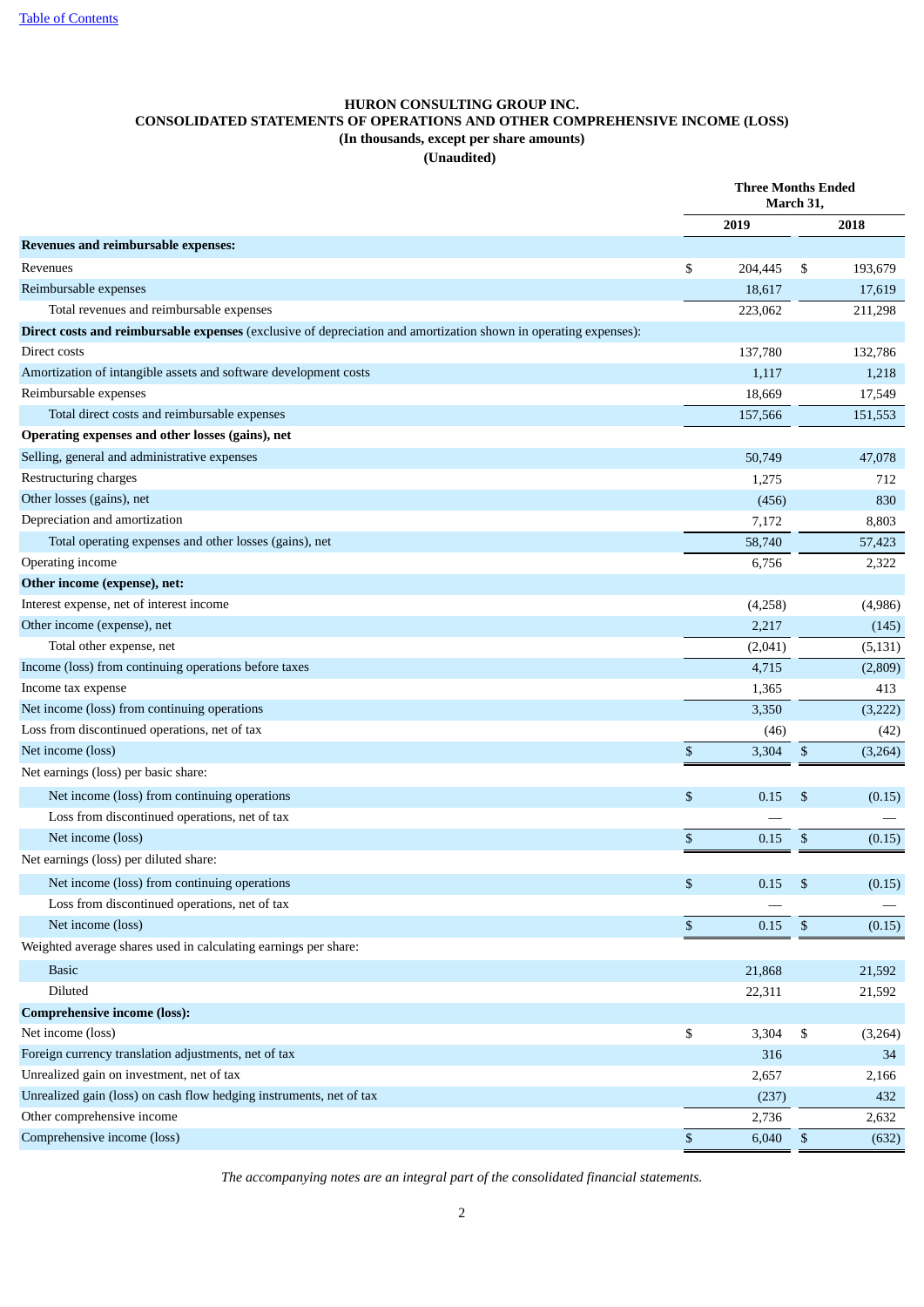## **HURON CONSULTING GROUP INC. CONSOLIDATED STATEMENTS OF STOCKHOLDERS' EQUITY (In thousands, except share amounts) (Unaudited)**

<span id="page-4-0"></span>

|                                                  | Three Months Ended March 31, 2019 |     |               |                       |   |            |                              |          |          |          |                                    |        |    |               |
|--------------------------------------------------|-----------------------------------|-----|---------------|-----------------------|---|------------|------------------------------|----------|----------|----------|------------------------------------|--------|----|---------------|
|                                                  | <b>Common Stock</b>               |     |               | <b>Treasury Stock</b> |   |            | <b>Additional</b><br>Paid-In |          | Retained |          | Accumulated Other<br>Comprehensive |        |    | Stockholders' |
|                                                  | <b>Shares</b>                     |     | <b>Amount</b> | <b>Shares</b>         |   | Amount     |                              | Capital  |          | Earnings |                                    | Income |    | <b>Equity</b> |
| <b>Balance at December 31, 2018</b>              | 24,418,252                        | \$. | 244           | (2,671,962)           | Ъ | (124, 794) | D.                           | 452,573  |          | 196,106  | S                                  | 16,495 | S. | 540,624       |
| Comprehensive income                             |                                   |     |               |                       |   |            |                              |          |          | 3,304    |                                    | 2,736  |    | 6,040         |
| Issuance of common stock in connection<br>with:  |                                   |     |               |                       |   |            |                              |          |          |          |                                    |        |    |               |
| Restricted stock awards, net of<br>cancellations | 254,550                           |     | 3             | 27,612                |   | 2,196      |                              | (2, 199) |          |          |                                    |        |    |               |
| Exercise of stock options                        | 10,000                            |     |               |                       |   |            |                              | 234      |          |          |                                    |        |    | 234           |
| Share-based compensation                         |                                   |     |               |                       |   |            |                              | 7,140    |          |          |                                    |        |    | 7,140         |
| Shares redeemed for employee tax<br>withholdings |                                   |     |               | (94,500)              |   | (4,385)    |                              |          |          |          |                                    |        |    | (4,385)       |
| Balance at March 31, 2019                        | 24,682,802                        | \$  | 247           | (2,738,850)           |   | (126, 983) |                              | 457,748  |          | 199,410  | .S                                 | 19,231 | S  | 549,653       |

|                                                            | Three Months Ended March 31, 2018              |    |                                                  |             |               |                                         |    |                             |              |                                                     |    |        |                                |         |
|------------------------------------------------------------|------------------------------------------------|----|--------------------------------------------------|-------------|---------------|-----------------------------------------|----|-----------------------------|--------------|-----------------------------------------------------|----|--------|--------------------------------|---------|
|                                                            | <b>Common Stock</b><br>Shares<br><b>Amount</b> |    | <b>Treasury Stock</b><br><b>Shares</b><br>Amount |             |               | <b>Additional</b><br>Paid-In<br>Capital |    | Retained<br><b>Earnings</b> |              | <b>Accumulated Other</b><br>Comprehensive<br>Income |    |        | Stockholders'<br><b>Equity</b> |         |
|                                                            |                                                |    |                                                  |             |               |                                         |    |                             |              |                                                     |    |        |                                |         |
| <b>Balance at December 31, 2017</b>                        | 24,098,822                                     | S  | 241                                              | (2,591,135) | $\mathcal{P}$ | (121, 994)                              | S  | 434,256                     | $\mathbf{F}$ | 180,443                                             | -S | 10,370 | S                              | 503,316 |
| Comprehensive income                                       |                                                |    |                                                  |             |               |                                         |    |                             |              | (3,264)                                             |    | 2,632  |                                | (632)   |
| Issuance of common stock in connection<br>with:            |                                                |    |                                                  |             |               |                                         |    |                             |              |                                                     |    |        |                                |         |
| Restricted stock awards, net of<br>cancellations           | 198,546                                        |    | 2                                                | 34,177      |               | 1,443                                   |    | (1, 445)                    |              |                                                     |    |        |                                |         |
| Exercise of stock options                                  | 10,000                                         |    |                                                  |             |               |                                         |    | 234                         |              |                                                     |    |        |                                | 234     |
| Share-based compensation                                   |                                                |    |                                                  |             |               |                                         |    | 5,280                       |              |                                                     |    |        |                                | 5,280   |
| Shares redeemed for employee tax<br>withholdings           |                                                |    |                                                  | (75, 832)   |               | (2,684)                                 |    |                             |              |                                                     |    |        |                                | (2,684) |
| Cumulative-effect adjustment from adoption<br>of ASC $606$ |                                                |    |                                                  |             |               |                                         |    |                             |              | 1,956                                               |    |        |                                | 1,956   |
| Balance at March 31, 2018                                  | 24,307,368                                     | .S | 243                                              | (2,632,790) |               | (123, 235)                              | S. | 438,325                     |              | 179,135                                             | S  | 13,002 |                                | 507,470 |

*The accompanying notes are an integral part of the consolidated financial statements.*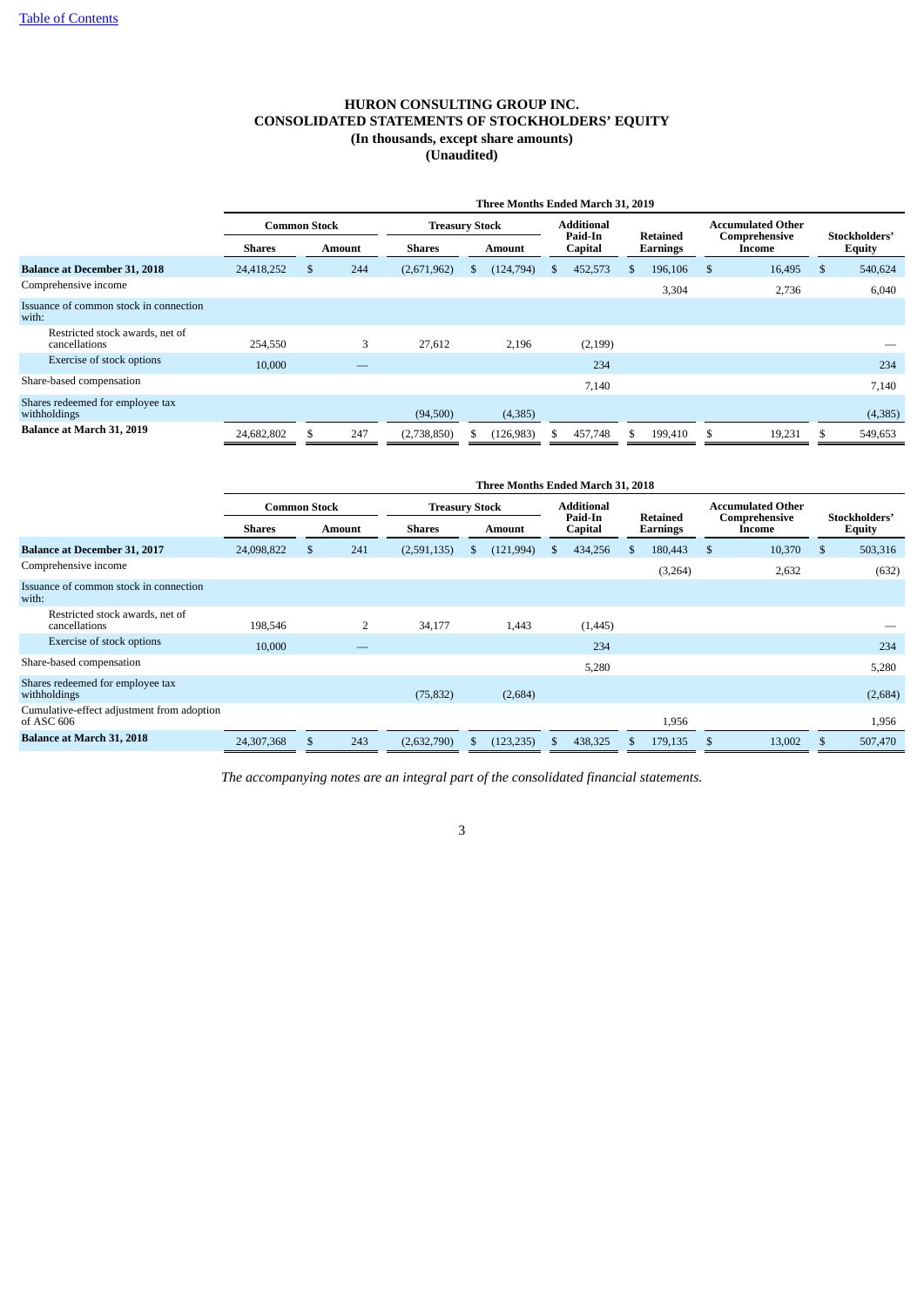## **HURON CONSULTING GROUP INC. CONSOLIDATED STATEMENTS OF CASH FLOWS (In thousands) (Unaudited)**

<span id="page-5-0"></span>

|                                                                                                                |    | <b>Three Months Ended</b> |    |           |
|----------------------------------------------------------------------------------------------------------------|----|---------------------------|----|-----------|
|                                                                                                                |    | 2019                      |    | 2018      |
| <b>Cash flows from operating activities:</b>                                                                   |    |                           |    |           |
| Net income (loss)                                                                                              | \$ | 3,304                     | \$ | (3,264)   |
| Adjustments to reconcile net income (loss) to net cash used in operating activities:                           |    |                           |    |           |
| Depreciation and amortization                                                                                  |    | 10,710                    |    | 10,021    |
| Lease impairment charge                                                                                        |    | 740                       |    |           |
| Share-based compensation                                                                                       |    | 5,366                     |    | 4,483     |
| Amortization of debt discount and issuance costs                                                               |    | 2,618                     |    | 2,615     |
| Allowances for doubtful accounts and unbilled services                                                         |    | 59                        |    | 201       |
| Change in fair value of contingent consideration liabilities                                                   |    | (391)                     |    | 830       |
| Changes in operating assets and liabilities, net of acquisitions:                                              |    |                           |    |           |
| (Increase) decrease in receivables from clients, net                                                           |    | 5,129                     |    | (4, 452)  |
| (Increase) decrease in unbilled services, net                                                                  |    | (16, 850)                 |    | (15,991)  |
| (Increase) decrease in current income tax receivable / payable, net                                            |    | 3,490                     |    | (805)     |
| (Increase) decrease in other assets                                                                            |    | (2,554)                   |    | (3,753)   |
| Increase (decrease) in accounts payable and other liabilities                                                  |    | 2,396                     |    | 901       |
| Increase (decrease) in accrued payroll and related benefits                                                    |    | (54, 151)                 |    | (23, 633) |
| Increase (decrease) in deferred revenues                                                                       |    | 1,845                     |    | (3, 416)  |
| Net cash used in operating activities                                                                          |    | (38, 289)                 |    | (36, 263) |
| <b>Cash flows from investing activities:</b>                                                                   |    |                           |    |           |
| Purchases of property and equipment, net                                                                       |    | (2,349)                   |    | (1,369)   |
| Investment in life insurance policies                                                                          |    | (3,645)                   |    | (1,455)   |
| Purchases of businesses, net of cash acquired                                                                  |    |                           |    | (215)     |
| Capitalization of internally developed software costs                                                          |    | (2,093)                   |    | (728)     |
| Net cash used in investing activities                                                                          |    | (8,087)                   |    | (3,767)   |
| <b>Cash flows from financing activities:</b>                                                                   |    |                           |    |           |
| Proceeds from exercise of stock options                                                                        |    | 234                       |    | 234       |
| Shares redeemed for employee tax withholdings                                                                  |    | (4,385)                   |    | (2,684)   |
| Proceeds from borrowings under credit facility                                                                 |    | 40,500                    |    | 91,500    |
| Repayments of debt                                                                                             |    | (14, 627)                 |    | (58, 124) |
| Payments for debt issuance costs                                                                               |    |                           |    | (1, 385)  |
| Net cash provided by financing activities                                                                      |    | 21,722                    |    | 29,541    |
| Effect of exchange rate changes on cash                                                                        |    | 73                        |    | 16        |
| Net decrease in cash and cash equivalents                                                                      |    | (24, 581)                 |    | (10, 473) |
| Cash and cash equivalents at beginning of the period                                                           |    | 33,107                    |    | 16,909    |
| Cash and cash equivalents at end of the period                                                                 | \$ | 8,526                     | \$ | 6,436     |
| Supplemental disclosure of cash flow information:                                                              |    |                           |    |           |
|                                                                                                                |    |                           |    |           |
| Non-cash investing and financing activities:                                                                   |    |                           |    |           |
| Property and equipment expenditures and capitalized software included in accounts payable and accrued expenses | \$ | 1,913                     | \$ | 1,937     |
| Contingent consideration related to business acquisitions                                                      | \$ |                           | \$ | 212       |

*The accompanying notes are an integral part of the consolidated financial statements.*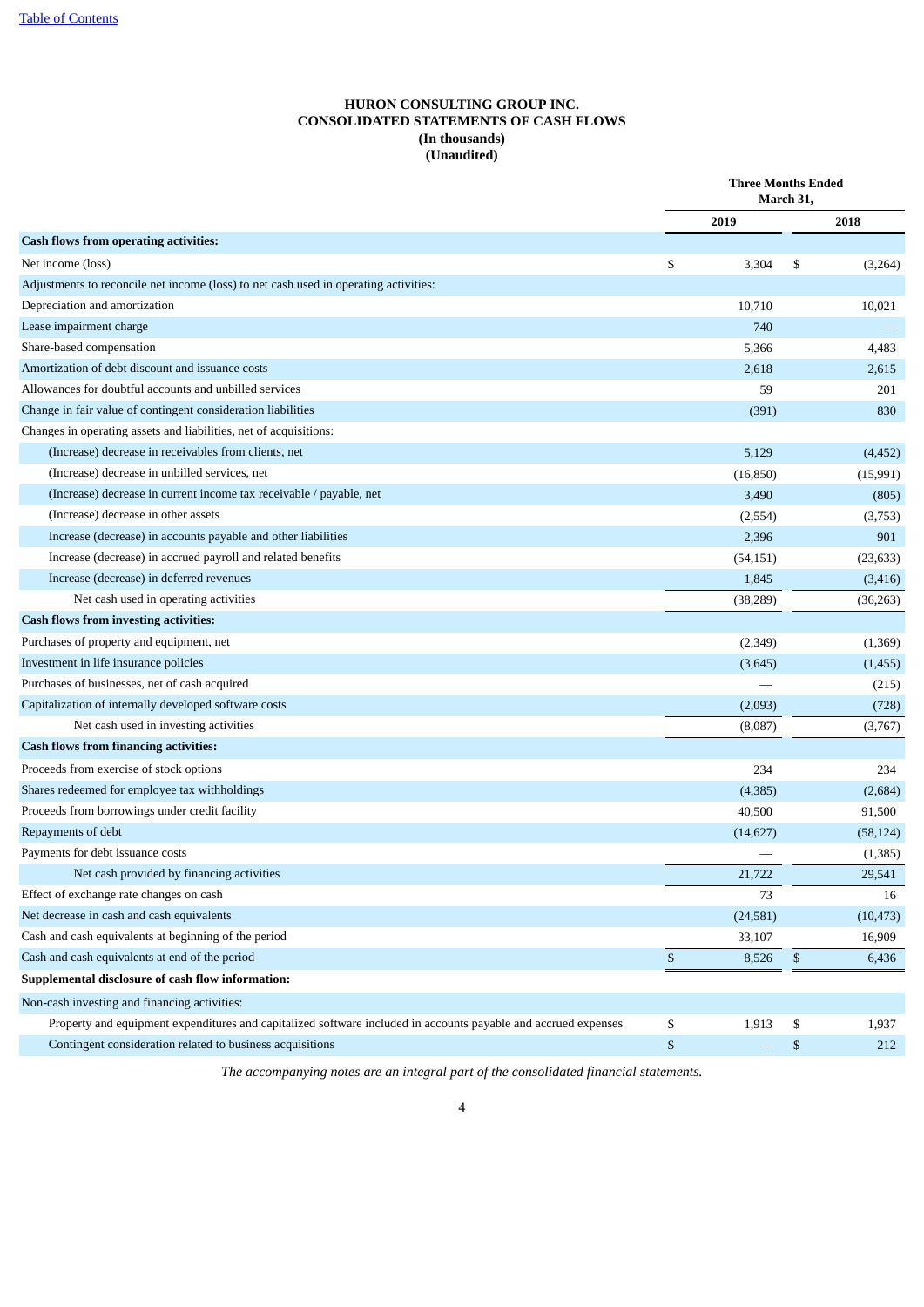## <span id="page-6-0"></span>**1. Description of Business**

Huron is a global consultancy that helps clients drive growth, enhance performance and sustain leadership in the markets they serve. We partner with clients to develop strategies and implement solutions that enable the transformative change our clients need to own their future.

#### **2. Basis of Presentation and Significant Accounting Policies**

The accompanying unaudited consolidated financial statements reflect the financial position, results of operations, and cash flows as of and for the three months ended March 31, 2019 and 2018. These financial statements have been prepared in accordance with the rules and regulations of the U.S. Securities and Exchange Commission ("SEC") for Quarterly Reports on Form 10-Q. Accordingly, these financial statements do not include all of the information and note disclosures required by accounting principles generally accepted in the United States of America ("GAAP") for annual financial statements. In the opinion of management, these financial statements reflect all adjustments of a normal, recurring nature necessary for the fair statement of our financial position, results of operations, and cash flows for the interim periods presented in conformity with GAAP. These financial statements should be read in conjunction with our consolidated financial statements and notes thereto for the year ended December 31, 2018 included in our Annual Report on Form 10-K. Our results for any interim period are not necessarily indicative of results for a full year or any other interim period.

On January 1, 2019, we adopted Accounting Standard Update ("ASU") 2016-02, *Leases*. Below is an update to our lease accounting policy as a result of the adoption. Refer to Note 3 "New Accounting Pronouncements" for additional information on the adoption of ASU 2016-02.

#### *Leases*

We determine if an arrangement contains a lease and the classification of such lease at inception. As of March 31, 2019, all of our material leases are classified as operating leases; we have not entered into any material finance leases. For all operating leases with an initial term greater than 12 months, we recognize an operating lease right-of-use ("ROU") asset and operating lease liability. Leases with an initial term of 12 months or less are not recorded on the balance sheet; we recognize lease expense for these leases on a straight-line basis over the lease term.

Operating lease ROU assets represent our right to use an underlying asset for the lease term, and lease liabilities represent our obligation to make lease payments arising from the lease. Operating lease ROU assets and liabilities are recognized at lease commencement date based on the present value of lease payments over the lease term. As our leases do not provide an implicit rate, we use our incremental borrowing rate based on the information available at lease commencement date and provided by Bank of America, N.A., the administrative agent for our senior secured credit facility, in determining the present value of lease payments. The operating lease ROU asset excludes lease incentives.

Certain lease agreements contain variable lease payments that do not depend on an index or rate. These variable lease payments are not included in the calculation of the operating lease ROU asset and operating lease liability; instead, they are expensed as incurred. Certain lease agreements contain lease and nonlease components, which are accounted for separately. We separate the contract consideration between lease and nonlease components based on the relative standalone price of each component. Our leases may contain options to extend or terminate the lease, and we include these terms in our calculation of the operating lease ROU asset and operating lease liability when it is reasonably certain that we will exercise the option.

Operating lease expense is recognized on a straight-line basis over the lease term and recorded within selling, general and administrative expenses on our consolidated statement of operations. In accordance with our accounting policy for impairment of long-lived assets, operating lease ROU assets are reviewed for impairment whenever events or changes in circumstances indicate that the carrying amount of the asset group to which the operating lease ROU asset is assigned may not be recoverable. We evaluate the recoverability of the asset group based on forecasted undiscounted cash flows. See Note 5 "Leases" for additional information on our leases, including the lease impairment charge recorded in the first quarter of 2019.

#### **3. New Accounting Pronouncements**

#### *Recently Adopted*

In March 2016, the Financial Accounting Standards Board ("FASB") issued ASU 2016-02, *Leases*, as a new Topic, ASC 842, which superseded ASC Topic 840, *Leases*, and sets forth the principles for the recognition, measurement, presentation, and disclosure of leases for both lessees and lessors. ASU 2016-02 requires lessees to classify leases as either finance or operating leases and to record on the balance sheet a right-of-use asset and a lease liability, equal to the present value of the remaining lease payments, for all leases with a term greater th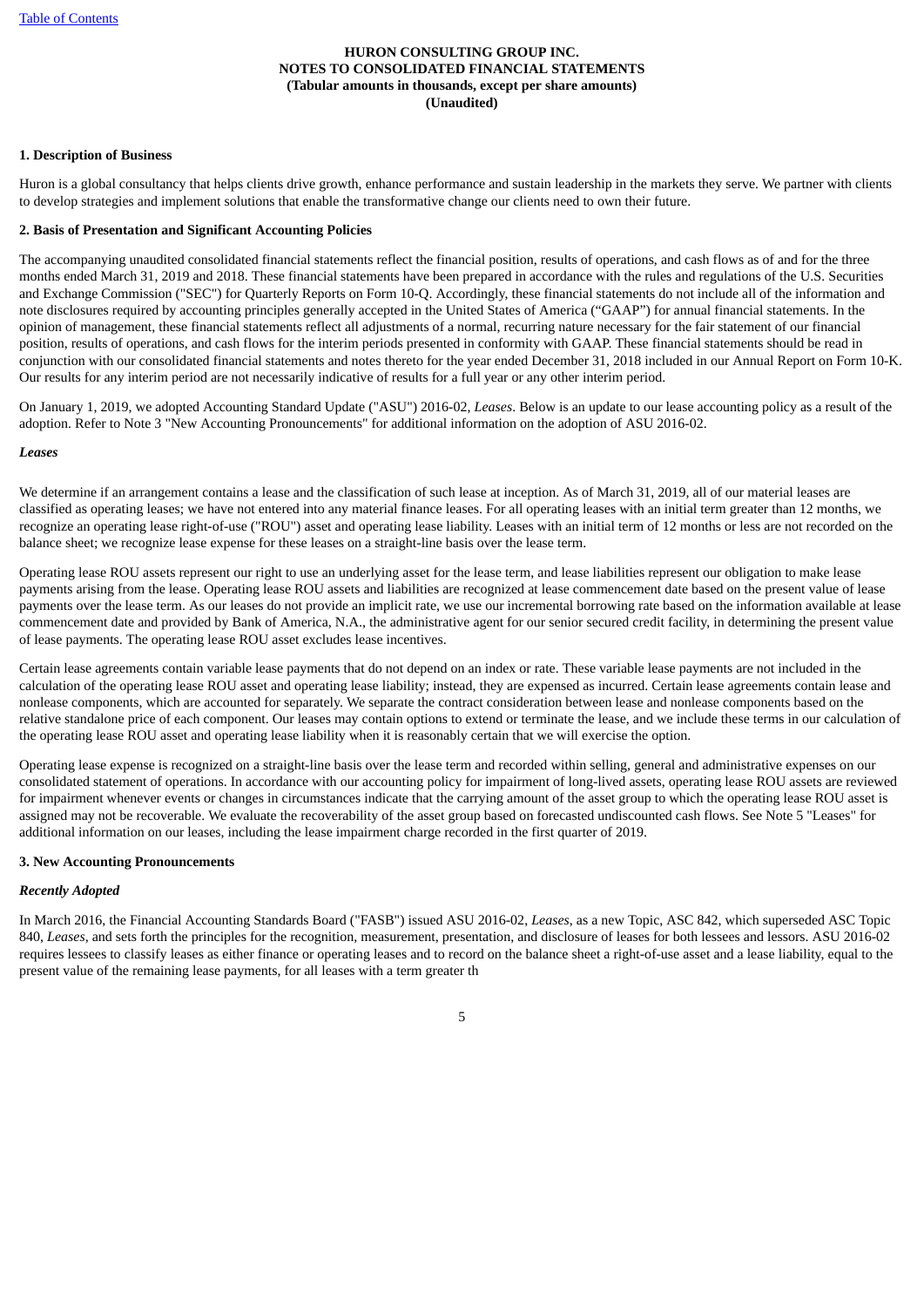an 12 months regardless of the lease classification. The lease classification will determine whether the lease expense is recognized using an effective interest rate method or on a straight-line basis over the term of the lease. In July 2018, the FASB issued ASU 2018-11, *Leases (Topic 842): Targeted Improvements*, which provides an optional transition method that allows entities to initially apply ASC 842 at the adoption date and recognize a cumulative-effect adjustment to the opening balance of retained earnings on the adoption date. We adopted ASC 842 effective January 1, 2019 on a modified retrospective basis for existing leases using the transition method allowed by ASU 2018-11, which had no impact on our consolidated financial statements in the prior periods presented. The new lease standard has a material impact on our consolidated balance sheet upon adoption, but does not impact our consolidated statement of operations. The most significant impact to our consolidated balance sheet is the recognition of ROU assets and lease liabilities for operating leases. The impact of the new lease standard on our consolidated balance sheet upon adoption follows:

|                                                     |     | As of<br><b>December 31, 2018</b>                                                                                                                                                                                                                                                                                                                                                             |      | <b>ASC 842</b><br><b>Adjustment</b> | As of<br><b>January 1, 2019</b> |        |  |
|-----------------------------------------------------|-----|-----------------------------------------------------------------------------------------------------------------------------------------------------------------------------------------------------------------------------------------------------------------------------------------------------------------------------------------------------------------------------------------------|------|-------------------------------------|---------------------------------|--------|--|
| <b>Assets</b>                                       |     |                                                                                                                                                                                                                                                                                                                                                                                               |      |                                     |                                 |        |  |
| Operating lease right-of-use assets                 | \$  |                                                                                                                                                                                                                                                                                                                                                                                               |      | 56,463                              | - \$                            | 56,463 |  |
|                                                     |     |                                                                                                                                                                                                                                                                                                                                                                                               |      |                                     |                                 |        |  |
| <b>Liabilities</b>                                  |     |                                                                                                                                                                                                                                                                                                                                                                                               |      |                                     |                                 |        |  |
| Accrued expenses and other current liabilities      |     | 17,207                                                                                                                                                                                                                                                                                                                                                                                        | - \$ | $(2,557)$ \$                        |                                 | 14,650 |  |
| Current maturities of operating lease liabilities   | \$  |                                                                                                                                                                                                                                                                                                                                                                                               |      | 10,537                              | - \$                            | 10,537 |  |
| Deferred compensation and other liabilities         | \$. | 20,875                                                                                                                                                                                                                                                                                                                                                                                        | -S   | $(536)$ \$                          |                                 | 20,339 |  |
| Deferred lease incentives                           | \$  | 13,693                                                                                                                                                                                                                                                                                                                                                                                        | \$.  | $(13,693)$ \$                       |                                 |        |  |
| Operating lease liabilities, net of current portion | \$  | $\hspace{1.0cm} \overline{\hspace{1.0cm} \hspace{1.0cm} \hspace{1.0cm} } \hspace{1.0cm} \hspace{1.0cm} \overline{\hspace{1.0cm} \hspace{1.0cm} \hspace{1.0cm} } \hspace{1.0cm} \hspace{1.0cm} \overline{\hspace{1.0cm} \hspace{1.0cm} \hspace{1.0cm} } \hspace{1.0cm} \hspace{1.0cm} \overline{\hspace{1.0cm} \hspace{1.0cm} \hspace{1.0cm} } \hspace{1.0cm} \hspace{1.0cm} \hspace{1.0cm} }$ |      | 62,712                              | - \$                            | 62,712 |  |

#### *Not Yet Adopted*

In August 2018, the FASB issued ASU 2018-13, Fair Value Measurement (Topic 820): Disclosure Framework - Changes to the Disclosure Requirements for *Fair Value Measurement,* which modifies certain disclosure requirements related to fair value measurements. ASU 2018-13 will be effective for us beginning January 1, 2020, with early adoption permitted. We do not expect this guidance to have an impact on the amounts reported on our consolidated financial statements, and we are currently evaluating the potential impact this guidance will have on our disclosures within the notes to our consolidated financial statements.

## **4. Goodwill and Intangible Assets**

The table below sets forth the changes in the carrying amount of goodwill by reportable segment for the three months ended March 31, 2019.

|                                       | <b>Healthcare</b> |    | <b>Business</b><br><b>Advisory</b> |   | <b>Education</b> |    | <b>Total</b> |
|---------------------------------------|-------------------|----|------------------------------------|---|------------------|----|--------------|
| Balance as of December 31, 2018:      |                   |    |                                    |   |                  |    |              |
| Goodwill                              | \$<br>636.810     | £. | 301.700                            | S | 102.829          | -S | 1,041,339    |
| Accumulated impairment losses         | (208, 081)        |    | (187, 995)                         |   |                  |    | (396,076)    |
| Goodwill, net as of December 31, 2018 | 428.729           |    | 113.705                            |   | 102.829          |    | 645,263      |
| Foreign currency translation          |                   |    | 278                                |   |                  |    | 278          |
| Goodwill, net as of March 31, 2019    | 428,729           |    | 113.983                            | S | 102.829          | S  | 645,541      |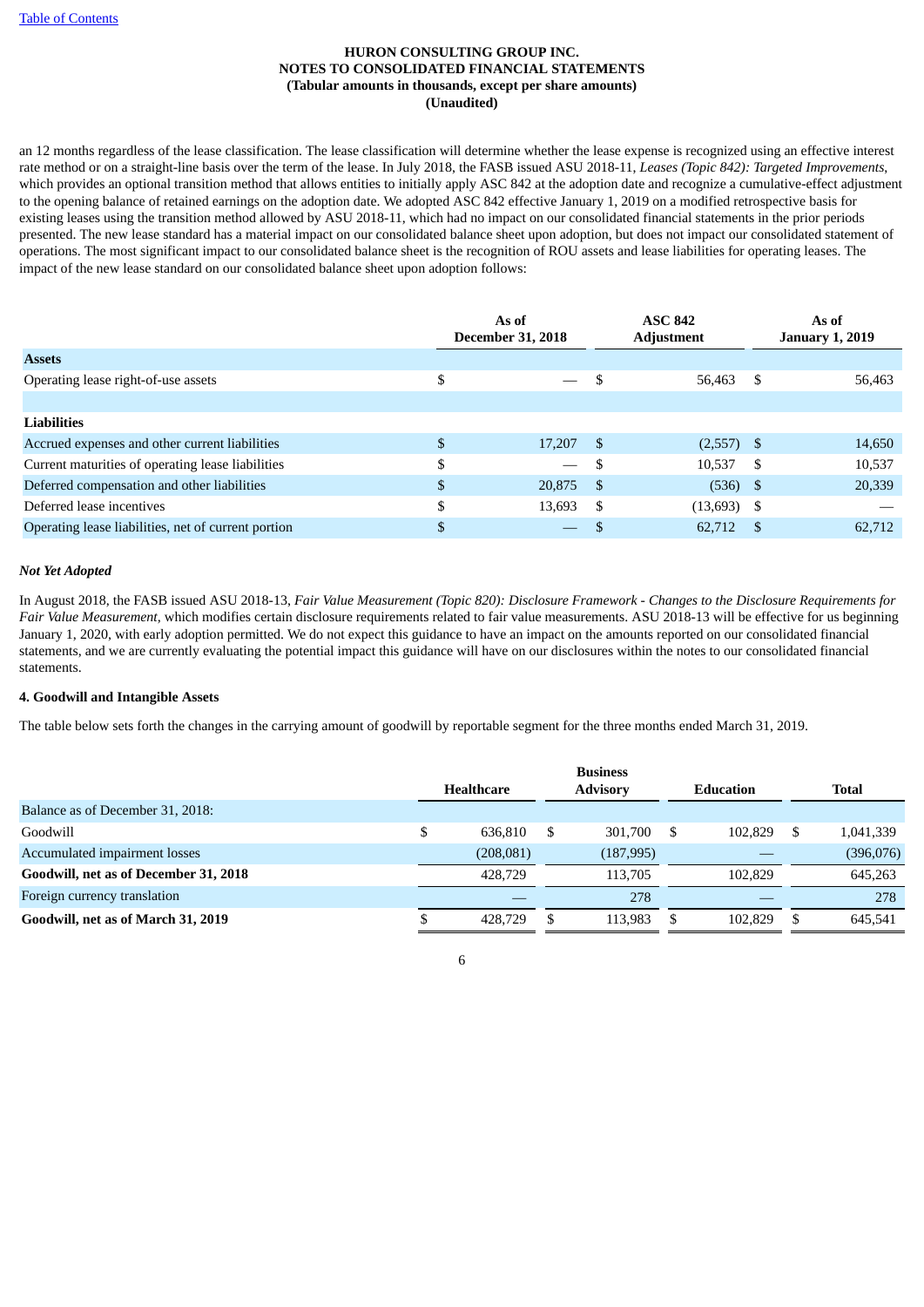## *Intangible Assets*

Intangible assets as of March 31, 2019 and December 31, 2018 consisted of the following:

|                            |                                  | As of March 31, 2019 |                                           |   |                             |               | As of December 31, 2018                          |      |                                    |
|----------------------------|----------------------------------|----------------------|-------------------------------------------|---|-----------------------------|---------------|--------------------------------------------------|------|------------------------------------|
|                            | <b>Useful Life</b><br>(in years) |                      | Gross<br><b>Carrying</b><br><b>Amount</b> |   | Accumulated<br>Amortization |               | <b>Gross</b><br><b>Carrying</b><br><b>Amount</b> |      | Accumulated<br><b>Amortization</b> |
| Customer relationships     | 4 to 13                          | \$                   | 98,338                                    | S | 63,653                      | <sup>\$</sup> | 98,235                                           | - \$ | 60,462                             |
| Trade names                | $5$ to $6$                       |                      | 28,930                                    |   | 23,859                      |               | 28,930                                           |      | 23,181                             |
| Technology and software    | 3 to 5                           |                      | 5,694                                     |   | 3,211                       |               | 5,694                                            |      | 2,842                              |
| Non-competition agreements | 3 to 5                           |                      | 3,650                                     |   | 2.446                       |               | 3,650                                            |      | 2,241                              |
| Favorable lease contract   | 3                                |                      | 720                                       |   | 702                         |               | 720                                              |      | 646                                |
| Total                      |                                  | \$                   | 137,332                                   |   | 93,871                      | -S            | 137,229                                          | -\$  | 89,372                             |

Identifiable intangible assets with finite lives are amortized over their estimated useful lives. Customer relationships, as well as certain trade names and technology and software, are amortized on an accelerated basis to correspond to the cash flows expected to be derived from the assets. All other intangible assets with finite lives are amortized on a straight-line basis.

Intangible asset amortization expense was \$4.5 million and \$6.3 million for the three months ended March 31, 2019 and 2018, respectively. The table below sets forth the estimated annual amortization expense for the year ending December 31, 2019 and each of the five succeeding years for the intangible assets recorded as of March 31, 2019.

|      |                                 |     | <b>Estimated Amortization</b> |
|------|---------------------------------|-----|-------------------------------|
|      | <b>Year Ending December 31,</b> |     | <b>Expense</b>                |
| 2019 |                                 |     | 17,206                        |
| 2020 |                                 |     | 12,083                        |
| 2021 |                                 | \$. | 8,064                         |
| 2022 |                                 | Œ   | 6,090                         |
| 2023 |                                 | S   | 3,512                         |
| 2024 |                                 |     | 741                           |

Actual future amortization expense could differ from these estimated amounts as a result of future acquisitions, dispositions, and other factors.

## **5. Leases**

We lease office space, data centers and certain equipment under operating leases expiring on various dates through 2028, with various renewal options that can extend the lease terms by one to ten years. Our operating leases include fixed payments plus, in some cases, scheduled base rent increases over the term of the lease. Certain leases require variable payments of real estate taxes and insurance. We exclude these variable payments from the measurements of our lease liabilities and expense them as incurred. Additionally, certain leases require payments for operating expenses applicable to the property. We account for these nonlease components separately from the lease components. No lease agreements contain any residual value guarantees or material restrictive covenants. As of March 31, 2019, we have not entered into any material finance leases. We sublease certain office spaces to third parties resulting from restructuring activities in certain locations.

During the first quarter of 2019, we exited a portion of a corporate office space and determined that the carrying amount of the asset group to which the related operating lease right-of-use ("ROU") asset is assigned may not be recoverable. Therefore, we performed a long-lived asset impairment test on the asset group, which is comprised of the operating lease ROU asset and leasehold improvements of the office space. First, we tested the asset group for recoverability by comparing the undiscounted cash flows of the asset group, which included expected future lease and nonlease payments under the lease agreement offset by expected sublease income, to the carrying amount of the asset group. This first step of the long-lived asset impairment test concluded that the carrying amount of the asset group was not recoverable. Therefore, we performed the second step of the long-lived asset impairment test by comparing the fair value of the asset group to its carrying amount and recognizing a lease impairment charge for the amount by which the carrying amount exceeded the fair value. To estimate the fair value of the asset group, we relied on a discounted cash flow approach using market participant assumptions of the expected cash flows and discount rate. Based on the estimated fair value o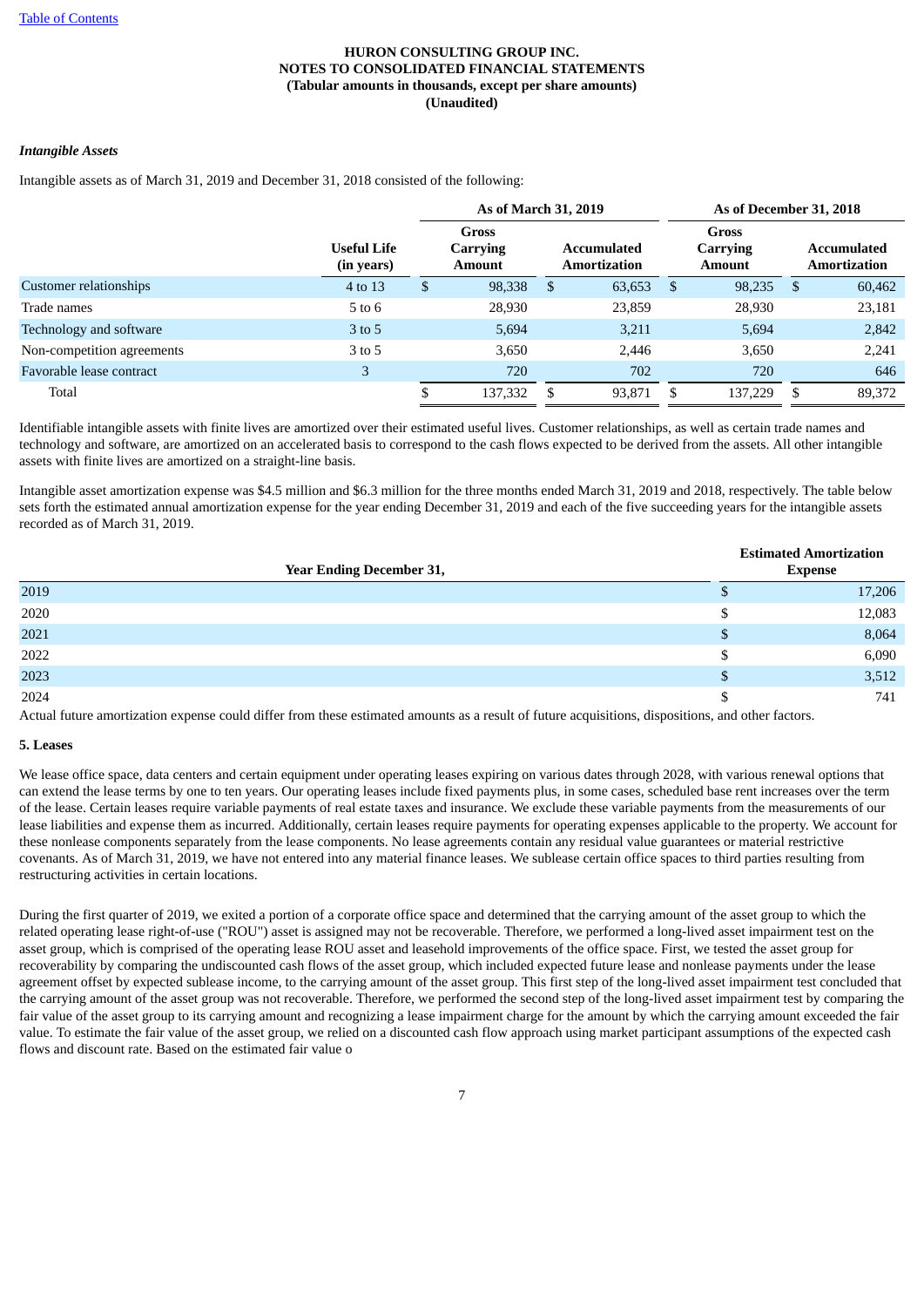f the asset group, we recorded a \$0.7 million lease impairment charge, of which \$0.5 million was allocated to the operating lease ROU asset and \$0.2 million was allocated to the leasehold improvements based on their relative carrying amounts. The \$0.7 million lease impairment charge was recognized in restructuring charges on our consolidated statement of operations. See Note 9 "Restructuring Charges" for additional information on our restructuring activities.

Additional information on our operating leases as of March 31, 2019 follows.

| <b>Balance Sheet</b>                                | March 31,<br>2019 |
|-----------------------------------------------------|-------------------|
| Operating lease right-of-use assets                 | 53,805            |
|                                                     |                   |
| Current maturities of operating lease liabilities   | 10,293            |
| Operating lease liabilities, net of current portion | 60,280            |
| <b>Total lease liabilities</b>                      | 70,573            |

| <b>Lease Cost</b>                | <b>Three Months Ended</b><br><b>March 31, 2019</b> |
|----------------------------------|----------------------------------------------------|
| Operating lease cost             | 3,000                                              |
| Short-term leases <sup>(1)</sup> | 47                                                 |
| Variable lease costs             | 374                                                |
| Sublease income                  | (617)                                              |
| Net lease cost $(2)$             | 2,804                                              |

(1) Includes variable lease costs related to short-term leases.

(2) Rent expense, including operating expenses, real estate taxes and insurance, recorded under ASC 840 for the three months ended March 31, 2018 was \$3.9 million.

The table below summarizes the remaining expected lease payments under our operating leases as of March 31, 2019 and December 31, 2018.

| <b>Future Lease Payments</b>                 | March 31,<br>2019 |          |      | December 31,<br>$2018$ (1, 2) |  |  |
|----------------------------------------------|-------------------|----------|------|-------------------------------|--|--|
| 2019                                         | \$                | 10,136   | - \$ | 13,701                        |  |  |
| 2020                                         |                   | 12,717   |      | 12,724                        |  |  |
| 2021                                         |                   | 11,595   |      | 11,590                        |  |  |
| 2022                                         |                   | 10,775   |      | 10,766                        |  |  |
| 2023                                         |                   | 10,711   |      | 10,707                        |  |  |
| Thereafter                                   |                   | 27,035   |      | 27,033                        |  |  |
| Total operating lease payments               | \$                | 82,969   | -S   | 86,521                        |  |  |
| Less: imputed interest                       |                   | (12,396) |      | n/a                           |  |  |
| Present value of operating lease liabilities | \$                | 70,573   |      | n/a                           |  |  |

(1) The expected lease payments as of December 31, 2018 represent our future minimum rental commitments as defined by ASC 840.

(2) As of December 31, 2018, the expected total future minimum sublease income to be received was \$10.2 million.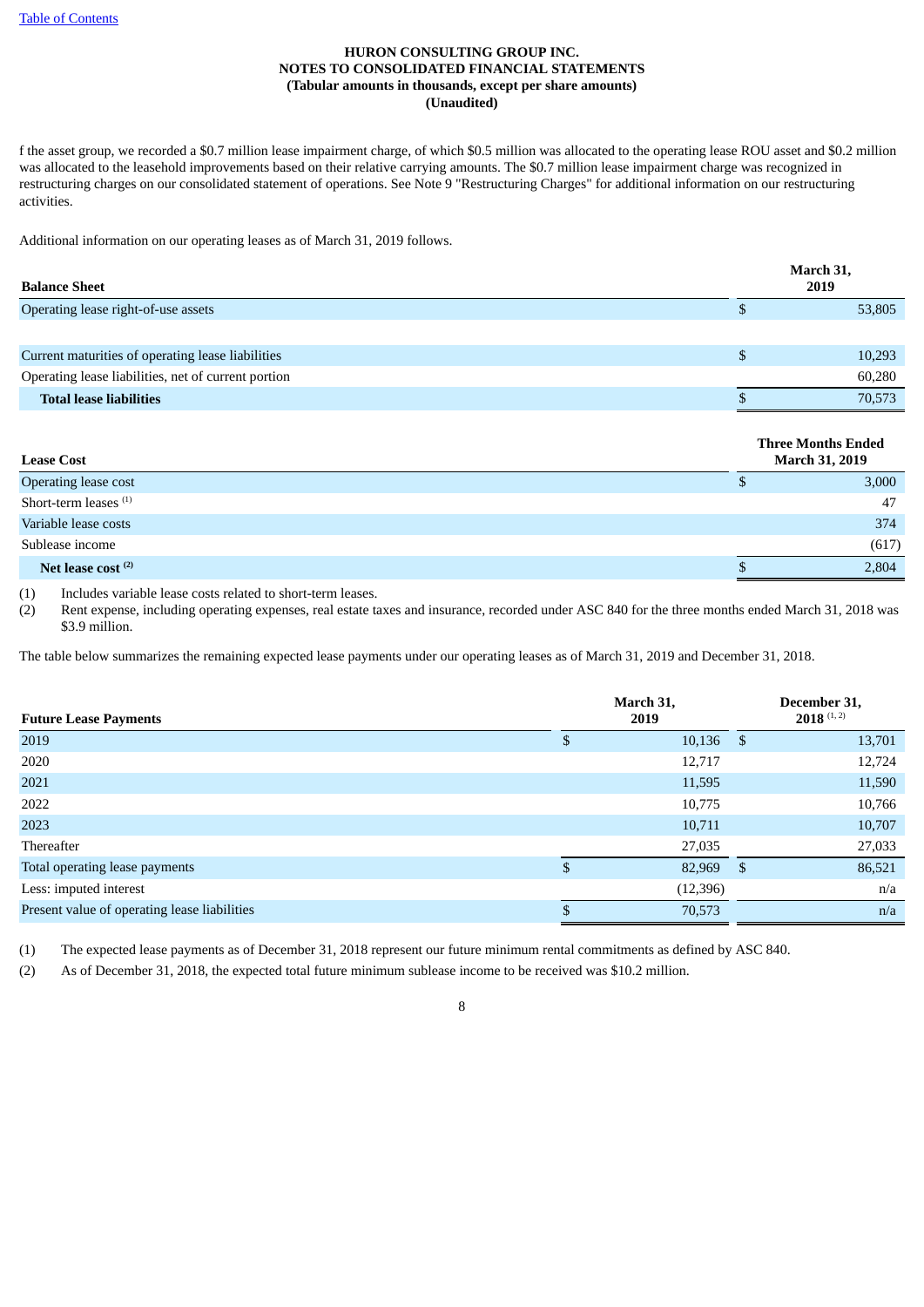| <b>Other Information</b>                                 |   | <b>Three Months Ended</b><br><b>March 31, 2019</b> |
|----------------------------------------------------------|---|----------------------------------------------------|
| Cash paid for operating lease liabilities                | ъ | 3,554                                              |
| Weighted average remaining lease term - operating leases |   | 7.0 years                                          |
| Weighted average discount rate - operating leases        |   | 4.7%                                               |

During the first quarter of 2019, we entered into two new agreements to lease office space in Denver, Colorado and Bangalore, India. Both leases are expected to commence in the second quarter of 2019.

#### **6. Revenues**

For the three months ended March 31, 2019 and 2018, we recognized revenues of \$204.4 million and \$193.7 million, respectively. Of the \$204.4 million recognized in the first quarter of 2019, we recognized revenues of \$3.9 million from obligations satisfied, or partially satisfied, in prior periods, due to the release of allowances on unbilled services due to securing contract amendments. During the first quarter of 2019, we recognized a \$1.2 million decrease to revenues due to changes in the estimates of our variable consideration under performance-based billing arrangements. Of the \$193.7 million recognized in the first quarter of 2018, we recognized revenues of \$5.9 million from obligations satisfied, or partially satisfied, in prior periods, of which \$3.1 million was primarily due to the release of allowances on unbilled services due to securing contract amendments and \$2.8 million was due to changes in the estimates of our variable consideration under performance-based billing arrangements.

As of March 31, 2019, we had \$75.1 million of remaining performance obligations under engagements with original expected durations greater than one year. These remaining performance obligations exclude obligations under contracts with an original expected duration of one year or less, variable consideration which has been excluded from the total transaction price due to the constraint, and performance obligations under time-and-expense engagements which are recognized in the amount invoiced. Of the \$75.1 million of performance obligations, we expect to recognize approximately \$56.9 million as revenue in 2019, \$12.4 million in 2020, and the remaining \$5.8 million thereafter. Actual revenue recognition could differ from these amounts as a result of changes in the estimated timing of work to be performed, adjustments to estimated variable consideration in performance-based arrangements, or other factors.

## *Contract Assets and Liabilities*

The payment terms and conditions in our customer contracts vary. Differences between the timing of billings and the recognition of revenue are recognized as either unbilled services or deferred revenues in the consolidated balance sheets.

Unbilled services include revenues recognized for services performed but not yet billed to clients. Services performed that we are not yet entitled to bill because certain events, such as the completion of the measurement period or client approval in performance-based engagements, must occur are recorded as contract assets and included within unbilled services, net. The contract asset balance as of March 31, 2019 and December 31, 2018 was \$3.7 million and \$9.1 million, respectively. The \$5.4 million decrease primarily reflects timing differences between the completion of our performance obligations and the amounts billed or billable to clients in accordance with their contractual billing terms.

Client prepayments and retainers are classified as deferred revenues and recognized over future periods in accordance with the applicable engagement agreement and our revenue recognition policy. Our deferred revenues balance as of March 31, 2019 and December 31, 2018, was \$30.0 million and \$28.1 million, respectively. The \$1.9 million increase primarily reflects timing differences between client payments in accordance with their contract terms and the completion of our performance obligations. For the three months ended March 31, 2019, \$11.7 million of revenues recognized were included in the deferred revenue balance as of December 31, 2018.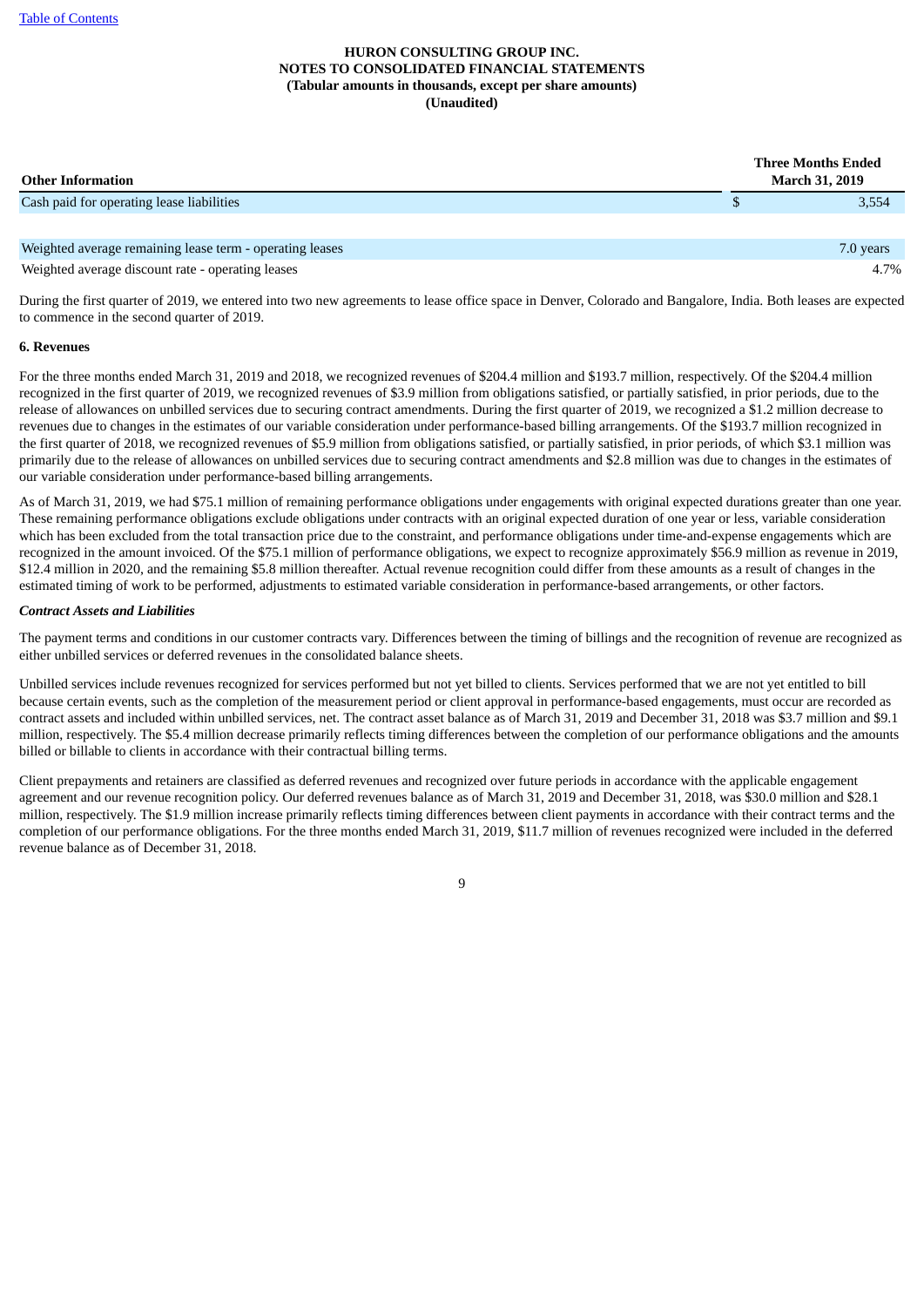## **7. Earnings Per Share**

Basic earnings per share excludes dilution and is computed by dividing net income by the weighted average number of common shares outstanding for the period, excluding unvested restricted common stock. Diluted earnings per share reflects the potential reduction in earnings per share that could occur if securities or other contracts to issue common stock were exercised or converted into common stock under the treasury stock method. Such securities or other contracts include unvested restricted stock awards, outstanding common stock options, convertible senior notes, and outstanding warrants, to the extent dilutive. In periods for which we report a net loss from continuing operations, diluted weighted average common shares outstanding excludes all potential common stock equivalents as their impact on diluted net loss from continuing operations per share would be anti-dilutive.

Earnings (loss) per share under the basic and diluted computations are as follows:

|                                                      | <b>Three Months Ended</b><br>March 31, |                    |         |
|------------------------------------------------------|----------------------------------------|--------------------|---------|
|                                                      | 2019                                   |                    | 2018    |
| Net income (loss) from continuing operations         | \$<br>3,350                            | $\mathbf{\hat{S}}$ | (3,222) |
| Loss from discontinued operations, net of tax        | (46)                                   |                    | (42)    |
| Net income (loss)                                    | \$<br>3,304                            | <sup>\$</sup>      | (3,264) |
|                                                      |                                        |                    |         |
| Weighted average common shares outstanding - basic   | 21,868                                 |                    | 21,592  |
| Weighted average common stock equivalents            | 443                                    |                    |         |
| Weighted average common shares outstanding - diluted | 22,311                                 |                    | 21,592  |
| Net earnings (loss) per basic share:                 |                                        |                    |         |
| Net income (loss) from continuing operations         | \$<br>0.15                             | -S                 | (0.15)  |
| Loss from discontinued operations, net of tax        |                                        |                    |         |
| Net income (loss)                                    | \$<br>0.15                             | -\$                | (0.15)  |
|                                                      |                                        |                    |         |
| Net earnings (loss) per diluted share:               |                                        |                    |         |
| Net income (loss) from continuing operations         | \$<br>0.15                             | - \$               | (0.15)  |
| Loss from discontinued operations, net of tax        |                                        |                    |         |
| Net income (loss)                                    | \$<br>0.15                             | <sup>\$</sup>      | (0.15)  |

The number of anti-dilutive securities excluded from the computation of the weighted average common stock equivalents presented above were as follows:

|                                                              | As of March 31, |       |  |
|--------------------------------------------------------------|-----------------|-------|--|
|                                                              | 2019            | 2018  |  |
| Unvested restricted stock awards                             | 12              | 723   |  |
| Outstanding common stock options                             |                 | 184   |  |
| Convertible senior notes                                     | 3,129           | 3,129 |  |
| Warrants related to the issuance of convertible senior notes | 3,129           | 3.129 |  |
| Total anti-dilutive securities                               | 6,270           | 7.165 |  |

See Note 8 "Financing Arrangements" for further information on the convertible senior notes and warrants related to the issuance of convertible notes.

We currently have a share repurchase program permitting us to repurchase up to \$125 million of our common stock through October 31, 2019 (the "Share Repurchase Program"). The amount and timing of the repurchases will be determined by management and will depend on a variety of factors, including the trading price of our common stock, capacity under our credit facility, general market and business conditions, and applicable legal requirements. No shares were repurchased during the first three months of 2019 and 2018. As of March 31, 2019, \$35.1 million remains available for share repurchases.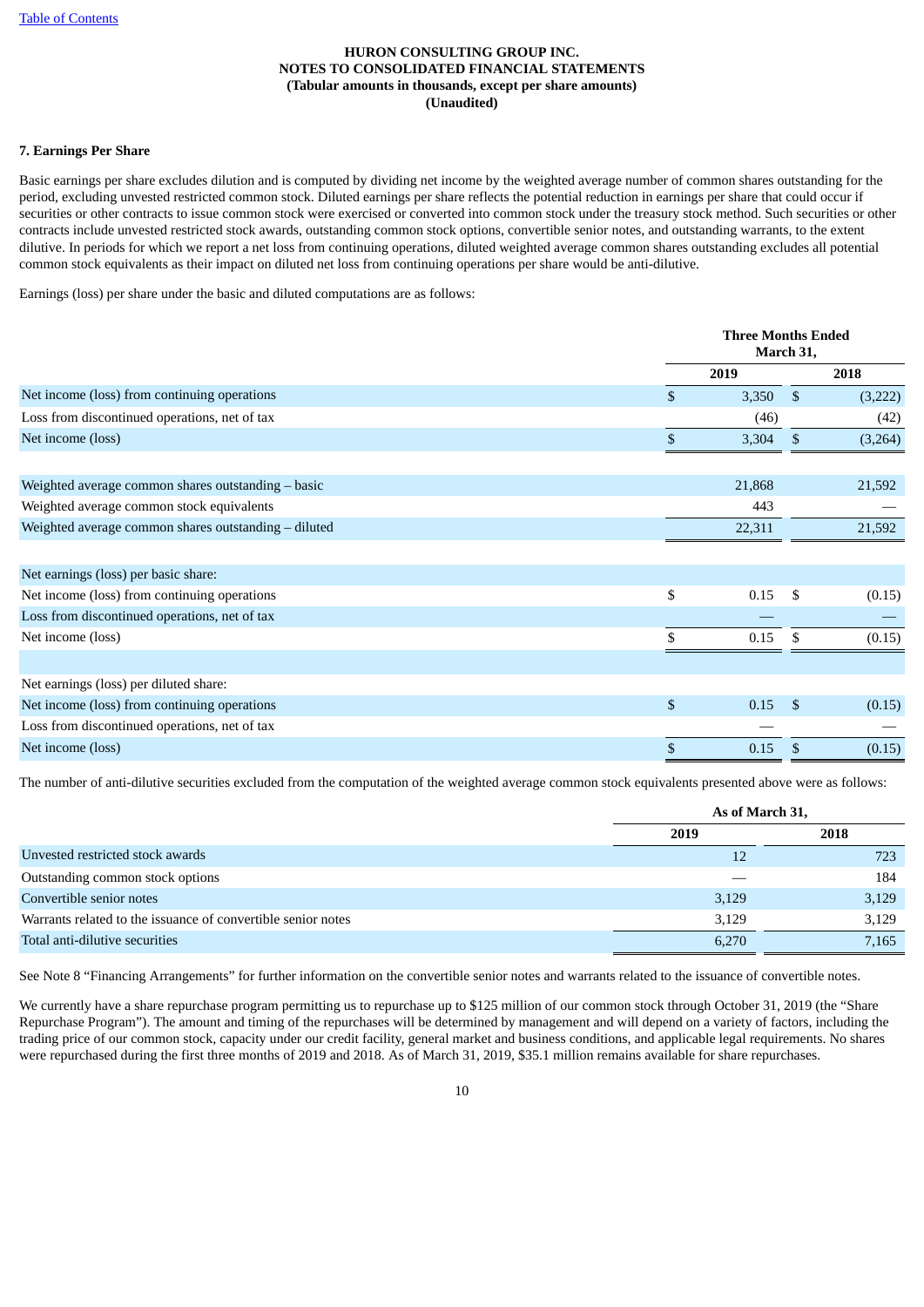## **8. Financing Arrangements**

A summary of the carrying amounts of our debt follows:

|                                         | <b>March 31, 2019</b> |      | <b>December 31, 2018</b> |
|-----------------------------------------|-----------------------|------|--------------------------|
| 1.25% convertible senior notes due 2019 | 245,051<br>Ъ          | - \$ | 242,617                  |
| Senior secured credit facility          | 76,000                |      | 50,000                   |
| Promissory note due 2024                | 4.240                 |      | 4,368                    |
| Total long-term debt                    | 325.291               | -S   | 296,985                  |
| Current maturities of long-term debt    | (245, 569)            |      | (243, 132)               |
| Long-term debt, net of current portion  | 79.722                |      | 53,853                   |

Below is a summary of the scheduled remaining principal payments of our debt as of March 31, 2019.

|            | <b>Principal Payments of<br/>Long-Term Debt</b> |
|------------|-------------------------------------------------|
| 2019       | 250,387                                         |
| 2020       | 529                                             |
| 2021       | 544                                             |
| 2022       | 559                                             |
| 2023       | 76,575                                          |
| Thereafter | 1,646                                           |

#### *Convertible Notes*

In September 2014, the Company issued \$250 million principal amount of 1.25% convertible senior notes due 2019 (the "Convertible Notes") in a private offering. The Convertible Notes are governed by the terms of an indenture between the Company and U.S. Bank National Association, as Trustee (the "Indenture"). The Convertible Notes are senior unsecured obligations of the Company and will pay interest semi-annually on April 1 and October 1 of each year at an annual rate of 1.25%. The Convertible Notes will mature on October 1, 2019, unless earlier repurchased by the Company or converted in accordance with their terms. We expect to refinance the principal amount of the outstanding Convertible Notes at maturity with the borrowing capacity available under our revolving credit facility.

Upon conversion, the Convertible Notes will be settled, at our election, in cash, shares of the Company's common stock, or a combination of cash and shares of the Company's common stock. Our current intent and policy is to settle conversions with a combination of cash and shares of common stock with the principal amount of the Convertible Notes paid in cash, in accordance with the settlement provisions of the Indenture.

The initial conversion rate for the Convertible Notes is 12.5170 shares of our common stock per \$1,000 principal amount of the Convertible Notes, which is equal to an initial conversion price of approximately \$79.89 per share of our common stock. The conversion rate will be subject to adjustment upon the occurrence of certain specified events but will not be adjusted for accrued and unpaid interest, except in certain limited circumstances described in the Indenture. Upon the occurrence of a "make-whole fundamental change" (as defined in the Indenture) the Company will, in certain circumstances, increase the conversion rate by a number of additional shares for a holder that elects to convert its Convertible Notes in connection with such make-whole fundamental change. Additionally, if the Company undergoes a "fundamental change" (as defined in the Indenture), a holder will have the option to require the Company to repurchase all or a portion of its Convertible Notes for cash at a price equal to 100% of the principal amount of the Convertible Notes being repurchased plus any accrued and unpaid interest. As discussed below, the convertible note hedge transactions and warrants, which were entered into in connection with the Convertible Notes, effectively raise the price at which economic dilution would occur from the initial conversion price of approximately \$79.89 to approximately \$97.12 per share.

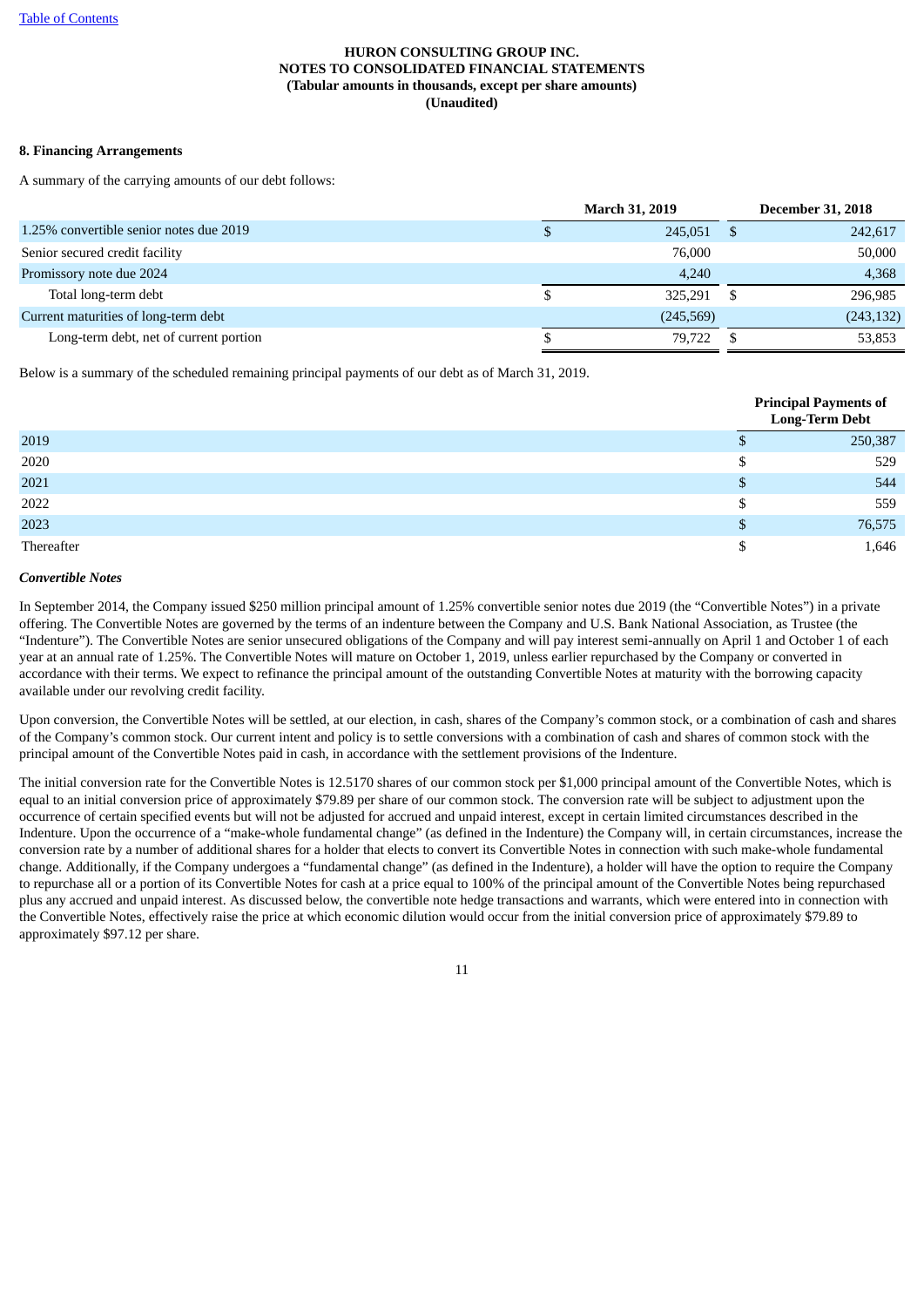Holders of the Convertible Notes may convert their Convertible Notes at their option at any time prior to July 1, 2019, only under the following circumstances:

- during any calendar quarter (and only during such calendar quarter) commencing after December 31, 2014 if, for each of at least 20 trading days (whether or not consecutive) during the 30 consecutive trading day period ending on, and including, the last trading day of the immediately preceding calendar quarter, the last reported sale price of the Company's common stock for such trading day is equal to or greater than 130% of the applicable conversion price on such trading day;
- during the five consecutive business day period immediately following any five consecutive trading day period (such five consecutive trading day period, the "measurement period") in which, for each trading day of the measurement period, the "trading price" (as defined in the Indenture) per \$1,000 principal amount of the Convertible Notes for such trading day was less than 98% of the product of the last reported sale price of the Company's common stock for such trading day and the applicable conversion rate on such trading day; or
- upon the occurrence of specified corporate transactions described in the Indenture.

On or after July 1, 2019 until the close of business on the second scheduled trading day immediately preceding the maturity date, a holder may convert all or a portion of its Convertible Notes, regardless of the foregoing circumstances.

We have separated the Convertible Notes into liability and equity components. The carrying amount of the liability component was determined by measuring the fair value of a similar liability that does not have an associated convertible feature, assuming our non-convertible debt borrowing rate. The carrying value of the equity component representing the conversion option, which is recognized as a debt discount, was determined by deducting the fair value of the liability component from the proceeds of the Convertible Notes. The debt discount is amortized to interest expense using an effective interest rate of 4.751% over the term of the Convertible Notes. As of March 31, 2019, the remaining life of the Convertible Notes is six months. The equity component will not be remeasured as long as it continues to meet the conditions for equity classification.

The transaction costs related to the issuance of the Convertible Notes were separated into liability and equity components based on their relative values, as determined above. Transaction costs attributable to the liability component are recorded as a deduction to the carrying amount of the liability and amortized to interest expense over the term of the Convertible Notes; and transaction costs attributable to the equity component are netted with the equity component of the Convertible Notes in stockholders' equity. Total debt issuance costs were approximately \$7.3 million, of which \$6.2 million was allocated to liability issuance costs and \$1.1 million was allocated to equity issuance costs.

As of March 31, 2019 and December 31, 2018, the Convertible Notes consisted of the following:

| <b>March 31, 2019</b> |         | <b>December 31, 2018</b> |  |
|-----------------------|---------|--------------------------|--|
|                       |         |                          |  |
|                       | 250,000 | 250,000                  |  |
|                       | (4,316) | (6, 436)                 |  |
|                       | (633)   | (947)                    |  |
|                       | 245,051 | 242,617                  |  |
|                       | 39.287  | 39,287                   |  |
|                       |         | - \$                     |  |

(1) Included in additional paid-in capital on the consolidated balance sheet.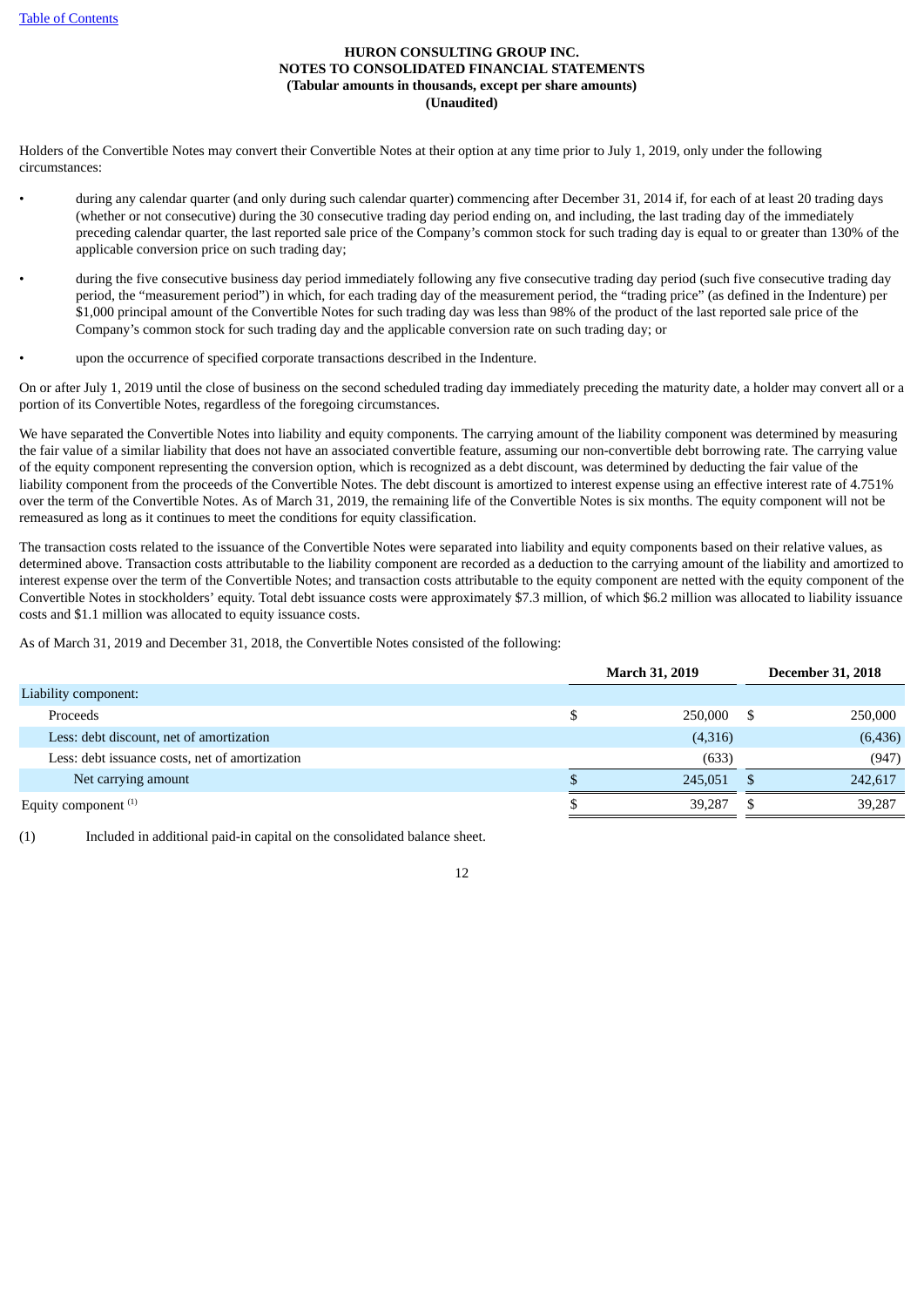The following table presents the amount of interest expense recognized related to the Convertible Notes for the periods presented.

|                                     | <b>Three Months Ended</b><br>March 31, |       |      |       |
|-------------------------------------|----------------------------------------|-------|------|-------|
|                                     |                                        | 2019  |      | 2018  |
| Contractual interest coupon         |                                        | 781   | - \$ | 781   |
| Amortization of debt discount       |                                        | 2,120 |      | 2,021 |
| Amortization of debt issuance costs |                                        | 315   |      | 309   |
| Total interest expense              |                                        | 3,216 |      | 3,111 |

In connection with the issuance of the Convertible Notes, we entered into convertible note hedge transactions and warrant transactions. The convertible note hedge transactions are intended to reduce the potential future economic dilution associated with the conversion of the Convertible Notes and, combined with the warrants, effectively raise the price at which economic dilution would occur from the initial conversion price of approximately \$79.89 to approximately \$97.12 per share. For purposes of the computation of diluted earnings per share in accordance with GAAP, dilution will occur when the average share price of our common stock for a given period exceeds the conversion price of the Convertible Notes, which initially is equal to approximately \$79.89 per share. The convertible note hedge transactions and warrant transactions are discussed separately below.

- *Convertible Note Hedge Transactions*. In connection with the issuance of the Convertible Notes, the Company entered into convertible note hedge transactions whereby the Company has call options to purchase a total of approximately 3.1 million shares of the Company's common stock, which is the number of shares initially issuable upon conversion of the Convertible Notes in full, at a price of approximately \$79.89, which corresponds to the initial conversion price of the Convertible Notes, subject to customary anti-dilution adjustments substantially similar to those in the Convertible Notes. The convertible note hedge transactions are exercisable upon conversion of the Convertible Notes and will expire in 2019 if not earlier exercised. We paid an aggregate amount of \$42.1 million for the convertible note hedge transactions, which was recorded as additional paid-in capital on the consolidated balance sheet. The convertible note hedge transactions are separate transactions and are not part of the terms of the Convertible Notes.
	- *Warrants.* In connection with the issuance of the Convertible Notes, the Company sold warrants whereby the holders of the warrants have the option to purchase a total of approximately 3.1 million shares of the Company's common stock at a strike price of approximately \$97.12. The warrants will expire incrementally on 100 different dates from January 6, 2020 to May 28, 2020 and are exercisable at each such expiry date. If the average market value per share of our common stock for the reporting period exceeds the strike price of the warrants, the warrants will have a dilutive effect on our earnings per share. We received aggregate proceeds of \$23.6 million from the sale of the warrants, which was recorded as additional paid-in capital on the consolidated balance sheet. The warrants are separate transactions and are not part of the terms of the Convertible Notes or the convertible note hedge transactions.

The Company recorded an initial deferred tax liability of \$15.4 million in connection with the debt discount associated with the Convertible Notes and recorded an initial deferred tax asset of \$16.5 million in connection with the convertible note hedge transactions. The deferred tax liability and deferred tax asset are included in deferred income taxes, net on the consolidated balance sheets.

## *Senior Secured Credit Facility*

The Company has a \$500 million five-year senior secured revolving credit facility, subject to the terms of a Second Amended and Restated Credit Agreement dated as of March 31, 2015, as amended to date (as amended and modified the "Amended Credit Agreement"), that becomes due and payable in full upon maturity on March 23, 2023. The Amended Credit Agreement provides the option to increase the revolving credit facility or establish term loan facilities in an aggregate amount of up to \$150 million, subject to customary conditions and the approval of any lender whose commitment would be increased, resulting in a maximum available principal amount under the Amended Credit Agreement of \$650 million. The initial borrowings under the Amended Credit Agreement were used to refinance borrowings outstanding under a prior credit agreement, and future borrowings under the Amended Credit Agreement may be used for working capital, capital expenditures, acquisitions of businesses, share repurchases, and general corporate purposes.

Fees and interest on borrowings vary based on our Consolidated Leverage Ratio (as defined in the Amended Credit Agreement). At our option, borrowings under the Amended Credit Agreement will bear interest at one, two, three or six-month LIBOR or an alternate base rate, in each case plus the applicable margin. The applicable margin will fluctuate between 1.25% per annum and 2.00% per annum, in the case of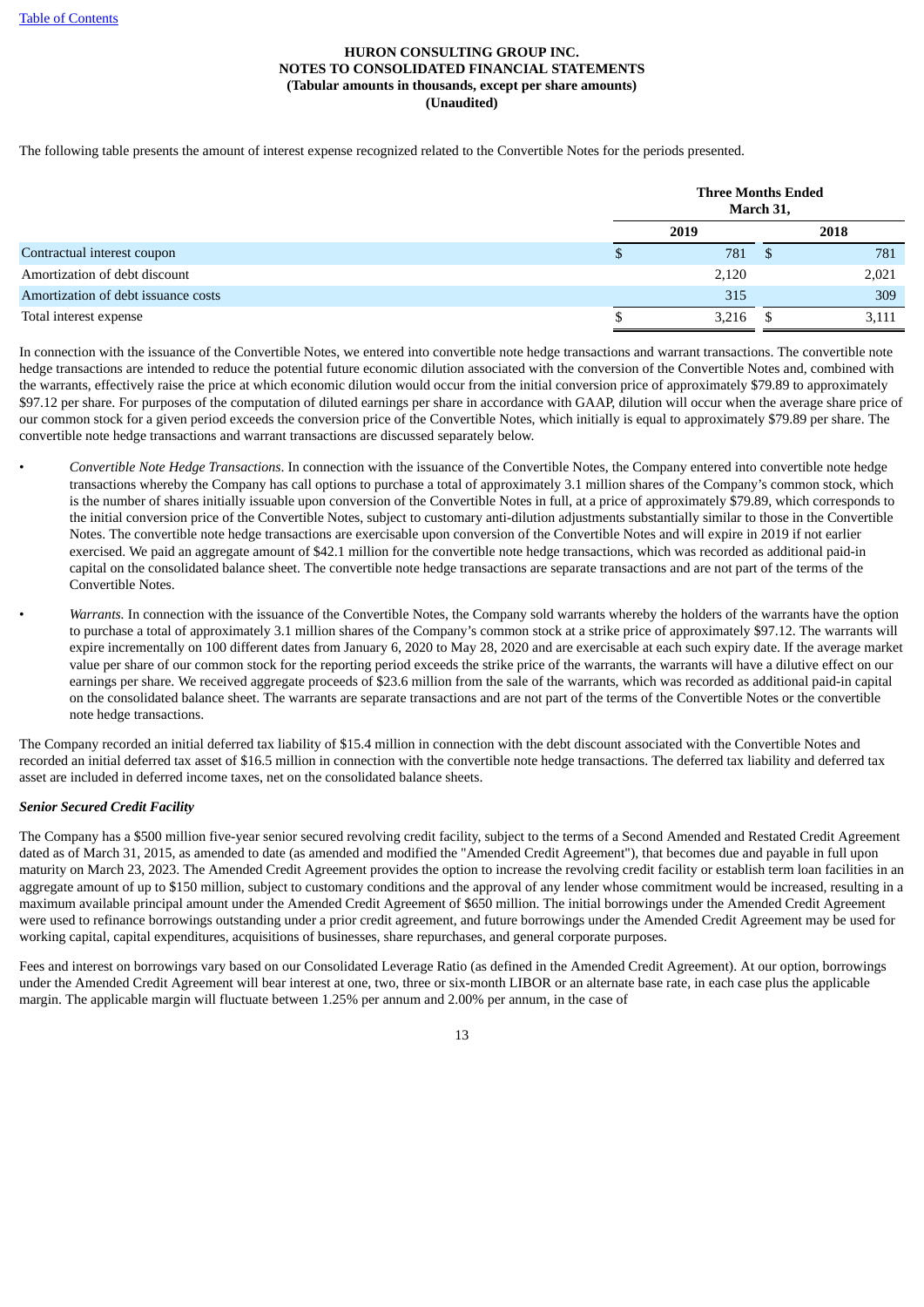LIBOR borrowings, or between 0.25% per annum and 1.00% per annum, in the case of base rate loans, based upon our Consolidated Leverage Ratio at such time.

Amounts borrowed under the Amended Credit Agreement may be prepaid at any time without premium or penalty. We are required to prepay the amounts outstanding under the Amended Credit Agreement in certain circumstances, including a requirement to pay all amounts outstanding under the Amended Credit Agreement 90 days prior to the Convertible Indebtedness Maturity Date (as defined in the Amended Credit Agreement) unless (1) the Convertible Indebtedness Maturity Date is waived or extended to a later date, (2) the Company can demonstrate (a) Liquidity (as defined in the Amended Credit Agreement) in an amount at least equal to the principal amount due on the Convertible Indebtedness Maturity Date, and (b) financial covenant compliance after giving effect to such payments and any additional indebtedness incurred on a pro forma basis, or (3) this requirement is waived by the Required Lenders (as defined in the Amended Credit Agreement). In addition, we have the right to permanently reduce or terminate the unused portion of the commitments provided under the Amended Credit Agreement at any time.

The loans and obligations under the Amended Credit Agreement are secured pursuant to a Second Amended and Restated Security Agreement and a Second Amended and Restated Pledge Agreement (the "Pledge Agreement") with Bank of America, N.A. as collateral agent, pursuant to which the Company and the subsidiary guarantors grant Bank of America, N.A., for the ratable benefit of the lenders under the Amended Credit Agreement, a first-priority lien, subject to permitted liens, on substantially all of the personal property assets of the Company and the subsidiary guarantors, and a pledge of 100% of the stock or other equity interests in all domestic subsidiaries and 65% of the stock or other equity interests in each "material first-tier foreign subsidiary" (as defined in the Pledge Agreement).

The Amended Credit Agreement contains usual and customary representations and warranties; affirmative and negative covenants, which include limitations on liens, investments, additional indebtedness, and restricted payments; and two quarterly financial covenants as follows: (i) a maximum Consolidated Leverage Ratio (defined as the ratio of debt to consolidated EBITDA) ranging from 3.50 to 1.00 to 4.00 to 1.00, depending on the measurement period, and (ii) a minimum Consolidated Interest Coverage Ratio (defined as the ratio of consolidated EBITDA to interest) of 3.50 to 1.00. Consolidated EBITDA for purposes of the financial covenants is calculated on a continuing operations basis and includes adjustments to add back non-cash goodwill impairment charges, share-based compensation costs, certain non-cash restructuring charges, pro forma historical EBITDA for businesses acquired, and other specified items in accordance with the Amended Credit Agreement. At March 31, 2019, we were in compliance with these financial covenants with a Consolidated Leverage Ratio of 2.99 to 1.00 and a Consolidated Interest Coverage Ratio of 12.08 to 1.00.

Borrowings outstanding under the Amended Credit Agreement at March 31, 2019 totaled \$76.0 million. These borrowings carried a weighted average interest rate of 4.5%, including the effect of the interest rate swap described in Note 10 "Derivative Instrument and Hedging Activity." Borrowings outstanding under the Amended Credit Agreement at December 31, 2018 were \$50.0 million and carried a weighted average interest rate of 3.7%, including the effect of the interest rate swap described in Note 10 "Derivative Instrument and Hedging Activity." The borrowing capacity under the revolving credit facility is reduced by any outstanding borrowings under the revolving credit facility and outstanding letters of credit. At March 31, 2019, we had outstanding letters of credit totaling \$1.6 million, which are primarily used as security deposits for our office facilities. As of March 31, 2019, the unused borrowing capacity under the revolving credit facility was \$422.4 million.

## *Promissory Note due 2024*

On June 30, 2017, in conjunction with our purchase of an aircraft related to the acquisition of Innosight, we assumed, from the sellers of the aircraft, a promissory note with an outstanding principal balance of \$5.1 million. The principal balance of the promissory note is subject to scheduled monthly principal payments until the maturity date of March 1, 2024, at which time a final payment of \$1.5 million, plus any accrued and unpaid interest, will be due. Under the terms of the promissory note, we will pay interest on the outstanding principal amount at a rate of one-month LIBOR plus 1.97% per annum. The obligations under the promissory note are secured pursuant to a Loan and Aircraft Security Agreement with Banc of America Leasing & Capital, LLC, which grants the lender a first priority security interest in the aircraft. At March 31, 2019, the outstanding principal amount of the promissory note was \$4.2 million. As of March 31, 2019, the aircraft had a carrying amount of \$5.6 million. At December 31, 2018, the outstanding principal amount of the promissory note was \$4.4 million, and the aircraft had a carrying amount of \$5.8 million.

## **9. Restructuring Charges**

Restructuring charges for the first three months of 2019 totaled \$1.3 million, compared to \$0.7 million for the first three months of 2018. During the first quarter of 2019, we exited a portion of our Lake Oswego, Oregon corporate office resulting in a \$0.7 million lease impairment charge on the related operating lease right-of-use asset and leasehold improvements and \$0.2 million of accelerated depreciation on related furniture and fixtures. The lease impairment charge was recognized in accordance with ASC 842, *Leases*, which we adopted on a modified retrospective basis on J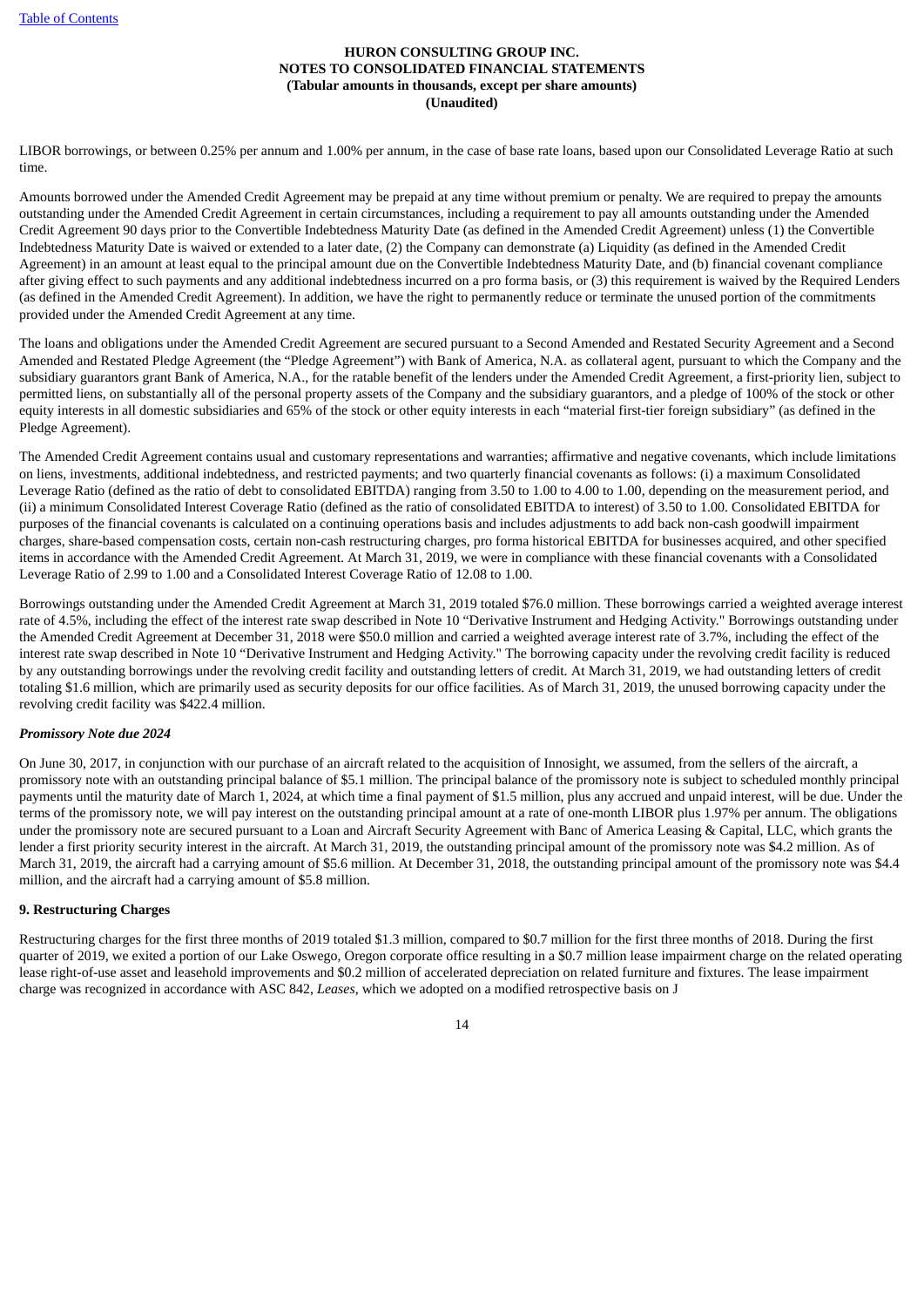anuary 1, 2019. See Note 2 "Basis of Presentation and Significant Accounting Policies" and Note 3 "New Accounting Pronouncements" for additional information on our adoption of ASC 842. See Note 5 "Leases" for additional information on the long-lived asset impairment test performed in the first quarter of 2019. Additionally, we recognized a \$0.2 million restructuring charge in the first quarter of 2019 related to workforce reductions in our corporate operations. The \$0.7 million restructuring charge incurred in the first three months of 2018 primarily related to updated lease assumptions for our San Francisco office vacated in the second quarter of 2017, which was accounted for in accordance with ASC 840, *Leases*.

The table below sets forth the changes in the carrying amount of our restructuring charge liability by restructuring type for the three months ended March 31, 2019.

|                                       |                       |    | <b>Office Space</b> |   |              |
|---------------------------------------|-----------------------|----|---------------------|---|--------------|
|                                       | <b>Employee Costs</b> |    | <b>Reductions</b>   |   | <b>Total</b> |
| Balance as of December 31, 2018       | \$<br>443             | -S | 2,468               | 8 | 2,911        |
| Adoption of ASC 842 <sup>(1)</sup>    |                       |    | (1,119)             |   | (1, 119)     |
| Balance as of January 1, 2019         | 443                   |    | 1,349               |   | 1,792        |
| Additions <sup><math>(2)</math></sup> | 247                   |    | 289                 |   | 536          |
| Payments                              | (435)                 |    | (371)               |   | (806)        |
| Adjustments $(3)$                     | (2)                   |    | 65                  |   | 63           |
| Non-cash items                        | __                    |    | (249)               |   | (249)        |
| Balance as of March 31, 2019          | 253                   |    | 1,083               |   | 1,336        |

(1) Upon adoption of ASC 842 on January 1, 2019, we reclassified the restructuring charge liabilities, which represented the present value of remaining lease payments, net of estimated sublease income, for vacated office spaces from restructuring charge liabilities to operating lease right-of-use assets. See Note 3 "New Accounting Pronouncements" for additional information on the impact of adoption.

- (2) Additions for the three months ended March 31, 2019 excludes the \$0.7 million lease impairment charge recognized as restructuring charges on our consolidated statement of operations. See Note 5 "Leases" within the notes to our consolidated financial statements for additional information on the long-lived asset impairment test performed in the first quarter of 2019.
- (3) Adjustments for the three months ended March 31, 2019 includes restructuring charges of \$0.1 million related to updated operating expense assumptions for vacated office spaces directly related to discontinued operations.

As of March 31, 2019, our restructuring charge liability related to office space reductions of \$1.1 million represented the present value of the remaining estimated operating expense payments for vacated office spaces, primarily in Chicago, Illinois; Washington, D.C.; and Middleton, Wisconsin. This restructuring charge liability is included as a component of accrued expenses and other current liabilities and deferred compensation and other liabilities. All of the \$0.3 million restructuring charge liability related to employee costs at March 31, 2019 is expected to be paid in the next 12 months. The restructuring charge liability related to employee costs is included as a component of accrued payroll and related benefits.

## **10. Derivative Instrument and Hedging Activity**

On June 22, 2017, we entered into a forward interest rate swap agreement effective August 31, 2017 and ending August 31, 2022, with a notional amount of \$50.0 million. We entered into this derivative instrument to hedge against the interest rate risks of our variable-rate borrowings. Under the terms of the interest rate swap agreement, we receive from the counterparty interest on the notional amount based on one-month LIBOR and we pay to the counterparty a fixed rate of 1.900%.

We recognize all derivative instruments as either assets or liabilities at fair value on the balance sheet. We have designated this derivative instrument as a cash flow hedge. Therefore, changes in the fair value of the derivative instrument are recorded to other comprehensive income ("OCI") and reclassified into interest expense upon settlement. As of March 31, 2019, it was anticipated that \$0.2 million of the gains, net of tax, currently recorded in accumulated other comprehensive income will be reclassified into earnings within the next 12 months.

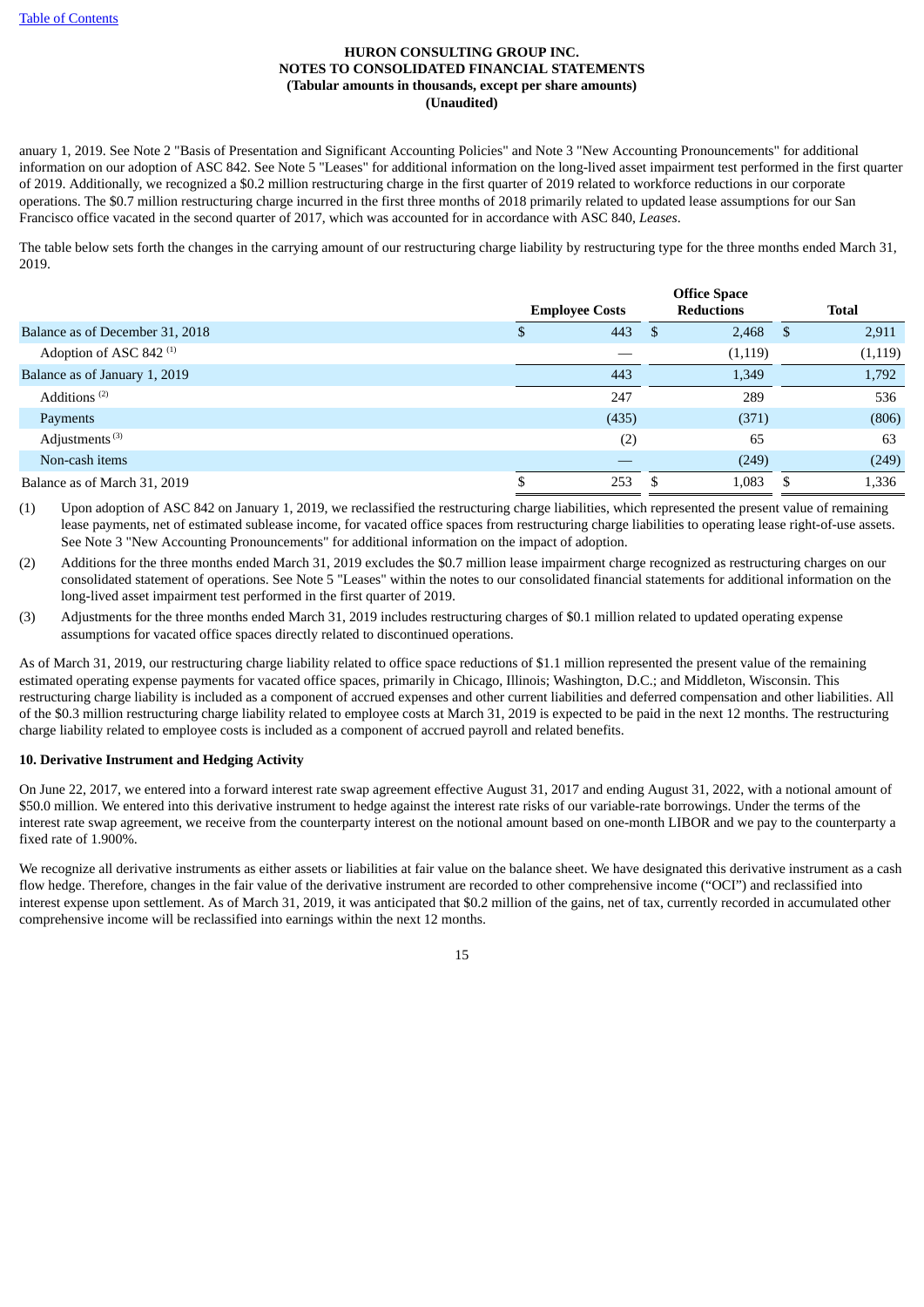The table below sets forth additional information relating to the interest rate swap designated as a cash flow hedging instrument as of March 31, 2019 and December 31, 2018.

|                                           | <b>Fair Value (Derivative Asset and Liability)</b> |                      |     |  |  |  |
|-------------------------------------------|----------------------------------------------------|----------------------|-----|--|--|--|
| <b>Balance Sheet Location</b>             | March 31.<br>2019                                  | December 31,<br>2018 |     |  |  |  |
| Prepaid expenses and other current assets | 240                                                |                      | 302 |  |  |  |
| Other non-current assets                  | 192                                                |                      | 451 |  |  |  |

All of our derivative instruments are transacted under the International Swaps and Derivatives Association (ISDA) master agreements. These agreements permit the net settlement of amounts owed in the event of default and certain other termination events. Although netting is permitted, it is our policy to record all derivative assets and liabilities on a gross basis on our consolidated balance sheet.

We do not use derivative instruments for trading or other speculative purposes. Refer to Note 12 "Other Comprehensive Income (Loss)" for additional information on our derivative instrument.

## **11. Fair Value of Financial Instruments**

Certain of our assets and liabilities are measured at fair value. Fair value is defined as the price that would be received to sell an asset or the price that would be paid to transfer a liability in an orderly transaction between market participants at the measurement date. GAAP establishes a fair value hierarchy for inputs used in measuring fair value and requires companies to maximize the use of observable inputs and minimize the use of unobservable inputs. The fair value hierarchy consists of three levels based on the objectivity of the inputs as follows:

| Level 1 Inputs | Quoted prices in active markets for identical assets or liabilities that the reporting entity has the ability to access at the<br>measurement date.                                                                                                                                                                                                                        |
|----------------|----------------------------------------------------------------------------------------------------------------------------------------------------------------------------------------------------------------------------------------------------------------------------------------------------------------------------------------------------------------------------|
| Level 2 Inputs | Quoted prices in active markets for similar assets or liabilities; quoted prices for identical or similar assets or liabilities in<br>markets that are not active; inputs other than quoted prices that are observable for the asset or liability; or inputs that are<br>derived principally from or corroborated by observable market data by correlation or other means. |
| Level 3 Inputs | Unobservable inputs for the asset or liability, and include situations in which there is little, if any, market activity for the<br>asset or liability.                                                                                                                                                                                                                    |

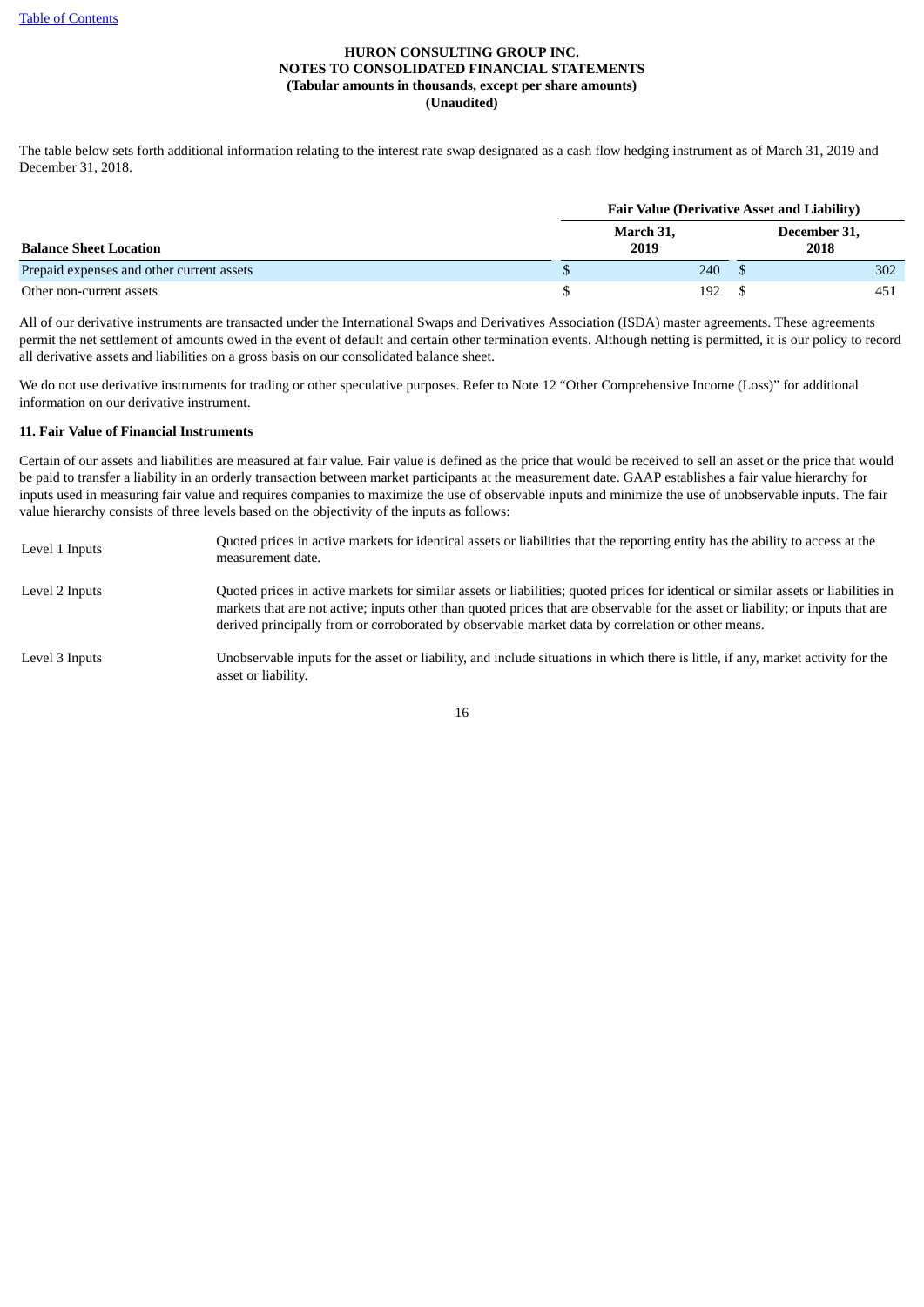The table below sets forth our fair value hierarchy for our financial assets and liabilities measured at fair value on a recurring basis as of March 31, 2019 and December 31, 2018.

|                                                    | <b>Level 1</b> | <b>Level 2</b> |                | <b>Level 3</b> |                |        |  | <b>Total</b> |
|----------------------------------------------------|----------------|----------------|----------------|----------------|----------------|--------|--|--------------|
| <b>March 31, 2019</b>                              |                |                |                |                |                |        |  |              |
| Assets:                                            |                |                |                |                |                |        |  |              |
| Interest rate swap                                 | \$             | \$<br>432      | $\mathfrak{F}$ |                | $\mathbb{S}$   | 432    |  |              |
| Convertible debt investment                        |                |                |                | 54,038         |                | 54,038 |  |              |
| Deferred compensation assets                       |                | 23,918         |                |                |                | 23,918 |  |              |
| <b>Total assets</b>                                | \$             | \$<br>24,350   | \$             | 54,038         | \$             | 78,388 |  |              |
| <b>Liabilities:</b>                                |                |                |                |                |                |        |  |              |
| Contingent consideration for business acquisitions | \$             | \$             | \$             | 11,129         | \$             | 11,129 |  |              |
| <b>Total liabilities</b>                           | \$             | \$             | \$             | 11,129         | \$             | 11,129 |  |              |
| <b>December 31, 2018</b>                           |                |                |                |                |                |        |  |              |
| <b>Assets:</b>                                     |                |                |                |                |                |        |  |              |
| Interest rate swap                                 | \$             | \$<br>753      | \$             |                | \$             | 753    |  |              |
| Convertible debt investment                        |                |                |                | 50,429         |                | 50,429 |  |              |
| Deferred compensation assets                       |                | 18,205         |                |                |                | 18,205 |  |              |
| <b>Total assets</b>                                | \$             | \$<br>18,958   | $\mathfrak{s}$ | 50,429         | \$             | 69,387 |  |              |
| <b>Liabilities:</b>                                |                |                |                |                |                |        |  |              |
| Contingent consideration for business acquisitions | \$             | \$             | \$             | 11,441         | $\mathfrak{L}$ | 11,441 |  |              |
| <b>Total liabilities</b>                           | \$             | \$             | \$             | 11,441         | \$             | 11,441 |  |              |

*Interest rate swap:* The fair value of our interest rate swap was derived using estimates to settle the interest rate swap agreement, which is based on the net present value of expected future cash flows on each leg of the swap utilizing market-based inputs and a discount rate reflecting the risks involved.

*Convertible debt investment:* In 2014 and 2015, we invested \$27.9 million, in the form of zero coupon convertible debt, in Shorelight Holdings, LLC ("Shorelight"), the parent company of Shorelight Education, a U.S.-based company that partners with leading universities to increase access to and retention of international students, boost institutional growth, and enhance an institution's global footprint. The notes will mature on July 1, 2020, unless converted earlier.

To determine the appropriate accounting treatment for our investment, we performed a variable interest entity ("VIE") analysis and concluded that Shorelight does not meet the definition of a VIE. We also reviewed the characteristics of our investment to confirm that the convertible notes are not in-substance common stock that would warrant equity method accounting. After we reviewed all of the terms of the investment, we concluded the appropriate accounting treatment to be that of an available-for-sale debt security.

The convertible debt investment is carried at fair value with unrealized holding gains and losses excluded from earnings and reported in other comprehensive income. We estimate the fair value of our investment using a Monte Carlo simulation model, cash flow projections discounted at a risk-adjusted rate, and certain assumptions related to equity volatility and applicable holding period, all of which are Level 3 inputs. The use of alternative estimates and assumptions could increase or decrease the estimated fair value of the investment, which would result in different impacts to our consolidated balance sheet and comprehensive income. Actual results may differ from our estimates. The fair value of the convertible debt investment is recorded in long-term investment on our consolidated balance sheets.

The table below sets forth the changes in the balance of the convertible debt investment for the three months ended March 31, 2019.

|                                                     | <b>Convertible Debt Investment</b> |
|-----------------------------------------------------|------------------------------------|
| Balance as of December 31, 2018                     | 50,429                             |
| Change in fair value of convertible debt investment | 3,609                              |
| Balance as of March 31, 2019                        | 54,038                             |

*Deferred compensation assets:* We have a non-qualified deferred compensation plan (the "Plan") for the members of our board of directors and a select group of our employees. The deferred compensation liability is funded by the Plan assets, which consist of life insurance policies maintained within a trust. The cash surrender value of the life insurance policies approximates fair value and is based on third-party broker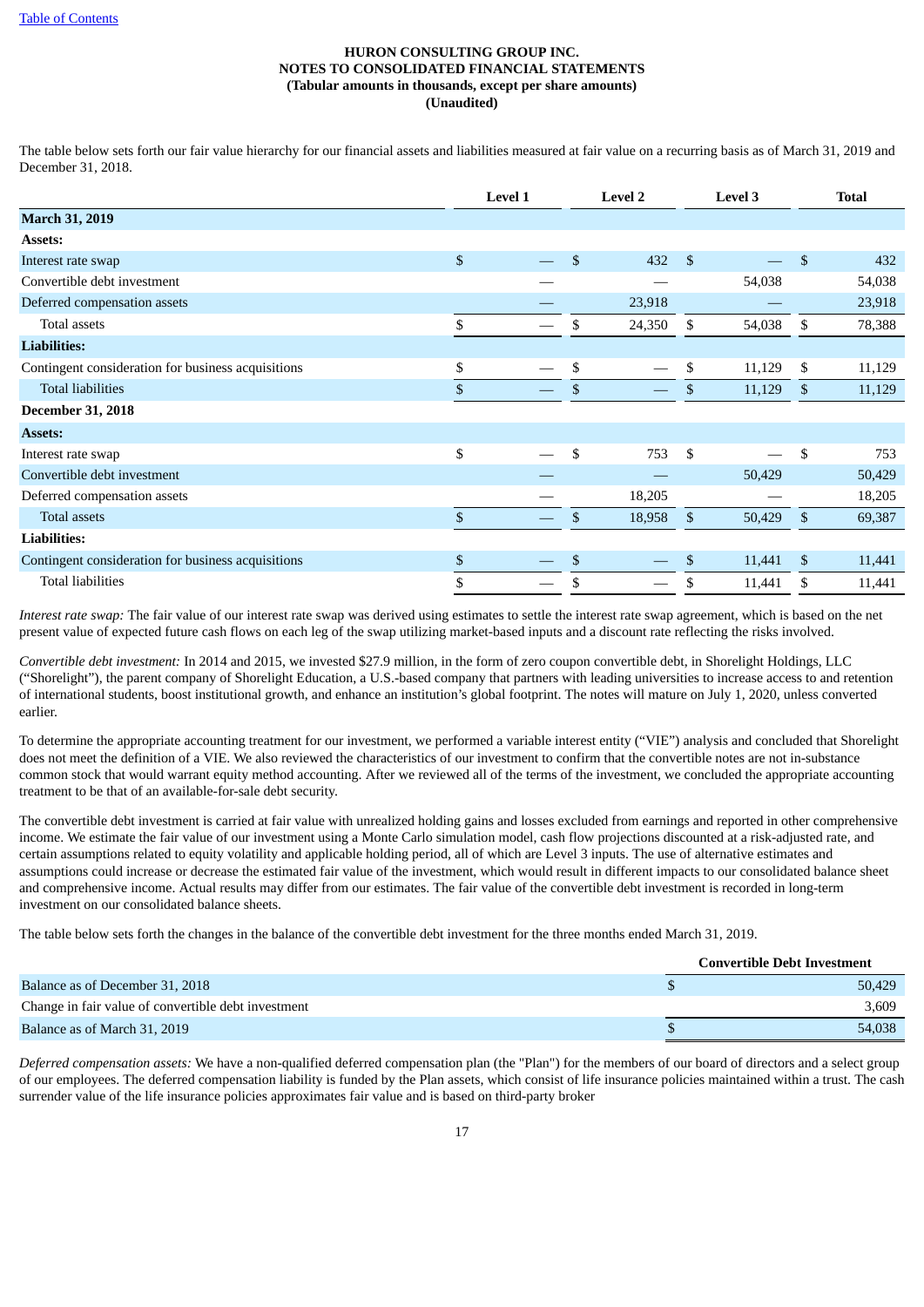statements which provide the fair value of the life insurance policies' underlying investments, which are Level 2 inputs. The cash surrender value of the life insurance policies is invested primarily in mutual funds. The Plan assets are included in other non-current assets on our consolidated balance sheets. Realized and unrealized gains (losses) from the deferred compensation assets are recorded to other income (expense), net in our consolidated statements of operations.

*Contingent consideration for business acquisitions:* We estimate the fair value of acquisition-related contingent consideration using either a probabilityweighted assessment of the specific financial performance targets being achieved or a Monte Carlo simulation model, as appropriate. These fair value measurements are based on significant inputs not observable in the market and thus represent Level 3 inputs. The significant unobservable inputs used in the fair value measurements of our contingent consideration are our measures of the estimated payouts based on internally generated financial projections on a probability-weighted basis and discount rates, which typically reflect a risk-free rate. The fair value of the contingent consideration is reassessed quarterly based on assumptions used in our latest projections and input provided by practice leaders and management. Any change in the fair value estimate is recorded in our consolidated statement of operations for that period. The use of alternative estimates and assumptions could increase or decrease the estimated fair value of our contingent consideration liability, which would result in different impacts to our consolidated balance sheets and consolidated statements of operations. Actual results may differ from our estimates. The table below sets forth the changes in the balance of the contingent consideration for business acquisitions for the three months ended March 31, 2019.

| <b>Contingent Consideration for Business</b> |  |
|----------------------------------------------|--|
| <b>Acquisitions</b>                          |  |

|                                                                     | Atumsitions |
|---------------------------------------------------------------------|-------------|
| Balance as of December 31, 2018                                     | 11,441      |
| Remeasurement of contingent consideration for business acquisitions | (391)       |
| Unrealized loss due to foreign currency translation                 | 79          |
| Balance as of March 31, 2019                                        | 11.129      |
|                                                                     |             |

Financial assets and liabilities not recorded at fair value are as follows:

## *Senior Secured Credit Facility*

The carrying value of our borrowings outstanding under our senior secured credit facility is stated at cost. Our carrying value approximates fair value, using Level 2 inputs, as the senior secured credit facility bears interest at variable rates based on current market rates as set forth in the Amended Credit Agreement. Refer to Note 8 "Financing Arrangements" for additional information on our senior secured credit facility.

#### *Promissory Note due 2024*

The carrying value of our promissory note due 2024 is stated at cost. Our carrying value approximates fair value, using Level 2 inputs, as the promissory note bears interest at rates based on current market rates as set forth in the terms of the promissory note. Refer to Note 8 "Financing Arrangements" for additional information on our promissory note due 2024.

## *Convertible Notes*

The carrying amount and estimated fair value of the Convertible Notes are as follows:

|                                         | <b>March 31, 2019</b> |                         | <b>December 31, 2018</b> |  |                                       |
|-----------------------------------------|-----------------------|-------------------------|--------------------------|--|---------------------------------------|
|                                         | Carrying<br>Amount    | Estimated<br>Fair Value | Carrying<br>Amount       |  | <b>Estimated</b><br><b>Fair Value</b> |
| 1.25% convertible senior notes due 2019 | 245,051               | 246,190                 | 242,617                  |  | 242,940                               |

The differences between the \$250 million principal amount of the Convertible Notes and the carrying amounts shown above represent the unamortized debt discount and issuance costs. As of March 31, 2019 and December 31, 2018, the carrying value of the equity component of \$39.3 million was unchanged from the date of issuance. Refer to Note 8 "Financing Arrangements" for additional information on our Convertible Notes. The estimated fair value of the Convertible Notes was determined based on the quoted bid price of the Convertible Notes in an over-the-counter market, which is a Level 2 input, on the last day of trading for the quarters ended March 31, 2019 and December 31, 2018.

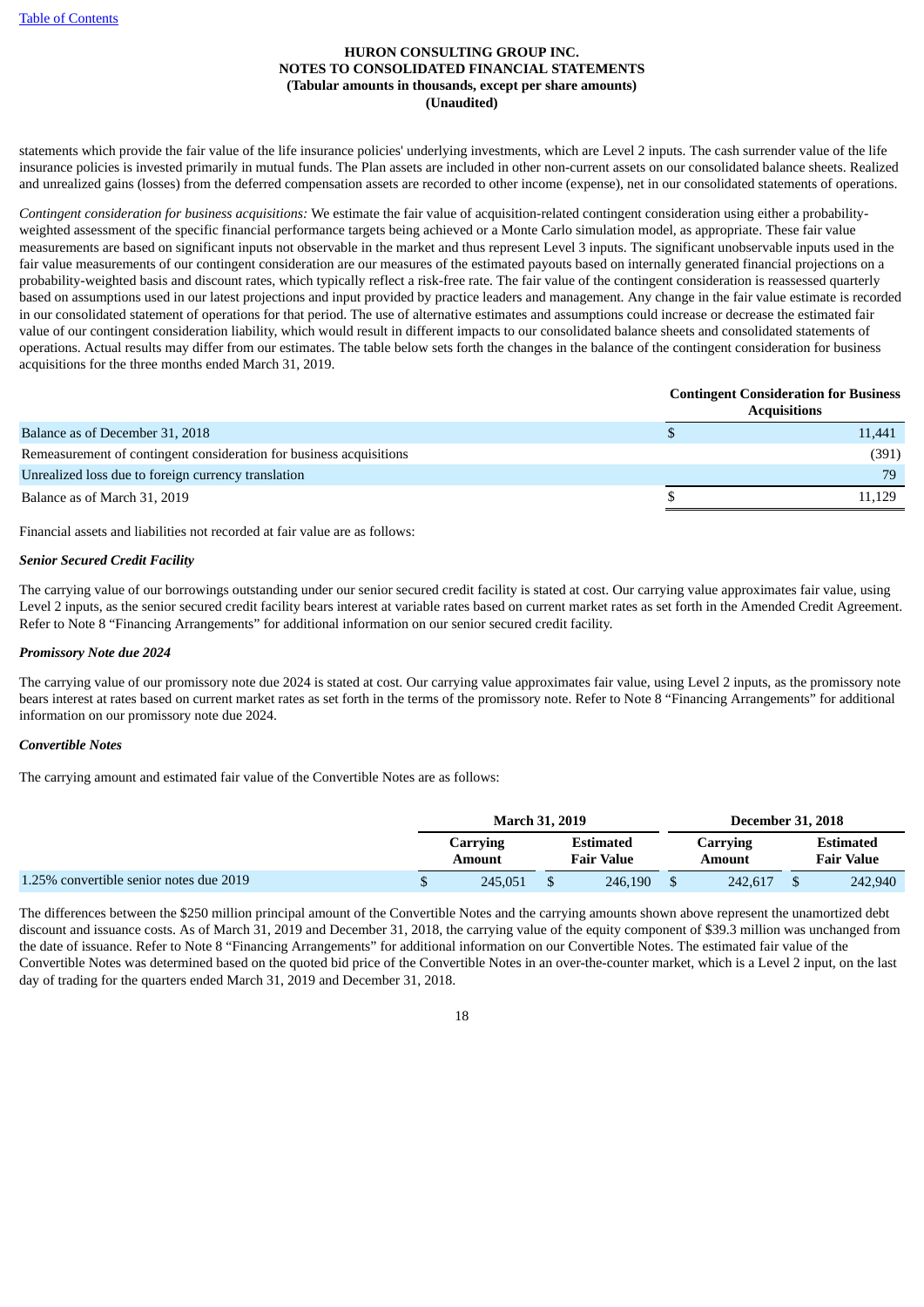Based on the closing price of our common stock of \$47.22 on March 31, 2019, the if-converted value of the Convertible Notes was less than the principal amount.

Cash and cash equivalents are stated at cost, which approximates fair market value. The carrying values of all other financial instruments not described above reasonably approximate fair market value due to the nature of the financial instruments and the short-term maturity of these items.

## **12. Other Comprehensive Income (Loss)**

The table below sets forth the components of other comprehensive income (loss), net of tax, for the three months ended March 31, 2019 and 2018.

|                                             | <b>Three Months Ended</b><br><b>March 31, 2019</b> |                               |               |                                           |                |                        |     | <b>Three Months Ended</b><br><b>March 31, 2018</b> |            |                                           |  |                        |
|---------------------------------------------|----------------------------------------------------|-------------------------------|---------------|-------------------------------------------|----------------|------------------------|-----|----------------------------------------------------|------------|-------------------------------------------|--|------------------------|
|                                             |                                                    | <b>Before</b><br><b>Taxes</b> |               | <b>Tax</b><br>(Expense)<br><b>Benefit</b> |                | Net of<br><b>Taxes</b> |     | <b>Before</b><br><b>Taxes</b>                      |            | <b>Tax</b><br>(Expense)<br><b>Benefit</b> |  | Net of<br><b>Taxes</b> |
| Other comprehensive income (loss):          |                                                    |                               |               |                                           |                |                        |     |                                                    |            |                                           |  |                        |
| Foreign currency translation adjustments    | \$                                                 | 316                           | -S            |                                           | \$             | 316                    | \$  | 34                                                 | $^{\circ}$ |                                           |  | 34                     |
| Unrealized gain on investment               | \$                                                 | 3,609                         | <sup>\$</sup> | (952)                                     | \$             | 2,657                  | \$. | 2,927                                              | \$         | $(761)$ \$                                |  | 2,166                  |
| Unrealized gain (loss) on cash flow hedges: |                                                    |                               |               |                                           |                |                        |     |                                                    |            |                                           |  |                        |
| Change in fair value                        | \$                                                 | $(247)$ \$                    |               | 65                                        | $\mathfrak{s}$ | $(182)$ \$             |     | 545                                                | - \$       | $(141)$ \$                                |  | 404                    |
| Reclassification adjustments into earnings  |                                                    | (74)                          |               | 19                                        |                | (55)                   |     | 38                                                 |            | (10)                                      |  | 28                     |
| Net unrealized gain (loss)                  | $\mathbb{S}$                                       | $(321)$ \$                    |               | 84                                        | $\mathfrak{s}$ | $(237)$ \$             |     | 583                                                | \$         | $(151)$ \$                                |  | 432                    |
| Other comprehensive income                  | \$                                                 | 3,604                         |               | (868)                                     | \$             | 2,736                  | \$. | 3,544                                              |            | (912)                                     |  | 2,632                  |

The before tax amounts reclassified from accumulated other comprehensive income related to our cash flow hedges are recorded to interest expense, net of interest income.

Accumulated other comprehensive income, net of tax, includes the following components:

|                            | <b>Foreign Currency</b><br><b>Translation</b> | <b>Available-for-Sale</b><br>Investment | <b>Cash Flow Hedges</b> | <b>Total</b> |
|----------------------------|-----------------------------------------------|-----------------------------------------|-------------------------|--------------|
| Balance, December 31, 2018 | (665)                                         | 16,584                                  | 576                     | 16,495       |
| Current period change      | 316                                           | 2,657                                   | (237)                   | 2,736        |
| Balance, March 31, 2019    | (349)                                         | 19.241                                  | 339                     | 19,231       |

## **13. Income Taxes**

For the three months ended March 31, 2019, our effective tax rate was 29.0% as we recognized income tax expense from continuing operations of \$1.4 million on income from continuing operations of \$4.7 million. The effective tax rate of 29.0% was less favorable than the statutory rate, inclusive of state income taxes, of 26.4% primarily due to \$0.5 million of foreign losses with no tax benefit, which had an unfavorable impact of 2.9% on the effective tax rate; and \$0.1 million of additional tax expense related to disallowed executive compensation deductions, which had an unfavorable impact of 1.8% on the effective tax rate. These unfavorable adjustments to our effective tax rate were partially offset by \$0.1 million of discrete tax benefit for share-based compensation awards that vested during the first quarter of 2019 and which had a favorable impact of 1.8% on the effective tax rate.

For the three months ended March 31, 2018, our effective tax rate was (14.7)% as we recognized income tax expense from continuing operations of \$0.4 million on a loss from continuing operations of \$2.8 million. The effective tax rate of (14.7)% was less favorable than the statutory rate, inclusive of state income taxes, of 26.0% primarily due to discrete tax expense for share-based compensation awards that vested during the first quarter of 2018 and which had an unfavorable impact of 43.7% on the effective tax rate.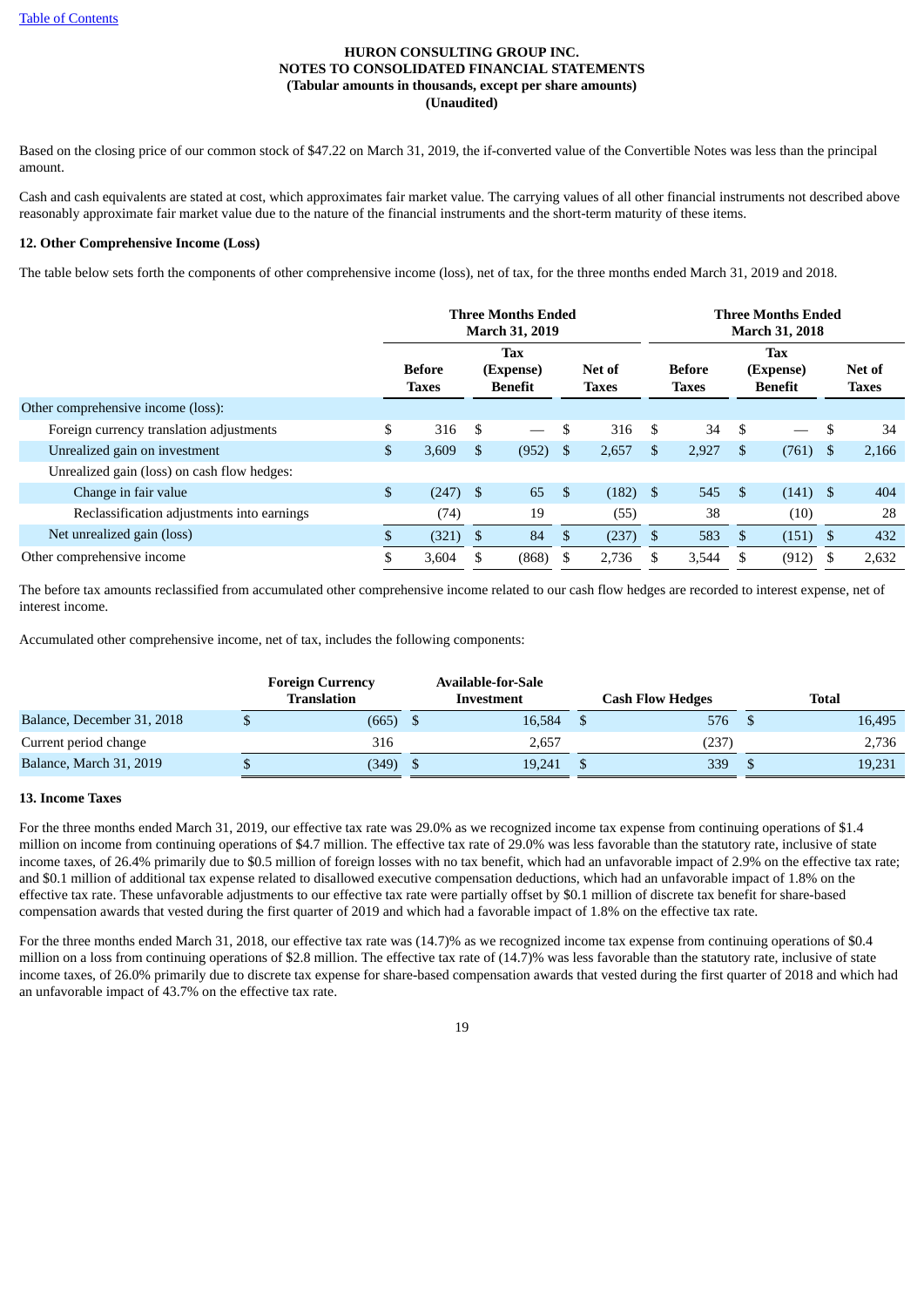## **14. Commitments, Contingencies and Guarantees**

#### *Litigation*

From time to time, we are involved in legal proceedings and litigation arising in the ordinary course of business. As of the date of this Quarterly Report on Form 10-Q, we are not a party to any litigation or legal proceeding that, in the current opinion of management, could have a material adverse effect on our financial position or results of operations. However, due to the risks and uncertainties inherent in legal proceedings, actual results could differ from current expected results.

#### *Guarantees*

Guarantees in the form of letters of credit totaling \$1.6 million were outstanding at both March 31, 2019 and December 31, 2018, primarily to support certain office lease obligations.

In connection with certain business acquisitions, we may be required to pay post-closing consideration to the sellers if specific financial performance targets are met over a number of years as specified in the related purchase agreements. As of March 31, 2019 and December 31, 2018, the total estimated fair value of our contingent consideration liabilities was \$11.1 million and \$11.4 million, respectively.

To the extent permitted by law, our bylaws and articles of incorporation require that we indemnify our officers and directors against judgments, fines and amounts paid in settlement, including attorneys' fees, incurred in connection with civil or criminal action or proceedings, as it relates to their services to us if such person acted in good faith. Although there is no limit on the amount of indemnification, we may have recourse against our insurance carrier for certain payments made.

#### **15. Segment Information**

Segments are defined as components of a company that engage in business activities from which they may earn revenues and incur expenses, and for which separate financial information is available and is evaluated regularly by the chief operating decision maker, or decision-making group, in deciding how to allocate resources and in assessing performance. Our chief operating decision maker, who is our chief executive officer, manages the business under three operating segments, which are our reportable segments: Healthcare, Business Advisory, and Education.

#### **• Healthcare**

Our Healthcare segment has a depth of expertise in care transformation, financial and operational excellence, technology and analytics, and leadership development. We serve national and regional hospitals and integrated health systems, academic medical centers, community hospitals, and medical groups. Our solutions help clients evolve and adapt to the rapidly changing healthcare environment and achieve growth, optimize performance, enhance profitability, improve quality and clinical outcomes, align leaders, improve organizational culture, and drive physician, patient, and employee engagement across the enterprise to deliver better consumer outcomes.

We help organizations transform and innovate their delivery model to focus on patient wellness by improving quality outcomes, minimizing care variation and fundamentally improving patient and population health. Our consultants partner with clients to help build and sustain today's business to invest in the future by reducing complexity, improving operational efficiency and growing market share. We enable the healthcare of the future by identifying, integrating and optimizing technology investments to collect data that transforms care delivery and improves patient outcomes. We also develop future leaders capable of driving meaningful operational and organizational change and who transform the consumer experience.

#### **• Business Advisory**

Our Business Advisory segment provides services to large and middle market organizations, not-for-profit organizations, lending institutions, law firms, investment banks and private equity firms. We assist clients in a broad range of industries and across the spectrum from healthy, wellcapitalized companies to organizations in transition, as well as creditors, equity owners, and other key constituents. Our Business Advisory professionals resolve complex business issues and enhance client enterprise value through a suite of services including capital advisory, transaction advisory, operational improvement, restructuring and turnaround, valuation, and dispute advisory. Our Enterprise Solutions and Analytics professionals deliver technology and analytic solutions that enable organizations to manage and optimize their financial performance, operational efficiency, and client or stakeholder experience. Our Strategy and Innovation professionals collaborate with clients across a range of industries to identify new growth opportunities, build new ventures and capabilities, and accelerate organizational change. Our Life Sciences professionals provide strategic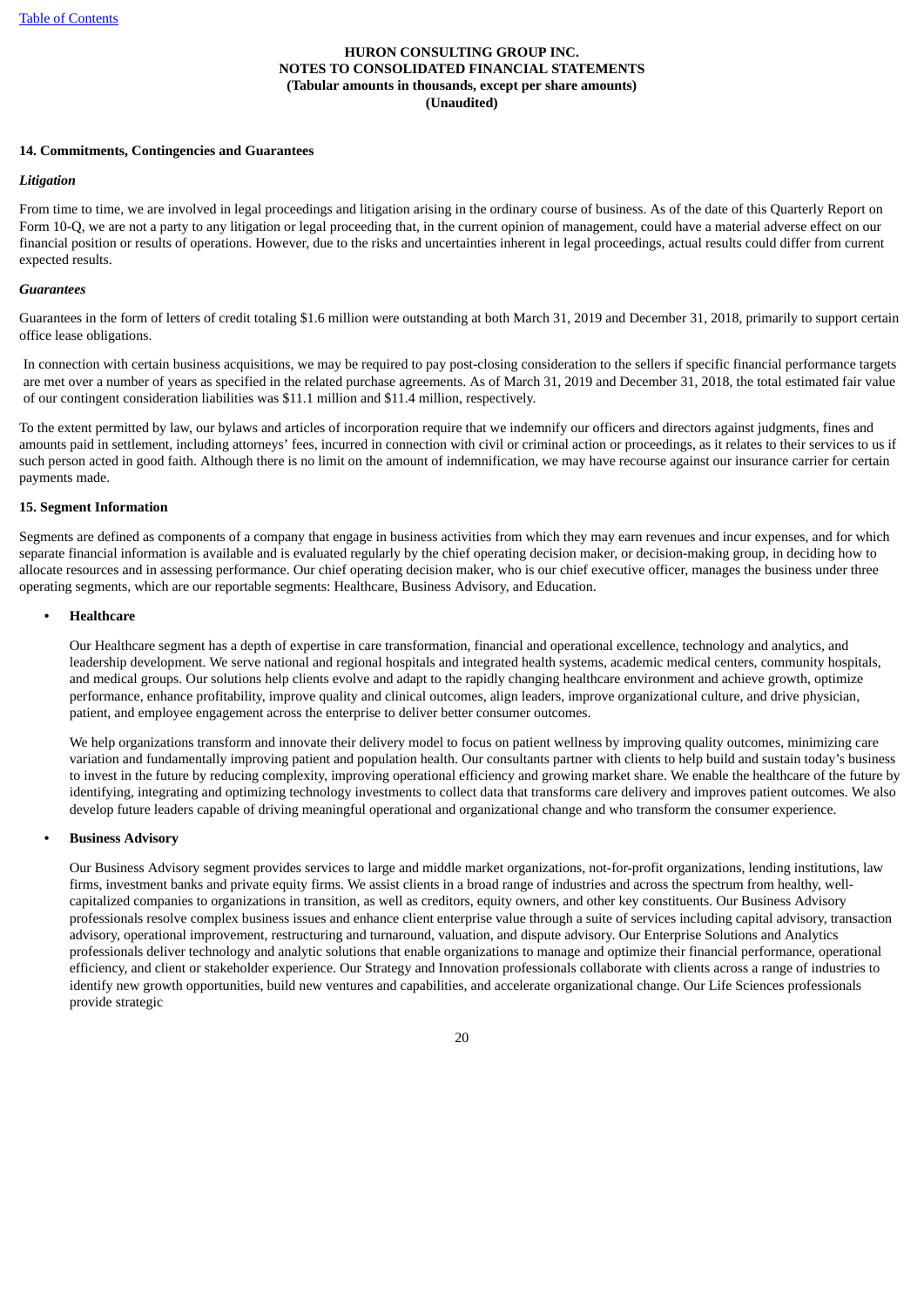solutions to help pharmaceutical, medical device, and biotechnology companies deliver more value to patients, payers, and providers, and comply with regulations.

#### • **Education**

Our Education segment provides consulting and technology solutions to higher education institutions and academic medical centers. We partner with clients to address challenges relating to business and technology strategy, financial management, operational and organizational effectiveness, research administration, and regulatory compliance. Our institutional strategy, market research, budgeting and financial management, business operations and student life cycle management solutions align missions with business priorities, improve quality and reduce costs institution-wide. Our student solutions improve attraction, retention and graduation rates, increase student satisfaction and help generate quality outcomes. Our technology strategy, enterprise applications, and analytic solutions transform and optimize operations, deliver time and cost savings, and enhance the student experience. Our research enterprise solutions assist clients in identifying and implementing institutional research strategy, optimizing clinical research operations, improving financial management and cost reimbursement, improving service to faculty, and mitigating risk compliance.

Segment operating income consists of the revenues generated by a segment, less the direct costs of revenue and selling, general and administrative expenses that are incurred directly by the segment. Unallocated corporate costs include costs related to administrative functions that are performed in a centralized manner that are not attributable to a particular segment. These administrative function costs include costs for corporate office support, certain office facility costs, costs relating to accounting and finance, human resources, legal, marketing, information technology, and company-wide business development functions, as well as costs related to overall corporate management.

The table below sets forth information about our operating segments for the three months ended March 31, 2019 and 2018, along with the items necessary to reconcile the segment information to the totals reported in the accompanying consolidated financial statements.

|                                                              |              | <b>Three Months Ended</b><br>March 31, |    |         |  |
|--------------------------------------------------------------|--------------|----------------------------------------|----|---------|--|
|                                                              |              | 2019                                   |    | 2018    |  |
| <b>Healthcare:</b>                                           |              |                                        |    |         |  |
| Revenues                                                     | \$           | 93,682                                 | \$ | 89,895  |  |
| Operating income                                             | $\mathbb{S}$ | 27,851                                 | \$ | 24,460  |  |
| Segment operating income as a percentage of segment revenues |              | 29.7%                                  |    | 27.2%   |  |
| <b>Business Advisory:</b>                                    |              |                                        |    |         |  |
| Revenues                                                     | \$           | 58,806                                 | \$ | 55,895  |  |
| Operating income                                             | \$           | 9,581                                  | \$ | 8,998   |  |
| Segment operating income as a percentage of segment revenues |              | 16.3%                                  |    | 16.1%   |  |
| <b>Education:</b>                                            |              |                                        |    |         |  |
| Revenues                                                     | \$           | 51,957                                 | \$ | 47,889  |  |
| Operating income                                             | \$           | 12,618                                 | \$ | 11,425  |  |
| Segment operating income as a percentage of segment revenues |              | 24.3%                                  |    | 23.9%   |  |
| <b>Total Company:</b>                                        |              |                                        |    |         |  |
| Revenues                                                     | \$           | 204,445                                | \$ | 193,679 |  |
| Reimbursable expenses                                        |              | 18,617                                 |    | 17,619  |  |
| Total revenues and reimbursable expenses                     | \$           | 223,062                                | \$ | 211,298 |  |
|                                                              |              |                                        |    |         |  |
| Segment operating income                                     | \$           | 50,050                                 | \$ | 44,883  |  |
| Items not allocated at the segment level:                    |              |                                        |    |         |  |
| Other operating expenses                                     |              | 36,578                                 |    | 32,928  |  |
| Other losses (gains), net                                    |              | (456)                                  |    | 830     |  |
| Depreciation and amortization                                |              | 7,172                                  |    | 8,803   |  |
| Other expense, net                                           |              | 2,041                                  |    | 5,131   |  |
| Income (loss) from continuing operations before taxes        | \$           | 4,715                                  | \$ | (2,809) |  |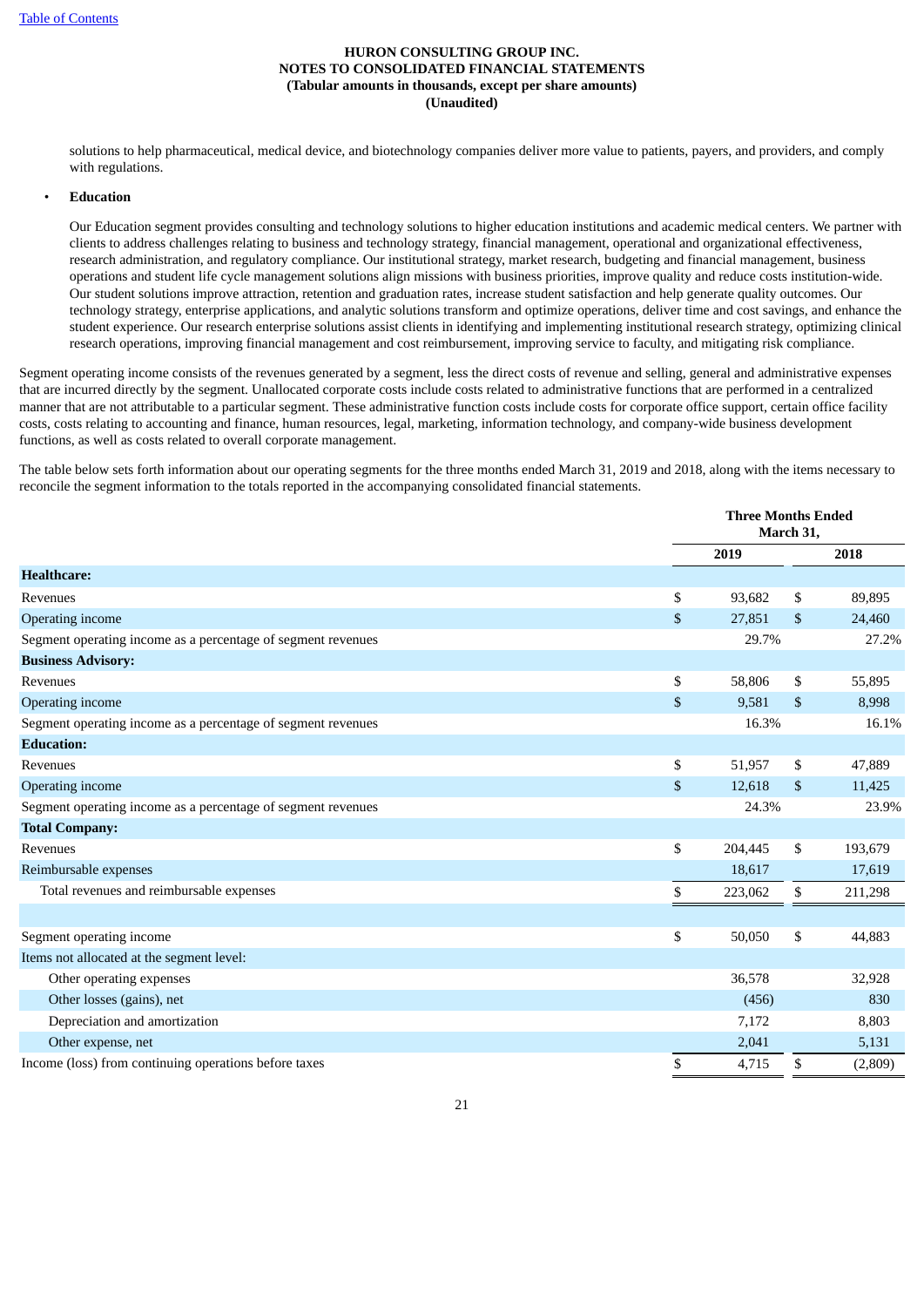The following table illustrates the disaggregation of revenues by billing arrangements, employee types, and timing of revenue recognition, including a reconciliation of the disaggregated revenues to revenues from our three operating segments for the three months ended March 31, 2019 and 2018.

|                                                     | Three Months Ended March 31, 2019 |    |                                    |     |                  |              |              |  |
|-----------------------------------------------------|-----------------------------------|----|------------------------------------|-----|------------------|--------------|--------------|--|
|                                                     | <b>Healthcare</b>                 |    | <b>Business</b><br><b>Advisory</b> |     | <b>Education</b> |              | <b>Total</b> |  |
| <b>Billing Arrangements</b>                         |                                   |    |                                    |     |                  |              |              |  |
| Fixed-fee                                           | \$<br>63,584                      | \$ | 21,672                             | S.  | 12,383           | S.           | 97,639       |  |
| Time and expense                                    | 12,763                            |    | 35,309                             |     | 35,358           |              | 83,430       |  |
| Performance-based                                   | 11,810                            |    | 664                                |     |                  |              | 12,474       |  |
| Software support, maintenance and subscriptions     | 5,525                             |    | 1,161                              |     | 4,216            |              | 10,902       |  |
| <b>Total</b>                                        | \$<br>93,682                      | \$ | 58,806                             | \$  | 51,957           | \$           | 204,445      |  |
|                                                     |                                   |    |                                    |     |                  |              |              |  |
| Employee Type <sup>(1)</sup>                        |                                   |    |                                    |     |                  |              |              |  |
| Revenue generated by full-time billable consultants | \$<br>64,818                      | \$ | 57,094                             | \$  | 46,007           | $\mathbb{S}$ | 167,919      |  |
| Revenue generated by full-time equivalents          | 28,864                            |    | 1,712                              |     | 5,950            |              | 36,526       |  |
| <b>Total</b>                                        | \$<br>93,682                      | \$ | 58,806                             | \$  | 51,957           | $\mathbb{S}$ | 204,445      |  |
|                                                     |                                   |    |                                    |     |                  |              |              |  |
| Timing of Revenue Recognition                       |                                   |    |                                    |     |                  |              |              |  |
| Revenue recognized over time                        | \$<br>91,642                      | \$ | 58,806                             | \$. | 51,711           | \$           | 202,159      |  |
| Revenue recognized at a point in time               | 2,040                             |    |                                    |     | 246              |              | 2,286        |  |
| <b>Total</b>                                        | \$<br>93,682                      | \$ | 58,806                             | \$  | 51,957           | \$           | 204,445      |  |

|                                                     | Three Months Ended March 31, 2018 |               |                                    |               |                  |              |              |  |
|-----------------------------------------------------|-----------------------------------|---------------|------------------------------------|---------------|------------------|--------------|--------------|--|
|                                                     | <b>Healthcare</b>                 |               | <b>Business</b><br><b>Advisory</b> |               | <b>Education</b> |              | <b>Total</b> |  |
| <b>Billing Arrangements</b>                         |                                   |               |                                    |               |                  |              |              |  |
| Fixed-fee                                           | \$<br>60,269                      | \$            | 22,420                             | \$            | 11,306           | \$           | 93,995       |  |
| Time and expense                                    | 12,789                            |               | 31,337                             |               | 33,442           |              | 77,568       |  |
| Performance-based                                   | 10,191                            |               | 909                                |               |                  |              | 11,100       |  |
| Software support, maintenance and subscriptions     | 6,646                             |               | 1,229                              |               | 3,141            |              | 11,016       |  |
| <b>Total</b>                                        | \$<br>89,895                      | \$            | 55,895                             | \$            | 47,889           | \$           | 193,679      |  |
|                                                     |                                   |               |                                    |               |                  |              |              |  |
| Employee Type $(1)$                                 |                                   |               |                                    |               |                  |              |              |  |
| Revenue generated by full-time billable consultants | \$<br>59,273                      | <sup>\$</sup> | 53,416                             | <sup>\$</sup> | 41,632           | $\mathbb{S}$ | 154,321      |  |
| Revenue generated by full-time equivalents          | 30,622                            |               | 2,479                              |               | 6,257            |              | 39,358       |  |
| <b>Total</b>                                        | \$<br>89,895                      | $\mathbb{S}$  | 55,895                             | \$            | 47,889           | $\mathbb{S}$ | 193,679      |  |
|                                                     |                                   |               |                                    |               |                  |              |              |  |
| Timing of Revenue Recognition                       |                                   |               |                                    |               |                  |              |              |  |
| Revenue recognized over time                        | \$<br>88,341                      | \$            | 55,895                             | \$            | 46,585           | \$           | 190,821      |  |
| Revenue recognized at a point in time               | 1,554                             |               |                                    |               | 1,304            |              | 2,858        |  |
| <b>Total</b>                                        | \$<br>89,895                      | \$            | 55,895                             | \$            | 47,889           | \$           | 193,679      |  |

(1) Full-time billable consultants consist of our full-time professionals who provide consulting services to our clients and are billable to our clients based on the number of hours worked. Full-time equivalent professionals consist of leadership coaches and their support staff within our Studer Group solution, consultants who work variable schedules as needed by our clients, and full-time employees who provide software support and maintenance services to our clients.

At March 31, 2019 and December 31, 2018, no single client accounted for greater than 10% of our combined receivables and unbilled services balances. During the three months ended March 31, 2019 and 2018, no single client generated greater than 10% of our consolidated revenues.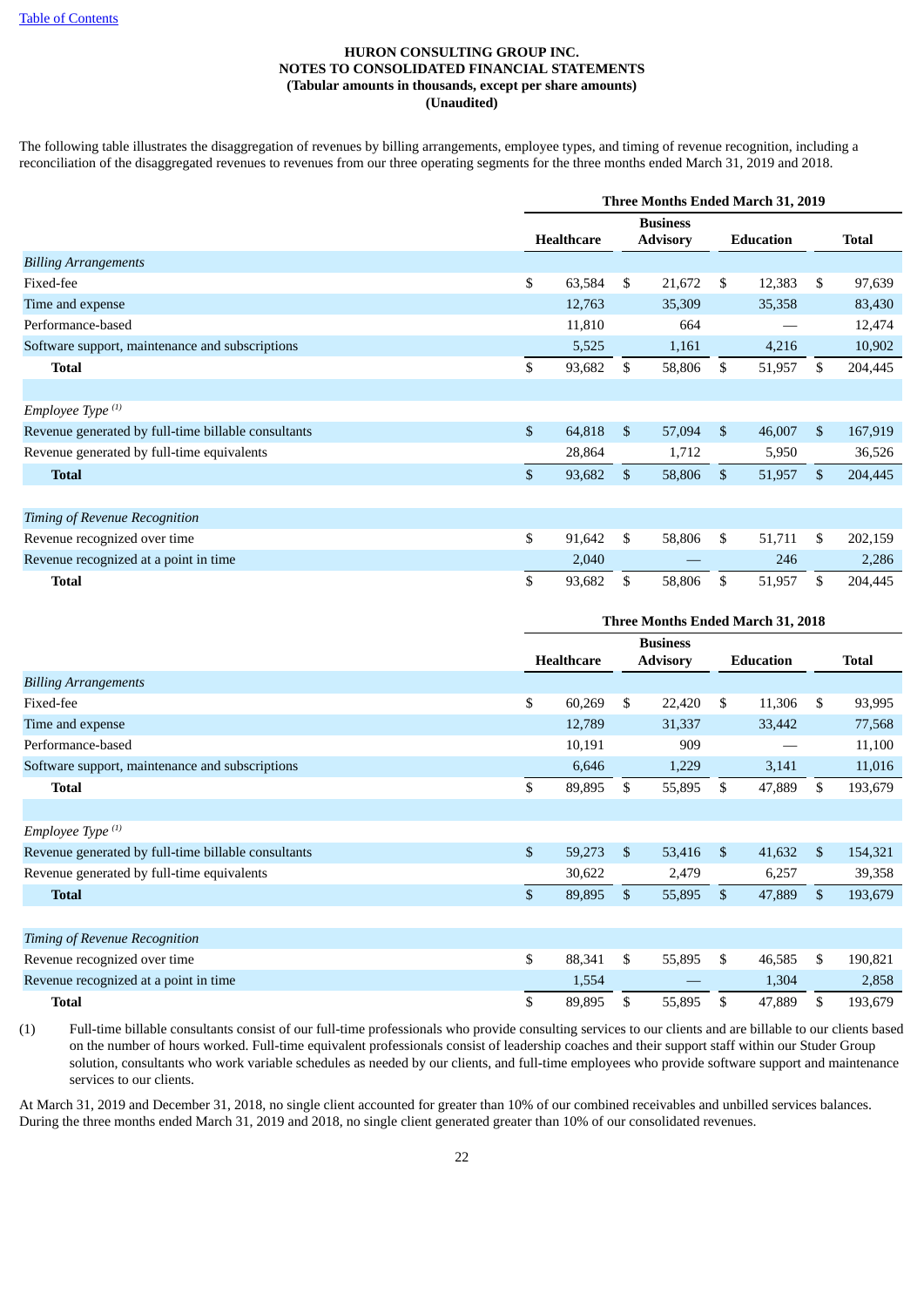### <span id="page-24-0"></span>**ITEM 2. MANAGEMENT'S DISCUSSION AND ANALYSIS OF FINANCIAL CONDITION AND RESULTS OF OPERATIONS.**

In this Quarterly Report on Form 10-Q, unless the context otherwise requires, the terms "Huron," "Company," "we," "us" and "our" refer to Huron Consulting Group Inc. and its subsidiaries.

Statements in this Quarterly Report on Form 10-Q that are not historical in nature, including those concerning the Company's current expectations about its future results, are "forward-looking" statements as defined in Section 21E of the Securities Exchange Act of 1934, as amended (the "Exchange Act") and the Private Securities Litigation Reform Act of 1995. Forward-looking statements are identified by words such as "may," "should," "expects," "provides," "anticipates," "assumes," "can," "will," "meets," "could," "likely," "intends," "might," "predicts," "seeks," "would," "believes," "estimates," "plans," "continues," "guidance," or "outlook," or similar expressions. These forward-looking statements reflect our current expectations about our future requirements and needs, results, levels of activity, performance, or achievements. Some of the factors that could cause actual results to differ materially from the forward-looking statements contained herein include, without limitation: failure to achieve expected utilization rates, billing rates, and the number of revenue-generating professionals; inability to expand or adjust our service offerings in response to market demands; our dependence on renewal of clientbased services; dependence on new business and retention of current clients and qualified personnel; failure to maintain third-party provider relationships and strategic alliances; inability to license technology to and from third parties; the impairment of goodwill; various factors related to income and other taxes; difficulties in successfully integrating the businesses we acquire and achieving expected benefits from such acquisitions; risks relating to privacy, information security, and related laws and standards; and a general downturn in market conditions. These forward-looking statements involve known and unknown risks, uncertainties, and other factors, including, among others, those described under Item 1A. "Risk Factors," in our Annual Report on Form 10-K for the year ended December 31, 2018 that may cause actual results, levels of activity, performance or achievements to be materially different from any anticipated results, levels of activity, performance, or achievements expressed or implied by these forward-looking statements. We disclaim any obligation to update or revise any forward-looking statements as a result of new information or future events, or for any other reason.

#### **OVERVIEW**

#### **Our Business**

Huron is a global consultancy that helps clients drive growth, enhance performance and sustain leadership in the markets they serve. We partner with clients to develop strategies and implement solutions that enable the transformative change our clients need to own their future.

We provide professional services through three operating segments: Healthcare, Business Advisory, and Education.

#### **•** *Healthcare*

Our Healthcare segment has a depth of expertise in care transformation, financial and operational excellence, technology and analytics, and leadership development. We serve national and regional hospitals and integrated health systems, academic medical centers, community hospitals, and medical groups. Our solutions help clients evolve and adapt to the rapidly changing healthcare environment and achieve growth, optimize performance, enhance profitability, improve quality and clinical outcomes, align leaders, improve organizational culture, and drive physician, patient, and employee engagement across the enterprise to deliver better consumer outcomes.

We help organizations transform and innovate their delivery model to focus on patient wellness by improving quality outcomes, minimizing care variation and fundamentally improving patient and population health. Our consultants partner with clients to help build and sustain today's business to invest in the future by reducing complexity, improving operational efficiency and growing market share. We enable the healthcare of the future by identifying, integrating and optimizing technology investments to collect data that transforms care delivery and improves patient outcomes. We also develop future leaders capable of driving meaningful operational and organizational change and who transform the consumer experience.

#### • *Business Advisory*

Our Business Advisory segment provides services to large and middle market organizations, not-for-profit organizations, lending institutions, law firms, investment banks and private equity firms. We assist clients in a broad range of industries and across the spectrum from healthy, wellcapitalized companies to organizations in transition, as well as creditors, equity owners, and other key constituents. Our Business Advisory professionals resolve complex business issues and enhance client enterprise value through a suite of services including capital advisory, transaction advisory, operational improvement, restructuring and turnaround, valuation, and dispute advisory. Our Enterprise Solutions and Analytics professionals deliver technology and analytic solutions that enable organizations to manage and optimize their financial performance, operational efficiency, and client or stakeholder experience. Our Strategy and Innovation professionals collaborate with clients across a range of industries to identify new growth opportunities, build new ventures and capabilities, and accelerate organizational change. Our Life Sciences professionals provide strategic solutions to help pharmaceutical, medical device, and biotechnology companies deliver more value to patients, payers, and providers, and comply with regulations.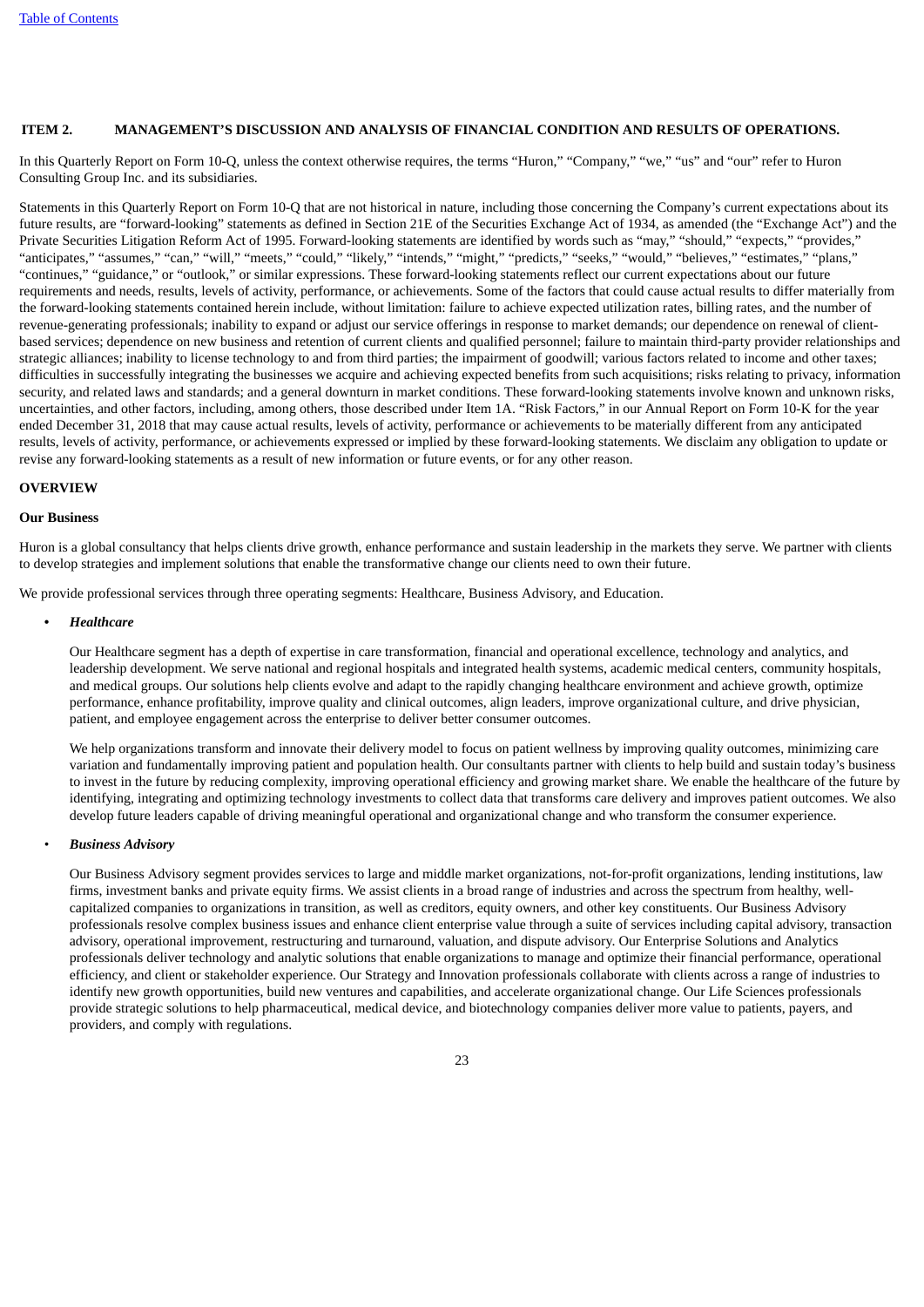## **•** *Education*

Our Education segment provides consulting and technology solutions to higher education institutions and academic medical centers. We partner with clients to address challenges relating to business and technology strategy, financial management, operational and organizational effectiveness, research administration, and regulatory compliance. Our institutional strategy, market research, budgeting and financial management, business operations and student life cycle management solutions align missions with business priorities, improve quality and reduce costs institution-wide. Our student solutions improve attraction, retention and graduation rates, increase student satisfaction and help generate quality outcomes. Our technology strategy, enterprise applications, and analytic solutions transform and optimize operations, deliver time and cost savings, and enhance the student experience. Our research enterprise solutions assist clients in identifying and implementing institutional research strategy, optimizing clinical research operations, improving financial management and cost reimbursement, improving service to faculty, and mitigating risk compliance.

Huron is a Platinum level member of the Oracle PartnerNetwork, an Oracle Cloud Premier Partner within North America, a Workday Services Partner, and a Gold level consulting partner with Salesforce.com.

#### **How We Generate Revenues**

A large portion of our revenues is generated by our full-time consultants who provide consulting services to our clients and are billable to our clients based on the number of hours worked. A smaller portion of our revenues is generated by our other professionals, also referred to as full-time equivalents, some of whom work variable schedules as needed by our clients. Full-time equivalent professionals consist of our leadership coaches and their support staff from our Studer Group solution, specialized finance and operational consultants, and our employees who provide software support and maintenance services to our clients. We translate the hours that these other professionals work on client engagements into a full-time equivalent measure that we use to manage our business. We refer to our full-time consultants and other professionals collectively as revenue-generating professionals.

Revenues generated by our full-time consultants are primarily driven by the number of consultants we employ and their utilization rates, as well as the billing rates we charge our clients. Revenues generated by our other professionals, or full-time equivalents, are largely dependent on the number of consultants we employ, their hours worked, and billing rates charged. Revenues generated by our coaches are largely dependent on the number of coaches we employ and the total value, scope, and terms of the consulting contracts under which they provide services, which are primarily fixed-fee contracts.

We generate our revenues from providing professional services under four types of billing arrangements: fixed-fee (including software license revenue); timeand-expense; performance-based; and software support, maintenance and subscriptions.

In fixed-fee billing arrangements, we agree to a pre-established fee in exchange for a predetermined set of professional services. We set the fees based on our estimates of the costs and timing for completing the engagements. It is the client's expectation in these engagements that the pre-established fee will not be exceeded except in mutually agreed upon circumstances. We generally recognize revenues under fixed-fee billing arrangements using a proportionate performance approach, which is based on work completed to-date versus our estimates of the total services to be provided under the engagement. Contracts within our Studer Group solution include fixed-fee partner contracts with multiple performance obligations, which primarily consist of coaching services, as well as speaking engagements, conferences, publications and software products ("Partner Contracts"). Revenues for coaching services and software products are generally recognized on a straight-line basis over the length of the contract. All other revenues under Partner Contracts, including speaking engagements, conferences and publications, are recognized at the time the goods or services are provided.

Fixed-fee arrangements also include software licenses for our revenue cycle management software and research administration and compliance software. Licenses for our revenue cycle management software are sold only as a component of our consulting projects, and the services we provide are essential to the functionality of the software. Therefore, revenues from these software licenses are recognized over the term of the related consulting services contract. License revenue from our research administration and compliance software is generally recognized in the month in which the software is delivered.

Fixed-fee engagements represented 47.8% and 48.5% of our revenues for the three months ended March 31, 2019 and 2018, respectively.

Time-and-expense billing arrangements require the client to pay based on the number of hours worked by our revenue-generating professionals at agreed upon rates. Time-and-expense arrangements also include certain speaking engagements, conferences and publications purchased by our clients outside of Partner Contracts within our Studer Group solution. We recognize revenues under time-and-expense billing arrangements as the related services or publications are provided. Time-and-expense engagements represented 40.8% and 40.1% of our revenues for the three months ended March 31, 2019 and 2018, respectively.

In performance-based fee billing arrangements, fees are tied to the attainment of contractually defined objectives. We enter into performance-based engagements in essentially two forms. First, we generally earn fees that are directly related to the savings formally acknowledged by the client as a result of adopting our recommendations for improving operational and cost effectiveness in the areas we review. Second, we have performance-based engagements in which we earn a success fee when and if certain predefined outcomes occur. Often, performance-based fees supplement our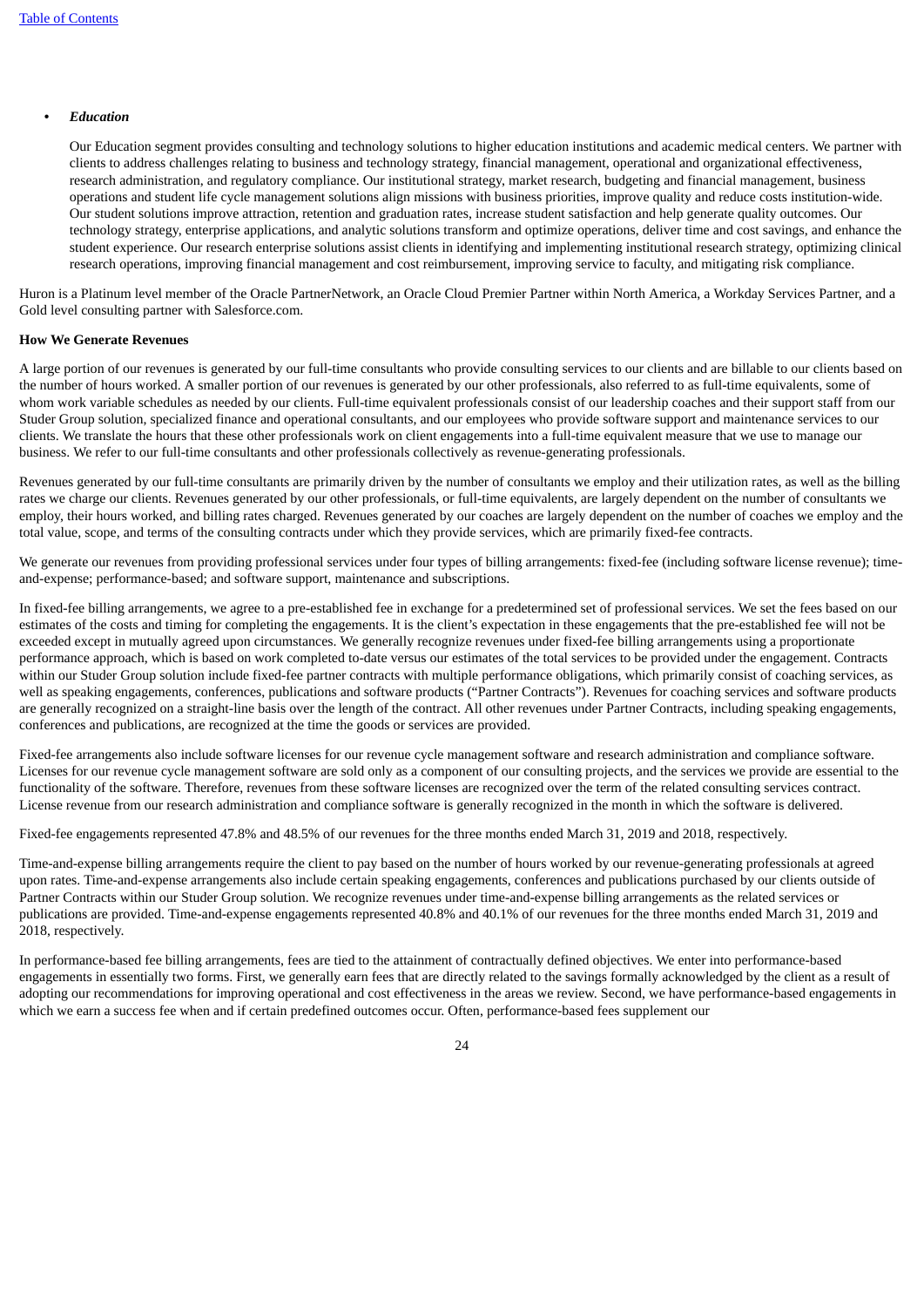fixed-fee or time-and-expense engagements. We recognize revenues under performance-based billing arrangements by estimating the amount of variable consideration that is probable of being earned and recognizing that estimate over the length of the contract using a proportionate performance approach. Performance-based fee revenues represented 6.1% and 5.7% of our revenues for the three months ended March 31, 2019 and 2018, respectively. The level of performance-based fees earned may vary based on our clients' risk sharing preferences and the mix of services we provide.

Clients that have purchased one of our software licenses can pay an annual fee for software support and maintenance. We also generate subscription revenue from our cloud-based analytic tools and solutions. Software support, maintenance and subscription revenues are recognized ratably over the support or subscription period. These fees are billed in advance and included in deferred revenues until recognized. Software support, maintenance and subscription revenues represented 5.3% and 5.7% of our revenues for the three months ended March 31, 2019 and 2018, respectively.

Our quarterly results are impacted principally by our full-time consultants' utilization rate, the bill rates we charge our clients, and the number of our revenuegenerating professionals who are available to work. Our utilization rate can be negatively affected by increased hiring because there is generally a transition period for new professionals that results in a temporary drop in our utilization rate. Our utilization rate can also be affected by seasonal variations in the demand for our services from our clients. For example, during the third and fourth quarters of the year, vacations taken by our clients can result in the deferral of activity on existing and new engagements, which would negatively affect our utilization rate. The number of business work days is also affected by the number of vacation days taken by our consultants and holidays in each quarter. We typically have fewer business work days available in the fourth quarter of the year, which can impact revenues during that period.

Time-and-expense engagements do not provide us with a high degree of predictability as to performance in future periods. Unexpected changes in the demand for our services can result in significant variations in utilization and revenues and present a challenge to optimal hiring and staffing. Moreover, our clients typically retain us on an engagement-by-engagement basis, rather than under long-term recurring contracts. The volume of work performed for any particular client can vary widely from period to period.

#### **Business Strategy, Opportunities and Challenges**

Our primary strategy is to meet the needs of our clients by providing a balanced portfolio of service offerings and capabilities so that we can adapt quickly and effectively to emerging opportunities in the marketplace. To achieve this, we continue to hire highly qualified professionals and have entered into select acquisitions of complementary businesses.

To expand our business, we will remain focused on growing our existing relationships and developing new relationships, executing our managing director compensation plan to attract and retain senior practitioners, continuing to promote and provide an integrated approach to service delivery, broadening the scope of our existing services, and acquiring complementary businesses. We will regularly evaluate the performance of our practices to ensure our investments meet these objectives. Furthermore, we intend to enhance our visibility in the marketplace by refining our overarching messaging and value propositions for the organization as well as each practice. We will continue to focus on reaching our client base through clear, concise, and endorsed messages.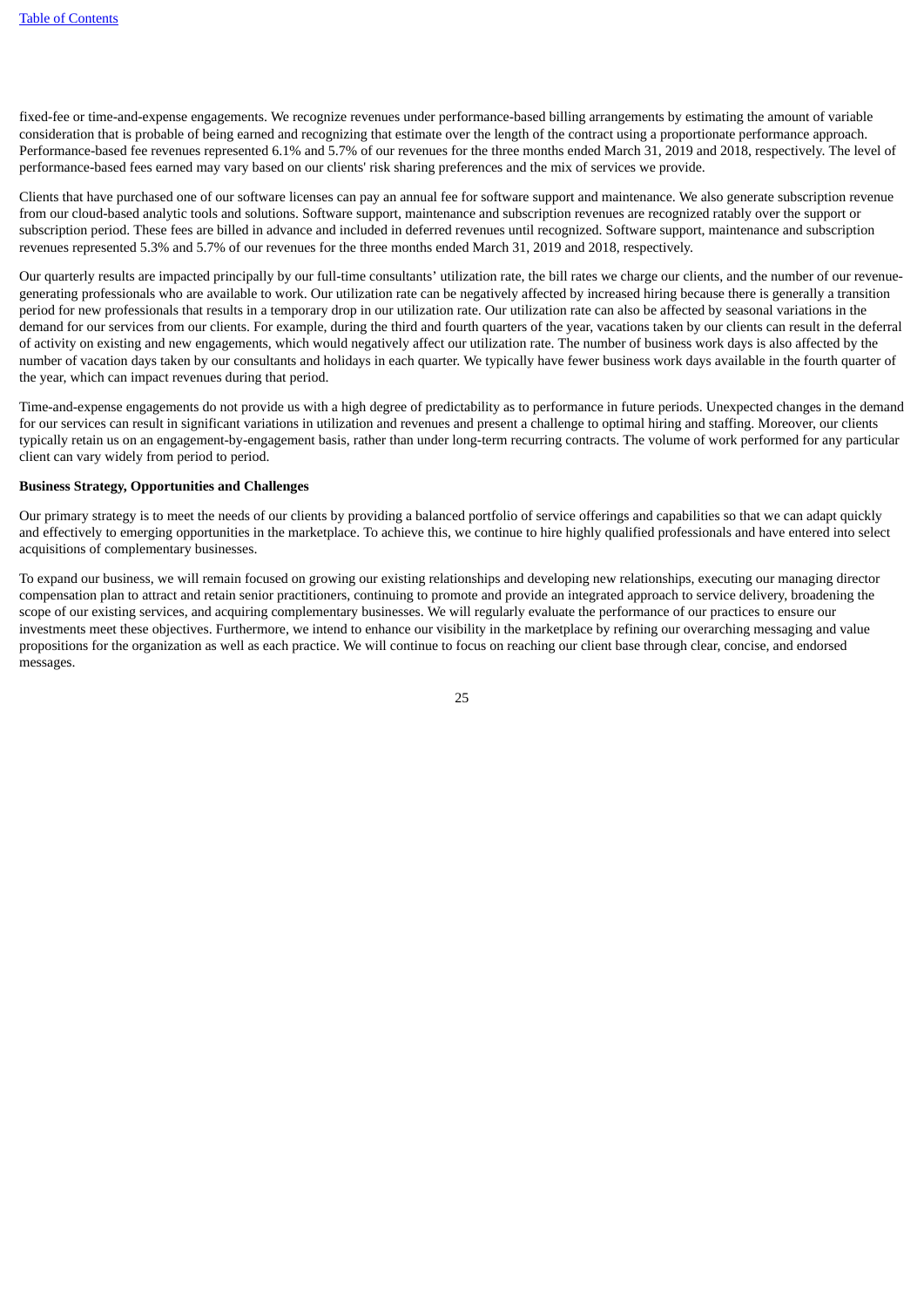# **RESULTS OF OPERATIONS**

The following table sets forth, for the periods indicated, selected segment and consolidated operating results and other operating data.

| <b>Segment and Consolidated Operating Results</b>            |    | <b>Three Months Ended</b><br>March 31. |    |          |  |  |  |
|--------------------------------------------------------------|----|----------------------------------------|----|----------|--|--|--|
| (in thousands, except per share amounts):                    |    | 2019                                   |    | 2018     |  |  |  |
| <b>Healthcare:</b>                                           |    |                                        |    |          |  |  |  |
| Revenues                                                     | \$ | 93,682                                 | \$ | 89,895   |  |  |  |
| Operating income                                             | \$ | 27,851                                 | \$ | 24,460   |  |  |  |
| Segment operating income as a percentage of segment revenues |    | 29.7%                                  |    | 27.2%    |  |  |  |
| <b>Business Advisory:</b>                                    |    |                                        |    |          |  |  |  |
| Revenues                                                     | \$ | 58,806                                 | \$ | 55,895   |  |  |  |
| Operating income                                             | \$ | 9,581                                  | \$ | 8,998    |  |  |  |
| Segment operating income as a percentage of segment revenues |    | 16.3%                                  |    | 16.1%    |  |  |  |
| <b>Education:</b>                                            |    |                                        |    |          |  |  |  |
| Revenues                                                     | \$ | 51,957                                 | \$ | 47,889   |  |  |  |
| Operating income                                             | \$ | 12,618                                 | \$ | 11,425   |  |  |  |
| Segment operating income as a percentage of segment revenues |    | 24.3%                                  |    | 23.9%    |  |  |  |
| <b>Total Company:</b>                                        |    |                                        |    |          |  |  |  |
| Revenues                                                     | \$ | 204,445                                | \$ | 193,679  |  |  |  |
| Reimbursable expenses                                        |    | 18,617                                 |    | 17,619   |  |  |  |
| Total revenues and reimbursable expenses                     | \$ | 223,062                                | \$ | 211,298  |  |  |  |
| <b>Statements of Operations reconciliation:</b>              |    |                                        |    |          |  |  |  |
| Segment operating income                                     | \$ | 50,050                                 | \$ | 44,883   |  |  |  |
| Items not allocated at the segment level:                    |    |                                        |    |          |  |  |  |
| Other operating expenses                                     |    | 36,578                                 |    | 32,928   |  |  |  |
| Other losses (gains), net                                    |    | (456)                                  |    | 830      |  |  |  |
| Depreciation and amortization                                |    | 7,172                                  |    | 8,803    |  |  |  |
| Operating income                                             |    | 6,756                                  |    | 2,322    |  |  |  |
| Other expense, net                                           |    | (2,041)                                |    | (5, 131) |  |  |  |
| Income (loss) from continuing operations before taxes        |    | 4,715                                  |    | (2,809)  |  |  |  |
| Income tax expense                                           |    | 1,365                                  |    | 413      |  |  |  |
| Net income (loss) from continuing operations                 | \$ | 3,350                                  | \$ | (3,222)  |  |  |  |
| Earnings (loss) per share from continuing operations:        |    |                                        |    |          |  |  |  |
| <b>Basic</b>                                                 | \$ | 0.15                                   | \$ | (0.15)   |  |  |  |
| Diluted                                                      | \$ | 0.15                                   | \$ | (0.15)   |  |  |  |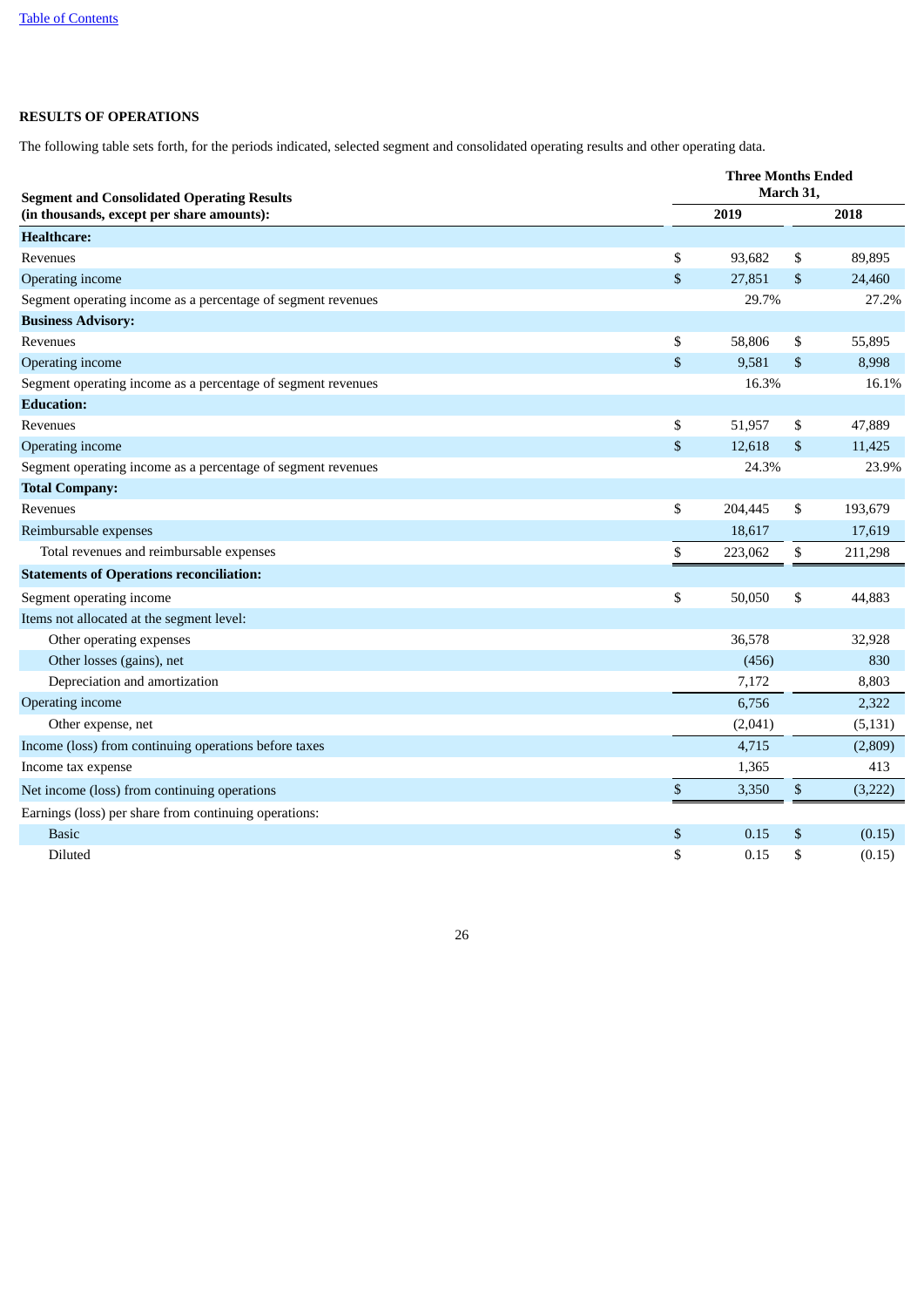|                                                                           | <b>Three Months Ended</b><br>March 31, |      |       |  |  |  |
|---------------------------------------------------------------------------|----------------------------------------|------|-------|--|--|--|
| <b>Other Operating Data:</b>                                              | 2019                                   | 2018 |       |  |  |  |
| Number of full-time billable consultants (at period end) <sup>(1)</sup> : |                                        |      |       |  |  |  |
| Healthcare                                                                | 836                                    |      | 792   |  |  |  |
| <b>Business Advisory</b>                                                  | 864                                    |      | 783   |  |  |  |
| Education                                                                 | 649                                    |      | 568   |  |  |  |
| <b>Total</b>                                                              | 2,349                                  |      | 2,143 |  |  |  |
| Average number of full-time billable consultants (for the period) $(1)$ : |                                        |      |       |  |  |  |
| Healthcare                                                                | 819                                    |      | 780   |  |  |  |
| <b>Business Advisory</b>                                                  | 839                                    |      | 784   |  |  |  |
| Education                                                                 | 631                                    |      | 562   |  |  |  |
| Total                                                                     | 2,289                                  |      | 2,126 |  |  |  |
| Full-time billable consultant utilization rate (2):                       |                                        |      |       |  |  |  |
| Healthcare                                                                | 78.6%                                  |      | 81.3% |  |  |  |
| <b>Business Advisory</b>                                                  | 73.1%                                  |      | 69.1% |  |  |  |
| Education                                                                 | 76.4%                                  |      | 75.0% |  |  |  |
| <b>Total</b>                                                              | 75.9%                                  |      | 75.1% |  |  |  |
| Full-time billable consultant average billing rate per hour (3):          |                                        |      |       |  |  |  |
| Healthcare                                                                | \$<br>224                              | \$   | 202   |  |  |  |
| Business Advisory <sup>(4)</sup>                                          | \$<br>200                              | \$   | 209   |  |  |  |
| Education                                                                 | \$<br>204                              | \$   | 207   |  |  |  |
| Total $(4)$                                                               | \$<br>210                              | \$   | 206   |  |  |  |
| Revenue per full-time billable consultant (in thousands):                 |                                        |      |       |  |  |  |
| Healthcare                                                                | \$<br>79                               | \$   | 76    |  |  |  |
| <b>Business Advisory</b>                                                  | \$<br>68                               | \$   | 68    |  |  |  |
| Education                                                                 | \$<br>73                               | \$   | 74    |  |  |  |
| Total                                                                     | \$<br>73                               | \$   | 73    |  |  |  |
| Average number of full-time equivalents (for the period) <sup>(5)</sup> : |                                        |      |       |  |  |  |
| Healthcare                                                                | 223                                    |      | 208   |  |  |  |
| <b>Business Advisory</b>                                                  | 8                                      |      | 16    |  |  |  |
| Education                                                                 | 36                                     |      | 40    |  |  |  |
| Total                                                                     | 267                                    |      | 264   |  |  |  |
| Revenue per full-time equivalent (in thousands):                          |                                        |      |       |  |  |  |
| Healthcare                                                                | \$<br>129                              | \$   | 148   |  |  |  |
| <b>Business Advisory</b>                                                  | \$<br>206                              | \$   | 153   |  |  |  |
| Education                                                                 | \$<br>166                              | \$   | 155   |  |  |  |
| <b>Total</b>                                                              | \$<br>137                              | \$   | 149   |  |  |  |

(1) Consists of our full-time professionals who provide consulting services and generate revenues based on the number of hours worked.

(2) Utilization rate for our full-time billable consultants is calculated by dividing the number of hours our full-time billable consultants worked on client assignments during a period by the total available working hours for these consultants during the same period, assuming a forty-hour work week, less paid holidays and vacation days.

(3) Average billing rate per hour for our full-time billable consultants is calculated by dividing revenues for a period by the number of hours worked on client assignments during the same period.

(4) Beginning in the third quarter of 2018, the average billing rate per hour excludes the number of hours charged on internal assignments by consultants within Huron Eurasia India to provide a more meaningful average billing rate charged to external clients. Prior year periods have been revised for consistent presentation.

(5) Consists of leadership coaches and their support staff within the Studer Group solution, consultants who work variable schedules as needed by our clients, and full-time employees who provide software support and maintenance services to our clients.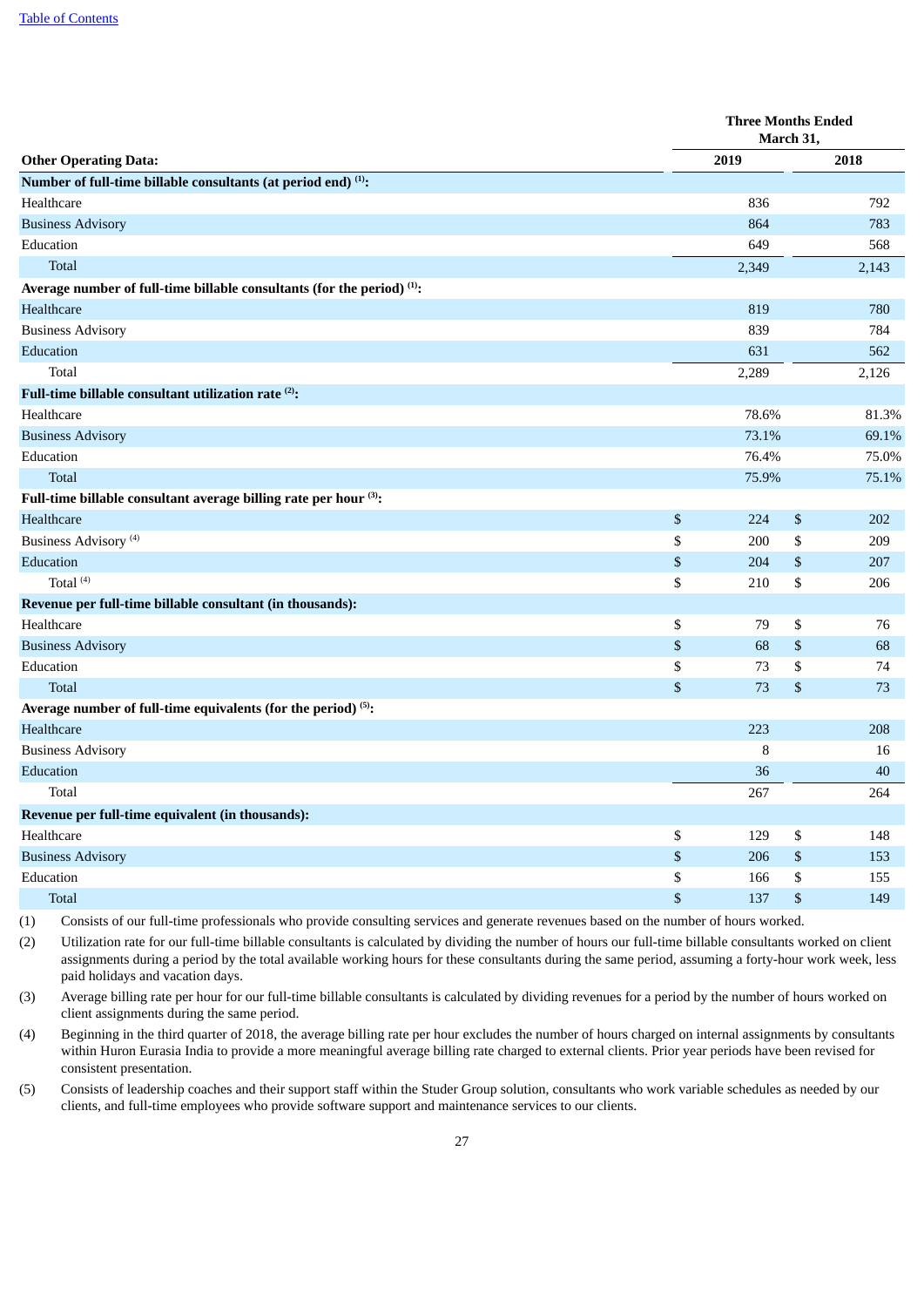## **Non-GAAP Measures**

We also assess our results of operations using certain non-GAAP financial measures. These non-GAAP financial measures differ from GAAP because the non-GAAP financial measures we calculate to measure earnings before interest, taxes, depreciation and amortization ("EBITDA"), adjusted EBITDA, adjusted EBITDA as a percentage of revenues, adjusted net income from continuing operations, and adjusted diluted earnings per share from continuing operations exclude a number of items required by GAAP, each discussed below. These non-GAAP financial measures should be considered in addition to, and not as a substitute for or superior to, any measure of performance, cash flows, or liquidity prepared in accordance with GAAP. Our non-GAAP financial measures may be defined differently from time to time and may be defined differently than similar terms used by other companies, and accordingly, care should be exercised in understanding how we define our non-GAAP financial measures.

Our management uses the non-GAAP financial measures to gain an understanding of our comparative operating performance, for example when comparing such results with previous periods or forecasts. These non-GAAP financial measures are used by management in their financial and operating decision making because management believes they reflect our ongoing business in a manner that allows for meaningful period-to-period comparisons. Management also uses these non-GAAP financial measures when publicly providing our business outlook, for internal management purposes, and as a basis for evaluating potential acquisitions and dispositions. We believe that these non-GAAP financial measures provide useful information to investors and others in understanding and evaluating Huron's current operating performance and future prospects in the same manner as management does and in comparing in a consistent manner Huron's current financial results with Huron's past financial results.

The reconciliations of these financial measures from GAAP to non-GAAP are as follows (in thousands, except per share amounts):

|                                                                         | <b>Three Months Ended</b><br>March 31, |      |         |  |
|-------------------------------------------------------------------------|----------------------------------------|------|---------|--|
|                                                                         | 2019                                   | 2018 |         |  |
| <b>Revenues</b>                                                         | \$<br>204,445                          | \$.  | 193,679 |  |
| Net income (loss) from continuing operations                            | \$<br>3,350                            | \$   | (3,222) |  |
| Add back:                                                               |                                        |      |         |  |
| Income tax expense                                                      | 1,365                                  |      | 413     |  |
| Interest expense, net of interest income                                | 4,258                                  |      | 4,986   |  |
| Depreciation and amortization                                           | 8,289                                  |      | 10,021  |  |
| Earnings before interest, taxes, depreciation and amortization (EBITDA) | 17,262                                 |      | 12,198  |  |
| Add back:                                                               |                                        |      |         |  |
| Restructuring charges                                                   | 1,275                                  |      | 712     |  |
| Other losses (gains), net                                               | (456)                                  |      | 830     |  |
| Foreign currency transaction gains, net                                 | (82)                                   |      | (53)    |  |
| <b>Adjusted EBITDA</b>                                                  | \$<br>17,999                           | \$   | 13,687  |  |
| Adjusted EBITDA as a percentage of revenues                             | 8.8%                                   |      | 7.1%    |  |

|                                                                      | <b>Three Months Ended</b><br>March 31, |           |      |         |
|----------------------------------------------------------------------|----------------------------------------|-----------|------|---------|
|                                                                      | 2019                                   |           | 2018 |         |
| Net income (loss) from continuing operations                         | $\mathbf{s}$                           | 3,350     | -\$  | (3,222) |
| Weighted average shares - diluted                                    |                                        | 22,311    |      | 21,592  |
| Diluted earnings (loss) per share from continuing operations         | \$                                     | $0.15$ \$ |      | (0.15)  |
| Add back:                                                            |                                        |           |      |         |
| Amortization of intangible assets                                    |                                        | 4,517     |      | 6,303   |
| Restructuring charges                                                |                                        | 1,275     |      | 712     |
| Other losses (gains), net                                            |                                        | (456)     |      | 830     |
| Non-cash interest on convertible notes                               |                                        | 2,120     |      | 2,021   |
| Tax effect                                                           |                                        | (1,953)   |      | (2,565) |
| Tax expense related to the enactment of Tax Cut and Jobs Act of 2017 |                                        |           |      | 132     |
| Total adjustments, net of tax                                        |                                        | 5,503     |      | 7,433   |
| Adjusted net income from continuing operations                       |                                        | 8,853     | -\$  | 4,211   |
| Adjusted weighted average shares - diluted                           |                                        | 22,311    |      | 21,813  |
| Adjusted diluted earnings per share from continuing operations       | \$                                     | 0.40      | S    | 0.19    |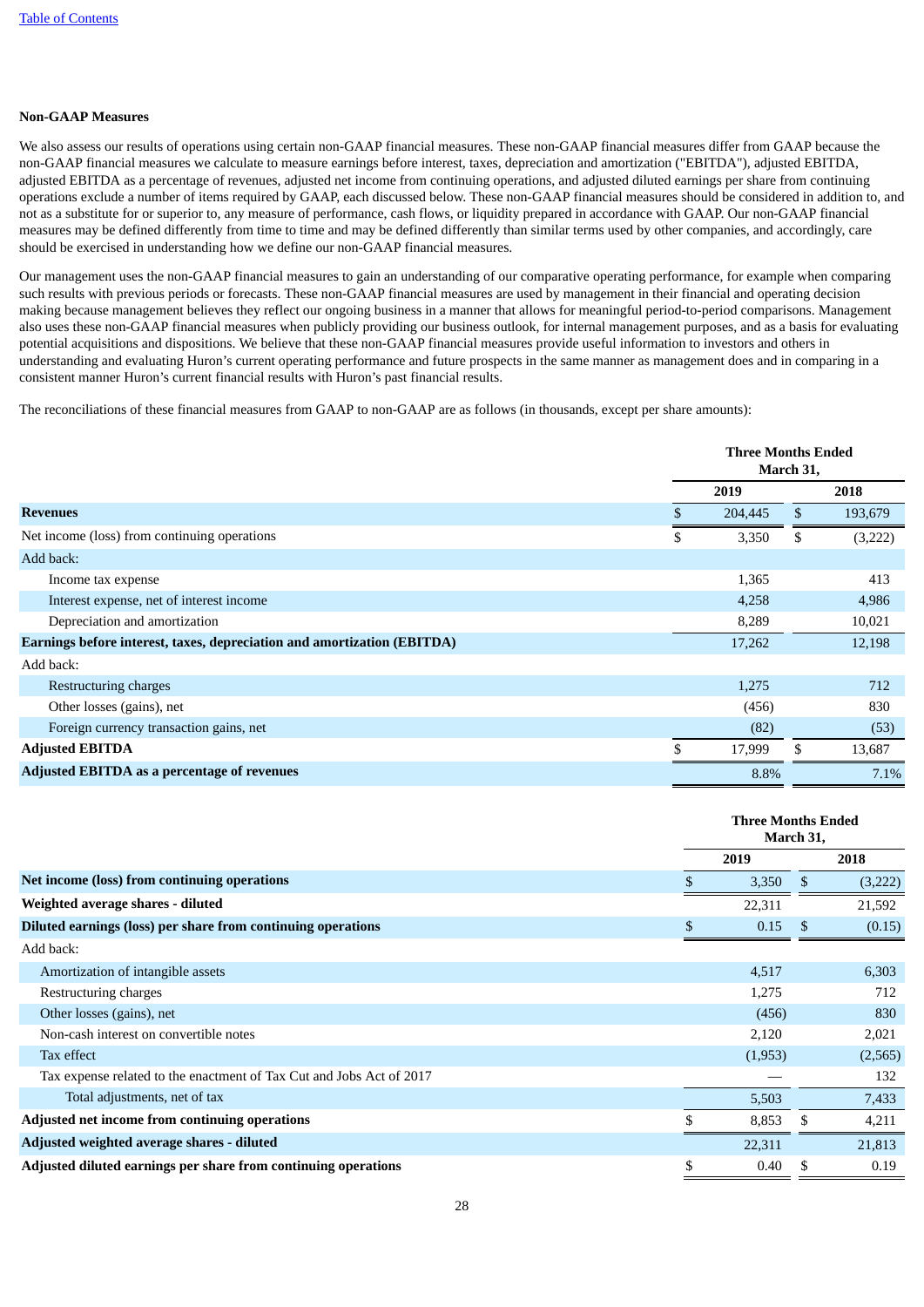These non-GAAP financial measures include adjustments for the following items:

*Amortization of intangible assets:* We have excluded the effect of amortization of intangible assets from the calculation of adjusted net income from continuing operations presented above. Amortization of intangible assets is inconsistent in its amount and frequency and is significantly affected by the timing and size of our acquisitions.

*Restructuring charges:* We have incurred charges due to the restructuring of various parts of our business. These restructuring charges have primarily consisted of costs associated with office space consolidations, including lease impairment charges and accelerated depreciation on lease-related property and equipment, and severance charges. We have excluded the effect of the restructuring charges from our non-GAAP measures because the amount of each restructuring charge is significantly affected by the timing and size of the restructured business or component of a business.

*Other losses (gains), net:* We have excluded the effects of other losses (gains), net which primarily consist of remeasurement losses (gains) related to contingent acquisition liabilities to permit comparability with periods that were not impacted by these items.

*Non-cash interest on convertible notes:* We incur non-cash interest expense relating to the implied value of the equity conversion component of our Convertible Notes. The value of the equity conversion component is treated as a debt discount and amortized to interest expense over the life of the Convertible Notes using the effective interest rate method. We exclude this non-cash interest expense that does not represent cash interest payments from the calculation of adjusted net income from continuing operations as management believes that this non-cash expense is not indicative of the ongoing performance of our business.

*Foreign currency transaction gains, net:* We have excluded the effect of foreign currency transaction losses and gains from the calculation of adjusted EBITDA because the amount of each loss or gain is significantly affected by timing and changes in foreign exchange rates.

*Tax effect:* The non-GAAP income tax adjustment reflects the incremental tax impact applicable to the non-GAAP adjustments.

Tax expense related to the enactment of Tax Cuts and Jobs Act of 2017 ("2017 Tax Reform"): We have excluded the impact of the 2017 Tax Reform, which was enacted in the fourth quarter of 2017. In the first quarter of 2018, we recorded an adjustment to our estimated one-time income tax expense related to the transition tax on accumulated foreign earnings. The exclusion of the 2017 Tax Reform impact permits comparability with periods that were not impacted by this item.

Income tax expense, Interest expense, net of interest income, Depreciation and amortization: We have excluded the effects of income tax expense, interest expense, net of interest income, and depreciation and amortization in the calculation of EBITDA as these are customary exclusions as defined by the calculation of EBITDA to arrive at meaningful earnings from core operations excluding the effect of such items.

*Adjusted weighted average shares - diluted:* As we reported a net loss for the three months ended March 31, 2018, GAAP diluted weighted average shares outstanding equals the basic weighted average shares outstanding for that period. For the three months ended March 31, 2018, the non-GAAP adjustments described above resulted in adjusted net income from continuing operations. Therefore, we included the dilutive common stock equivalents in the calculation of adjusted diluted weighted average shares outstanding for that period.

#### **Three Months Ended March 31, 2019 Compared to Three Months Ended March 31, 2018**

#### **Revenues**

Revenues increased \$10.8 million, or 5.6%, to \$204.4 million for the first three months of 2019 from \$193.7 million for the first three months of 2018. Of the overall \$10.8 million increase in revenues, \$13.6 million was attributable to an increase in revenues from our full-time billable consultants, partially offset by a \$2.8 million decrease in revenues attributable to our full-time equivalents. The increase in full-time billable consultant revenues was attributable to strengthened demand for services in all of our segments, as discussed below in Segment Results; and reflected increases in the average number of full-time billable consultants, the consultant utilization rate, and the average billing rate during the first three months of 2019 compared to the same prior year period. The decrease in full-time equivalent revenues was attributable to decreases in full-time equivalent revenues in all of our segments, as discussed below in Segment Results; and reflected an overall decrease in revenue per full-time equivalent, partially offset by an overall increase in the average number of fulltime equivalents.

#### **Total Direct Costs**

Our total direct costs, including amortization of intangible assets and software development costs, increased \$4.9 million, or 3.7%, to \$138.9 million for the three months ended March 31, 2019, from \$134.0 million for the three months ended March 31, 2018. The overall \$4.9 million increase primarily related to a \$3.1 million increase in salaries and related expenses for our revenue-generating professionals, which was largely driven by increased headcount in our Education and Business Advisory segments, and a \$1.2 million increase in performance bonus expense for our revenue-generating professionals. As a percentage of revenues, our total direct costs decreased to 67.9% during the first three months of 2019 compared to 69.2% during the first three months of 2018 primarily due to revenue growth that outpaced the increase in salaries and related expenses for our revenue-generating professionals and a decrease in contractor expenses. These decreases to direct costs as a percentage of revenues were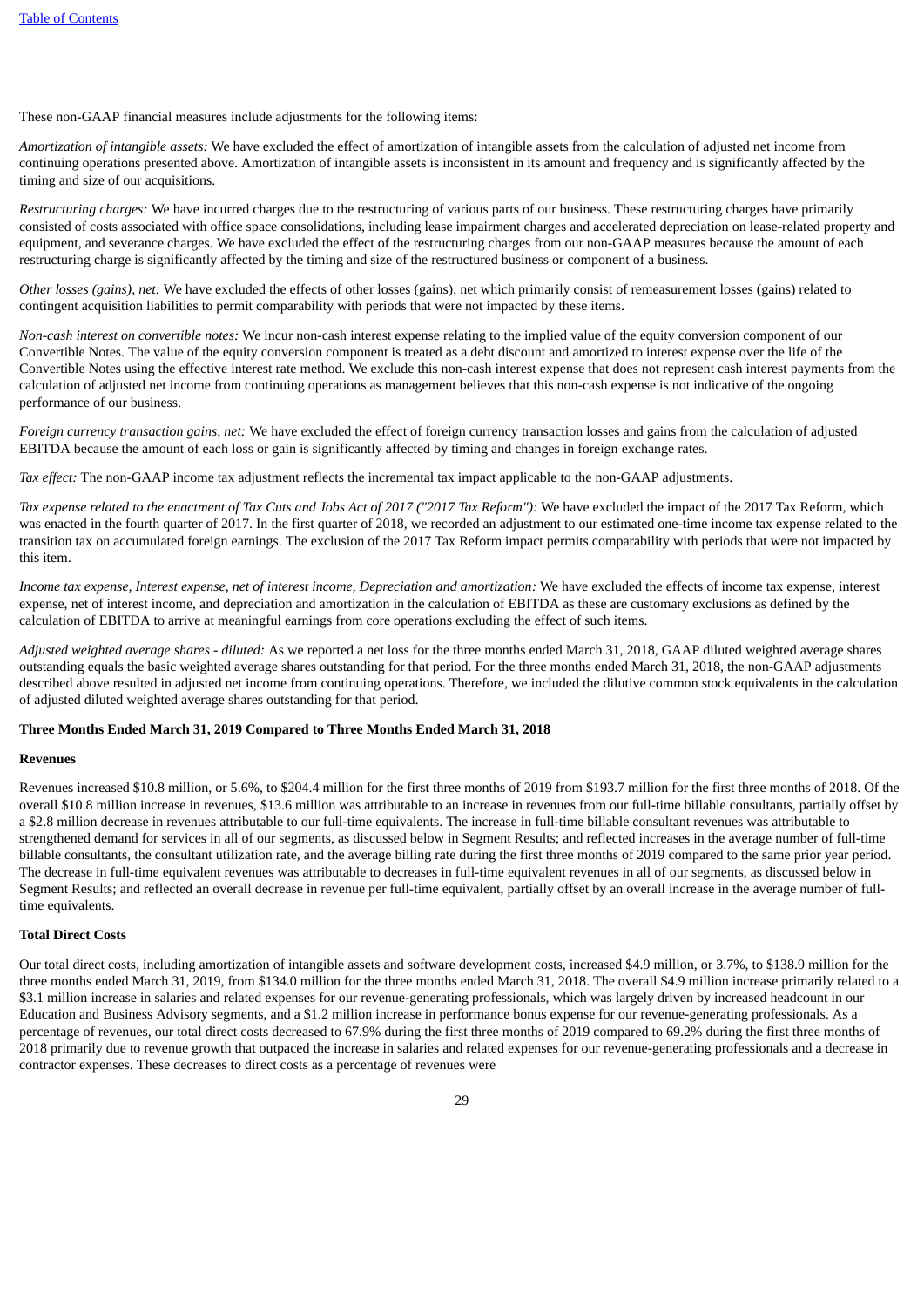partially offset by increases in signing, retention and other bonus expense for our revenue-generating professionals and project costs, as percentages of revenues, for the first three months of 2019 compared to the same prior year period.

Total direct costs for the three months ended March 31, 2019 included \$1.1 million of amortization expense for internal software development costs and intangible assets, compared to \$1.2 million of amortization expense for the same prior year period. The \$0.1 million decrease in amortization expense was primarily attributable to certain intangible assets acquired in our Studer Group acquisition which were fully amortized, largely offset by an increase in amortization for internal software development costs. Intangible asset amortization included within direct costs primarily relates to technology and software, certain customer relationships, publishing content and customer contracts acquired in connection with our business acquisitions. See Note 4 "Goodwill and Intangible Assets" within the notes to our consolidated financial statements for additional information about our intangible assets.

#### **Operating Expenses and Other Losses (Gains), Net**

Selling, general and administrative expenses increased \$3.7 million, or 7.8%, to \$50.7 million in the three months ended March 31, 2019, from \$47.1 million in the three months ended March 31, 2018. The overall \$3.7 million increase was primarily related to a \$3.3 million increase in salaries and related expenses for our support personnel, a \$0.5 million increase in computer and related equipment expenses, and a \$0.4 million increase in share-based compensation expense for our support personnel. These increases were partially offset by a \$0.3 million decrease in accounting, tax and audit fees. As a percentage of revenues, selling, general and administrative expenses increased to 24.8% during the first three months of 2019 compared to 24.3% during the first three months of 2018, primarily due to the increase in salaries and related expenses for our support personnel, as a percentage of revenues.

Restructuring charges for the first three months of 2019 totaled \$1.3 million, compared to \$0.7 million for the first three months of 2018. During the first quarter of 2019, we exited a portion of our Lake Oswego, Oregon corporate office resulting in a \$0.7 million lease impairment charge on the related operating lease right-of-use ("ROU") asset and leasehold improvements and \$0.2 million of accelerated depreciation on related furniture and fixtures. The lease impairment charge was recognized in accordance with ASC 842, *Leases*, which we adopted on a modified retrospective basis on January 1, 2019. See Note 2 "Basis of Presentation and Significant Accounting Policies" and Note 3 "New Accounting Pronouncements" within the notes to our consolidated financial statements for additional information on our adoption of ASC 842. See Note 5 "Leases" within the notes to our consolidated financial statements for additional information on the long-lived asset impairment test performed in the first quarter of 2019. Additionally, we recognized a \$0.2 million restructuring charge in the first quarter of 2019 related to workforce reductions in our corporate operations. The \$0.7 million restructuring charge incurred in the first three months of 2018 primarily related to updated lease assumptions for our San Francisco office vacated in the second quarter of 2017, which was accounted for in accordance with ASC 840, *Leases*. See Note 9 "Restructuring Charges" within the notes to our consolidated financial statements for additional information on our restructuring charges.

Other losses (gains), net totaled a gain of \$0.5 million for the three months ended March 31, 2019, which primarily consisted of a \$0.4 million remeasurement gain to decrease the estimated fair value of our liabilities for contingent consideration payments related to business acquisitions. Other losses (gains), net totaled a loss of \$0.8 million for the three months ended March 31, 2018, which represented increases in the estimated fair value of our liabilities for contingent consideration payments related to business acquisitions. In connection with certain business acquisitions, we may be required to pay post-closing consideration to the sellers if specific financial performance targets are met over a number of years as specified in the related purchase agreements. See Note 11 "Fair Value of Financial Instruments" within the notes to our consolidated financial statements for additional information on the fair value of contingent consideration liabilities.

Depreciation and amortization expense decreased by \$1.6 million to \$7.2 million in the three months ended March 31, 2019, from \$8.8 million in the three months ended March 31, 2018. The decrease was primarily attributable to decreasing amortization expense of the trade name and customer relationships acquired in our Studer Group acquisition as well as certain customer relationships acquired in other business acquisitions, due to the accelerated basis of amortization in prior periods. Intangible asset amortization included within operating expenses primarily relates to certain customer relationships, trade names and non-competition agreements acquired in connection with our business acquisitions. See Note 4 "Goodwill and Intangible Assets" within the notes to our consolidated financial statements for additional information about our intangible assets.

## **Operating Income**

Operating income increased \$4.4 million to \$6.8 million in the first three months of 2019 from \$2.3 million in the first three months of 2018. Operating margin, which is defined as operating income expressed as a percentage of revenues, increased to 3.3% for the three months ended March 31, 2019, compared to 1.2% for the three months ended March 31, 2018. The increase in operating margin was primarily attributable to the revenue growth that outpaced the increase in salaries and related expenses for our revenue-generating professionals, the decrease in intangible asset amortization expense, and the remeasurement gain recognized in the first quarter of 2019 related to our liabilities for contingent consideration compared to the remeasurement loss recognized in the first quarter of 2018. These increases to the operating margin were partially offset by the increase in salaries and related expenses for our support personnel, as a percentage of revenues, during the first three months of 2019 compared to the same prior year period.

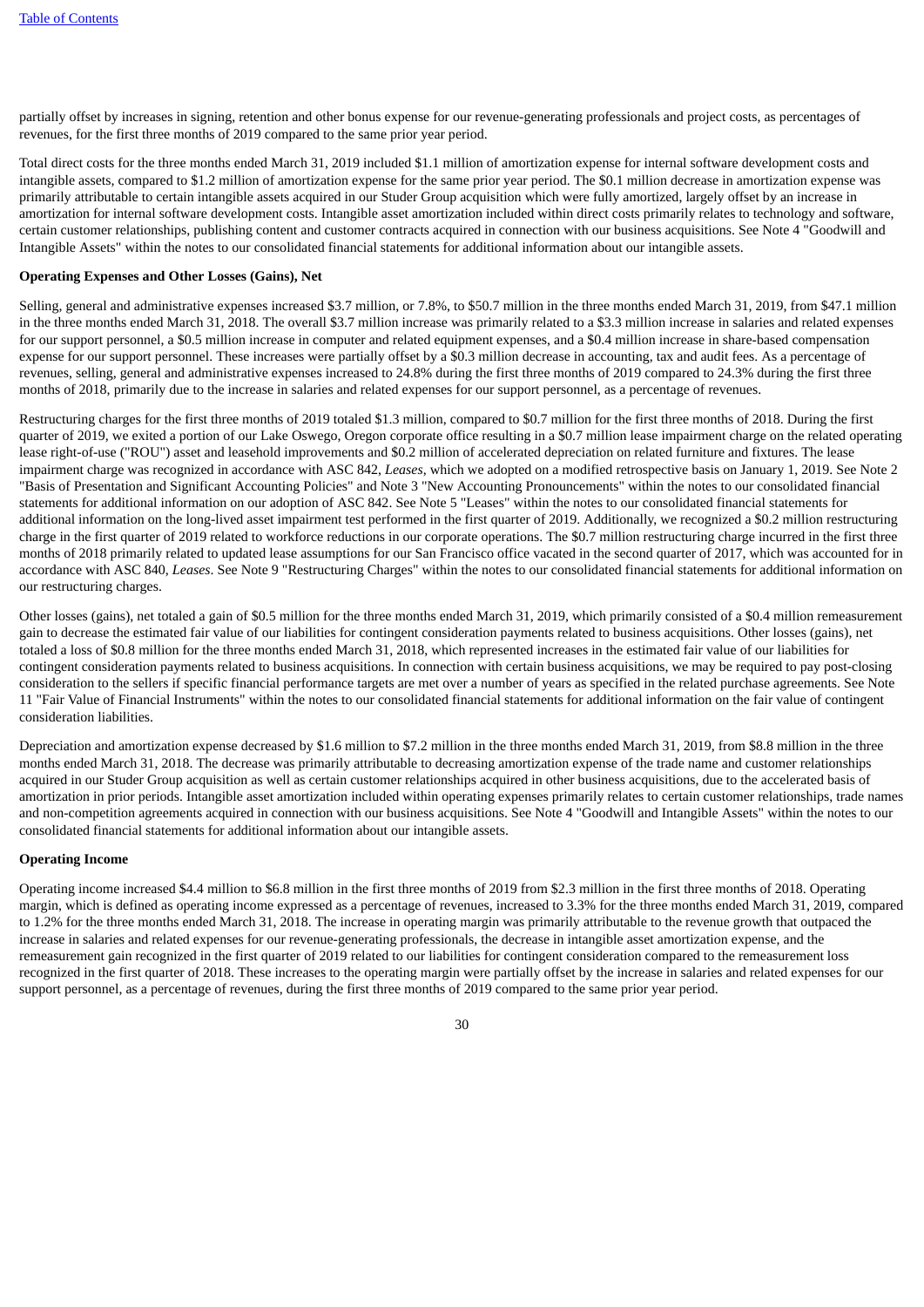## **Other Expense, Net**

Total other expense, net decreased by \$3.1 million to \$2.0 million in the first three months of 2019 from \$5.1 million in the first three months of 2018. The decrease in total other expense, net was primarily attributable to a \$2.1 million gain in the market value of our investments that are used to fund our deferred compensation liability compared to a \$0.2 million loss in the same prior year period, and a \$0.7 million decrease in interest expense, net of interest income in the first quarter of 2019 compared to the first quarter of 2018. The decrease in interest expense was due to lower levels of borrowing under our credit facility during the first three months of 2019 compared to the same prior year period, partially offset by higher interest rates during the first three months of 2019 compared to the same prior year period.

#### **Income Tax Expense**

For the three months ended March 31, 2019, our effective tax rate was 29.0% as we recognized income tax expense from continuing operations of \$1.4 million on income from continuing operations of \$4.7 million. The effective tax rate of 29.0% was less favorable than the statutory rate, inclusive of state income taxes, of 26.4% primarily due to \$0.5 million of foreign losses with no tax benefit, which had an unfavorable impact of 2.9% on the effective tax rate; and \$0.1 million of additional tax expense related to disallowed executive compensation deductions, which had an unfavorable impact of 1.8% on the effective tax rate. These unfavorable adjustments to our effective tax rate were partially offset by \$0.1 million of discrete tax benefit for share-based compensation awards that vested during the first quarter of 2019 and which had a favorable impact of 1.8% on the effective tax rate.

For the three months ended March 31, 2018, our effective tax rate was (14.7)% as we recognized income tax expense from continuing operations of \$0.4 million on a loss from continuing operations of \$2.8 million. The effective tax rate of  $(14.7)$ % was less favorable than the statutory rate inclusive of state income taxes, of 26.0% primarily due to discrete tax expense for share-based compensation awards that vested during the quarter and which had an unfavorable impact of 43.7% on the effective tax rate.

## **Net Income (Loss) from Continuing Operations**

Net income from continuing operations increased by \$6.6 million to \$3.4 million for the three months ended March 31, 2019, from a net loss from continuing operations of \$3.2 million for the same prior year period. As a result of the increase in net income from continuing operations, diluted earnings per share from continuing operations for the first three months of 2019 was \$0.15 compared to diluted loss per share from continuing operations of \$0.15 for the first three months of 2018.

#### **EBITDA and Adjusted EBITDA**

EBITDA increased \$5.1 million to \$17.3 million for the three months ended March 31, 2019, from \$12.2 million for the three months ended March 31, 2018. Adjusted EBITDA increased \$4.3 million to \$18.0 million in the first three months of 2019 from \$13.7 million in the first three months of 2018. The increases in EBITDA and adjusted EBITDA were primarily attributable to the increase in revenues, partially offset by the increases in salaries and related expenses for both our support personnel and our revenue-generating professionals and performance bonus expense for our revenue-generating professionals.

#### **Adjusted Net Income from Continuing Operations**

Adjusted net income from continuing operations increased \$4.6 million to \$8.9 million in the first three months of 2019 compared to \$4.2 million in the first three months of 2018. As a result of the increase in adjusted net income from continuing operations, adjusted diluted earnings per share from continuing operations for the first three months of 2019 was \$0.40 compared to \$0.19 for the first three months of 2018.

#### **Segment Results**

#### **Healthcare**

#### *Revenues*

Healthcare segment revenues increased \$3.8 million, or 4.2%, to \$93.7 million for the first three months of 2019 from \$89.9 million for the first three months of 2018.

During the three months ended March 31, 2019, revenues from fixed-fee engagements; time-and-expense engagements; performance-based arrangements; and software support, maintenance and subscription arrangements represented 67.9%, 13.6%, 12.6%, and 5.9% of this segment's revenues, respectively, compared to 67.0%, 14.2%, 11.4%, and 7.4% of this segment's revenues, respectively, for the same prior year period. Performance-based fee revenue was \$11.8 million during the first three months of 2019, compared to \$10.2 million during the first three months of 2018. The level of performance-based fees earned may vary based on our clients' risk sharing preferences and the mix of services we provide.

Of the overall \$3.8 million increase in revenues, \$5.5 million was attributable to an increase in revenues from our full-time billable consultants, partially offset by a \$1.8 million decrease in revenues attributable to our full-time equivalents. The increase in revenues attributable to our full-time billable consultants reflected increases in the average billing rate and the average number of full-time billable consultants, partially offset by a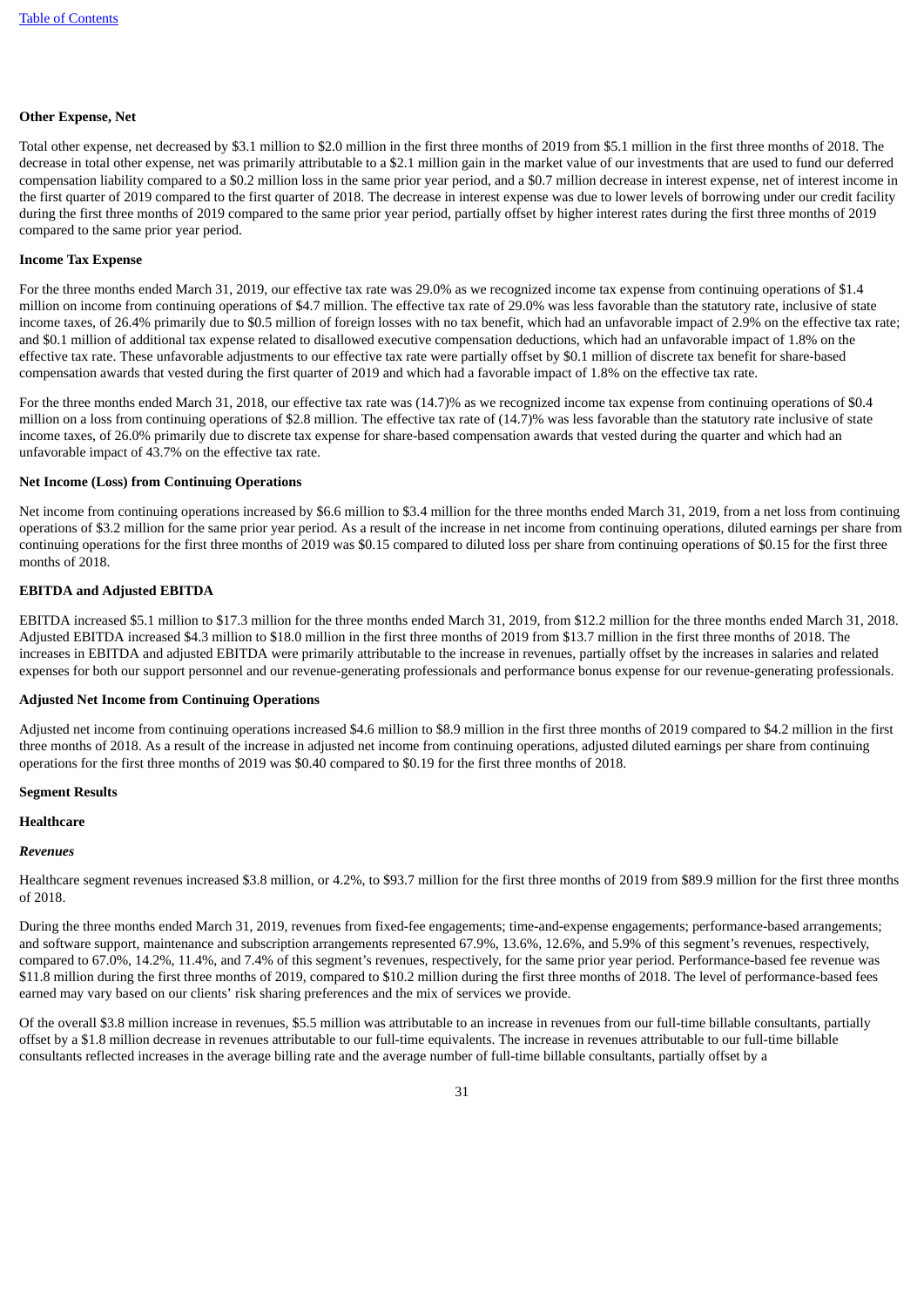decrease in the consultant utilization rate. The decrease in revenues attributable to our full-time equivalents reflected a decrease in revenue per full-time equivalent, partially offset by an increase in the average number of full-time equivalents.

#### *Operating Income*

Healthcare segment operating income increased \$3.4 million, or 13.9%, to \$27.9 million for the three months ended March 31, 2019, from \$24.5 million for the three months ended March 31, 2018. The Healthcare segment operating margin increased to 29.7% for the first three months of 2019 from 27.2% in the same period last year. The increase in this segment's operating margin was primarily attributable to decreases in salaries and related expenses for our revenuegenerating professionals, which included an increase in capitalization of salaries and related expenses related to internal software development projects, and contractor expense; partially offset by increases in salaries and related expenses for our support personnel, practice administration and meetings expense and project costs, all as percentages of revenues.

#### **Business Advisory**

#### *Revenues*

Business Advisory segment revenues increased \$2.9 million, or 5.2%, to \$58.8 million for the first three months of 2019 from \$55.9 million for the first three months of 2018.

During the first three months of 2019, revenues from fixed-fee engagements; time-and-expense engagements; performance-based arrangements; and software support, maintenance and subscription arrangements represented 36.9%, 60.0%, 1.1%, and 2.0% of this segment's revenues, respectively, compared to 40.1%, 56.1%, 1.6%, and 2.2% of this segment's revenues, respectively, during the same prior year period. Performance-based fee revenue was \$0.7 million for the first three months of 2019, compared to \$0.9 million for the first three months of 2018. The level of performance-based fees earned may vary based on our clients' preferences and the mix of services we provide.

Of the overall \$2.9 million increase in revenues, \$3.7 million was attributable to an increase in revenues from our full-time billable consultants, partially offset by a \$0.8 million decrease in revenues attributable to our full-time equivalents. The increase in revenues from our full-time billable consultants was primarily driven by increases in the consultant utilization rate and the average number of full-time billable consultants, partially offset by a decrease in the average billing rate. The decrease in revenues from our full-time equivalents was driven by a decreased use of contractors and our part-time project consultants; and reflected a decrease in the average number of full-time equivalents, partially offset by an increase in revenue per full-time equivalent in the first three months of 2019 compared to the same prior year period.

#### *Operating Income*

Business Advisory segment operating income increased by \$0.6 million, or 6.5%, to \$9.6 million for the three months ended March 31, 2019, from \$9.0 million for the three months ended March 31, 2018. The Business Advisory segment operating margin increased to 16.3% for the first three months of 2019 from 16.1% in the same period last year. The increase in this segment's operating margin was primarily attributable to revenue growth that outpaced increases in salaries and related expenses and performance bonus expense for our revenue-generating professionals. These increases to the segment's operating margin were largely offset by increases in signing, retention and other bonus expense and share-based compensation expense for our revenue generating professionals, both as percentages of revenues.

# **Education**

## *Revenues*

Education segment revenues increased \$4.1 million, or 8.5%, to \$52.0 million for the first three months of 2019 from \$47.9 million for the first three months of 2018.

For the three months ended March 31, 2019, revenues from fixed-fee engagements; time-and-expense engagements; and software support, maintenance and subscription arrangements represented 23.8%, 68.1%, and 8.1% of this segment's revenues, respectively, compared to 23.6%, 69.8%, and 6.6% of this segment's revenues, respectively, during the same prior year period.

Of the overall \$4.1 million increase in revenues, \$4.4 million was attributable to an increase in revenues from to our full-time billable consultants, partially offset by a \$0.3 million decrease in revenues attributable to our full-time equivalents. The increase in revenues from our full-time billable consultants reflected increases in the average number of full-time billable consultants and the consultant utilization rate, partially offset by a decrease in the average billing rate. The decrease in revenues from our full-time equivalents was driven by a decreased use of our part-time project consultants; and reflected decreases in the average number of full-time equivalents, partially offset by an increase in revenue per full-time equivalent in the first three months of 2019 compared to the same prior year period.

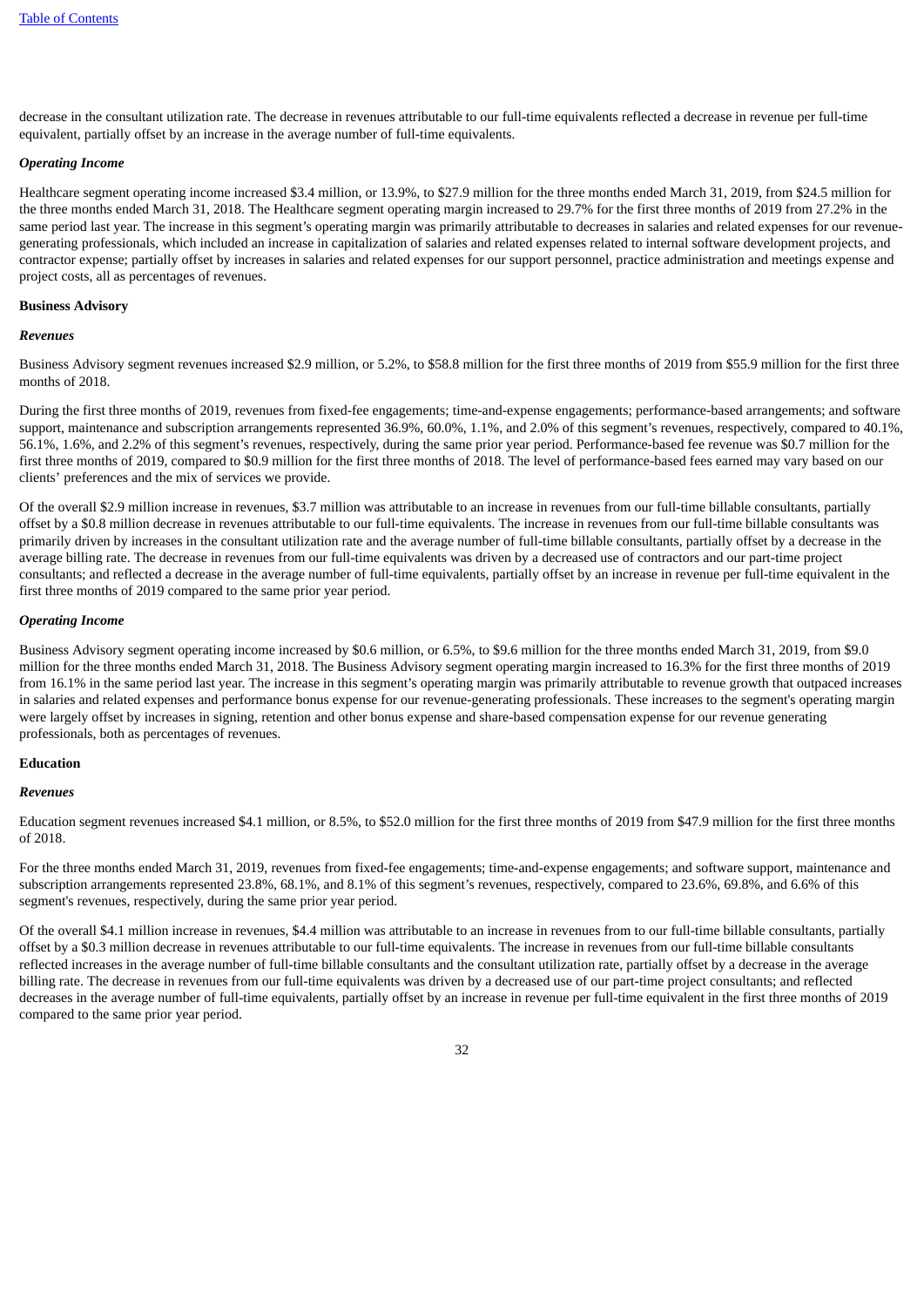## *Operating Income*

Education segment operating income increased \$1.2 million, or 10.4%, to \$12.6 million for the three months ended March 31, 2019, from \$11.4 million for the three months ended March 31, 2018. The Education segment operating margin increased to 24.3% for the first three months of 2019 from 23.9% in the same period last year. The increase in this segment's operating margin was primarily attributable to a decrease in practice administration and meetings expense, revenue growth that outpaced the increase in salaries and related expenses for our revenue-generating professionals, and decreases in technology expense and salaries and related expenses for our support personnel, as percentages of revenues. These increases to the segment's operating margin were partially offset by increases in performance bonus expense for our revenue-generating professionals, contractor expenses, and promotion and marketing expenses, all as percentages of revenue.

#### **LIQUIDITY AND CAPITAL RESOURCES**

Cash and cash equivalents decreased \$24.6 million to \$8.5 million at March 31, 2019 from \$33.1 million at December 31, 2018. As of March 31, 2019, our primary sources of liquidity are cash on hand, cash flows from our U.S. operations, and borrowing capacity available under our credit facility.

|                                           | <b>Three Months Ended</b><br>March 31, |           |  |  |
|-------------------------------------------|----------------------------------------|-----------|--|--|
| <b>Cash Flows (in thousands):</b>         | 2019                                   | 2018      |  |  |
| Net cash used in operating activities     | $(38,289)$ \$                          | (36, 263) |  |  |
| Net cash used in investing activities     | (8,087)                                | (3,767)   |  |  |
| Net cash provided by financing activities | 21,722                                 | 29,541    |  |  |
| Effect of exchange rate changes on cash   | 73                                     | 16        |  |  |
| Net decrease in cash and cash equivalents | (24,581)                               | (10, 473) |  |  |

#### **Operating Activities**

Net cash used in operating activities totaled \$38.3 million and \$36.3 million for the three months ended March 31, 2019 and 2018, respectively. Our operating assets and liabilities consist primarily of receivables from billed and unbilled services, accounts payable and accrued expenses, accrued payroll and related benefits, and deferred revenues. The volume of services rendered and the related billings and timing of collections on those billings, as well as payments of our accounts payable and salaries, bonuses, and related benefits to employees affect these account balances.

The increase in cash used in operating activities for the first three months of 2019 compared to the same prior year period was primarily attributable to an increase in the amount paid for annual performance bonuses during the first quarter of 2019 compared to the first quarter of 2018, largely offset by an increase in cash collections from clients.

#### **Investing Activities**

Net cash used in investing activities was \$8.1 million and \$3.8 million for the three months ended March 31, 2019 and 2018, respectively.

The use of cash in the first three months of 2019 primarily consisted of \$3.6 million for contributions to our life insurance policies which fund our deferred compensation plan; \$2.3 million for purchases of property and equipment, primarily related to purchases of computers and related equipment; and \$2.1 million for payments related to internally developed software.

The use of cash in the first three months of 2018 primarily consisted of \$1.5 million for contributions to our life insurance policies which fund our deferred compensation plan; \$1.4 million for purchases of property and equipment, primarily related to purchases of computers and related equipment; and \$0.7 million for payments related to internally developed software.

We estimate that cash utilized for purchases of property and equipment and software development in 2019 will be approximately \$15 million to \$20 million, primarily consisting of information technology related equipment to support our corporate infrastructure, leasehold improvements for certain office locations, and software development costs.

#### **Financing Activities**

Net cash provided by financing activities was \$21.7 million for the three months ended March 31, 2019. During the first three months of 2019, we borrowed \$40.5 million under our credit facility, primarily to fund our annual performance bonus payment, and made repayments on our credit facility of \$14.5 million.

Net cash provided by financing activities was \$29.5 million for the three months ended March 31, 2018. During the first three months of 2018, we borrowed \$91.5 million under our credit facility, primarily to fund our annual performance bonus payment, and made repayments on our credit facility of \$58.0 million.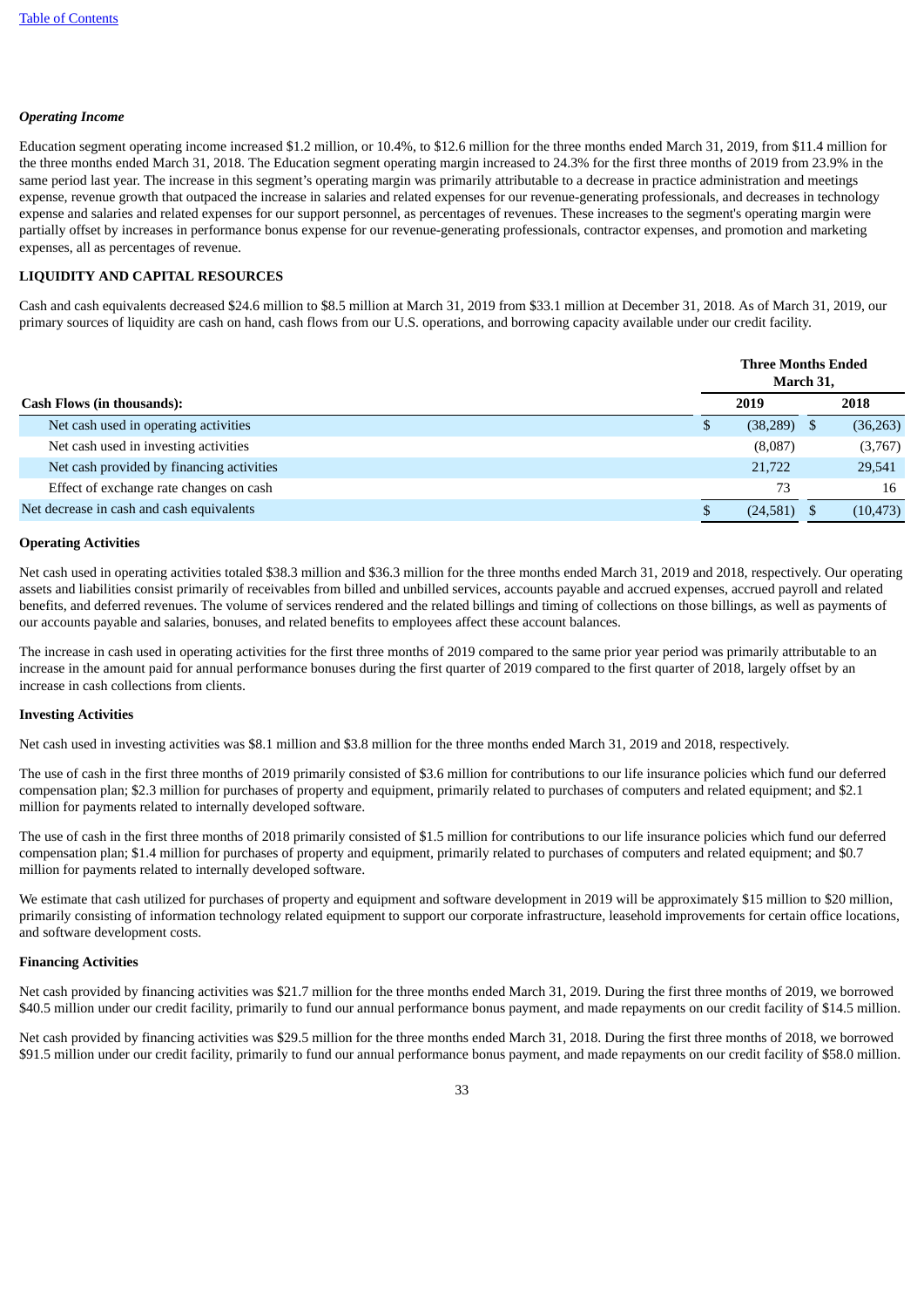## **Share Repurchase Program**

We currently have a share repurchase program permitting us to repurchase up to \$125 million of our common stock through October 31, 2019 (the "Share Repurchase Program"). The amount and timing of the repurchases will be determined by management and will depend on a variety of factors, including the trading price of our common stock, capacity under our credit facility, general market and business conditions, and applicable legal requirements. No shares were repurchased in the first three months of 2019 or 2018. As of March 31, 2019, \$35.1 million remains available for share repurchases.

#### **Financing Arrangements**

At March 31, 2019, we had \$250.0 million principal amount of our 1.25% convertible senior notes outstanding, \$76.0 million outstanding under our senior secured credit facility, and \$4.2 million outstanding under a promissory note, as discussed below.

#### *1.25% Convertible Senior Notes*

In September 2014, we issued \$250.0 million principal amount of the Convertible Notes in a private offering. The Convertible Notes are senior unsecured obligations of the Company and will pay interest semi-annually on April 1 and October 1 of each year at an annual rate of 1.25%. The Convertible Notes will mature on October 1, 2019, unless earlier repurchased by the Company or converted in accordance with their terms. We expect to refinance the principal amount of the outstanding notes at maturity with the borrowing capacity available under our revolving credit facility.

Upon conversion, the Convertible Notes will be settled, at our election, in cash, shares of the Company's common stock, or a combination of cash and shares of the Company's common stock. Our current intent and policy is to settle conversions with a combination of cash and shares of common stock with the principal amount of the Convertible Notes paid in cash, in accordance with the settlement provisions of the Indenture.

The initial conversion rate for the Convertible Notes is 12.5170 shares of our common stock per \$1,000 principal amount of the Convertible Notes, which is equal to an initial conversion price of approximately \$79.89 per share of our common stock.

In connection with the issuance of the Convertible Notes, we entered into convertible note hedge transactions and warrant transactions. The convertible note hedge transactions are intended to reduce the potential future economic dilution associated with the conversion of the Convertible Notes and, combined with the warrants, effectively raise the price at which economic dilution would occur from the initial conversion price of approximately \$79.89 to approximately \$97.12 per share.

The carrying amount of our Convertible Notes as of March 31, 2019 and December 31, 2018, was \$245.1 million and \$242.6 million, respectively, which represented the \$250.0 million principal amount net of unamortized debt discount and issuance costs. The carrying amount of our Convertible Notes is included in current maturities of long-term debt on the consolidated balance sheet.

For further information, see Note 8 "Financing Arrangements" within the notes to our consolidated financial statements.

## *Senior Secured Credit Facility*

The Company has a \$500 million senior secured revolving credit facility, subject to the terms of a Second Amended and Restated Credit Agreement dated as of March 31, 2015, as amended to date (as amended and modified the "Amended Credit Agreement"), that becomes due and payable in full upon maturity on March 23, 2023. The Amended Credit Agreement provides the option to increase the revolving credit facility or establish term loan facilities in an aggregate amount of up to \$150 million, subject to customary conditions and the approval of any lender whose commitment would be increased, resulting in a maximum available principal amount under the Amended Credit Agreement of \$650 million. The initial borrowings under the Amended Credit Agreement were used to refinance borrowings outstanding under a prior credit agreement, and future borrowings under the Amended Credit Agreement may be used for working capital, capital expenditures, acquisitions of businesses, share repurchases, and general corporate purposes.

Fees and interest on borrowings vary based on our Consolidated Leverage Ratio (as defined in the Amended Credit Agreement). At our option, borrowings under the Amended Credit Agreement will bear interest at one, two, three or six-month LIBOR or an alternate base rate, in each case plus the applicable margin. The applicable margin will fluctuate between 1.25% per annum and 2.00% per annum, in the case of LIBOR borrowings, or between 0.25% per annum and 1.00% per annum, in the case of base rate loans, based upon our Consolidated Leverage Ratio at such time.

Amounts borrowed under the Amended Credit Agreement may be prepaid at any time without premium or penalty. We are required to prepay the amounts outstanding under the Amended Credit Agreement in certain circumstances, including a requirement to pay all amounts outstanding under the Amended Credit Agreement 90 days prior to the Convertible Indebtedness Maturity Date (as defined in the Amended Credit Agreement) unless (1) the Convertible Indebtedness Maturity Date is waived or extended to a later date, (2) the Company can demonstrate (a) Liquidity (as defined in the Amended Credit Agreement) in an amount at least equal to the principal amount due on the Convertible Indebtedness Maturity Date, and (b) financial covenant compliance after giving effect to such payments and any additional indebtedness incurred on a pro forma basis, or (3) this requirement is waived by the Required Lenders (as defined in the Amended Credit Agreement). In addition, we have the right to permanently reduce or terminate the unused portion of the commitments provided under the Amended Credit Agreement at any time.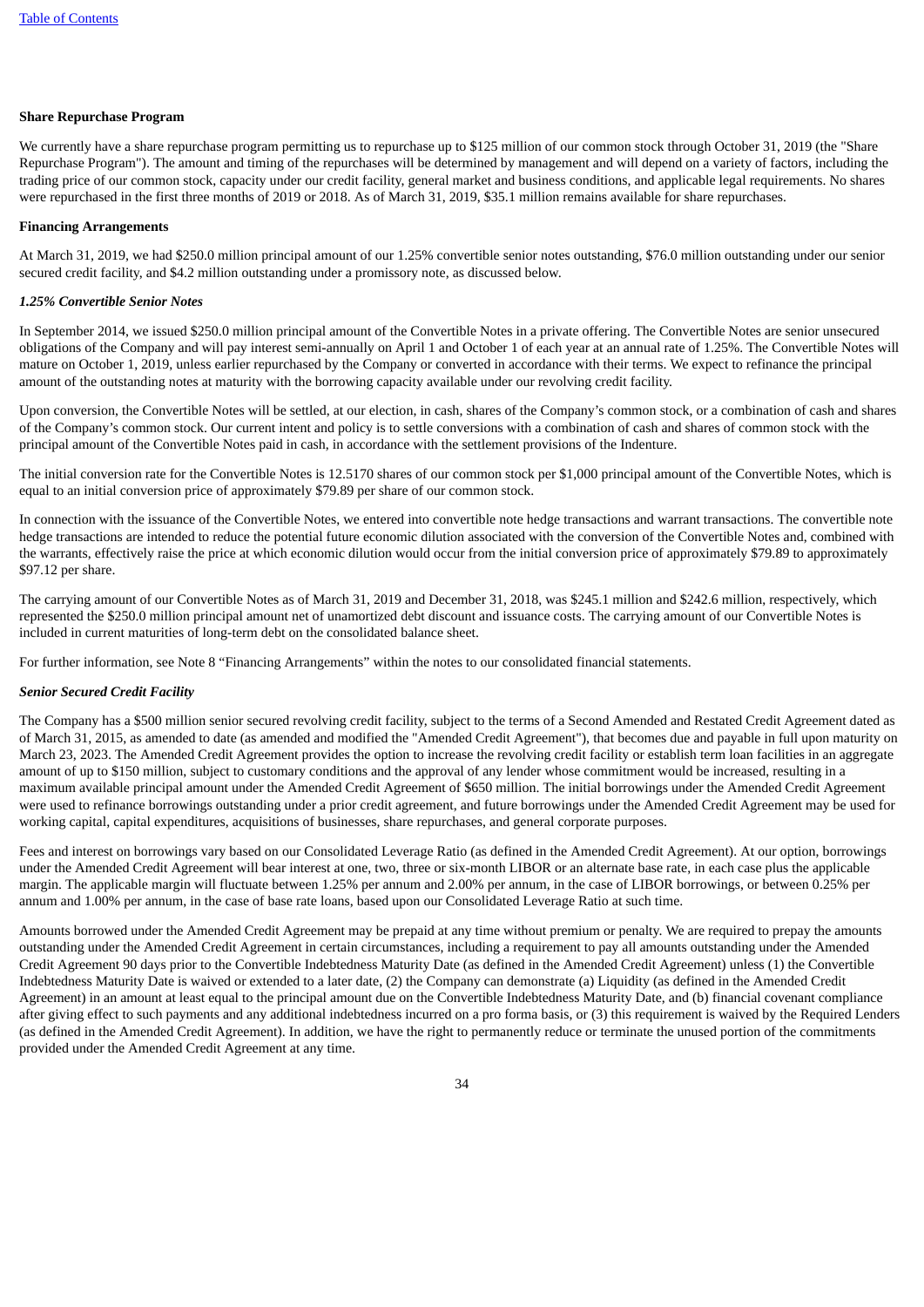The Amended Credit Agreement contains usual and customary representations and warranties; affirmative and negative covenants, which include limitations on liens, investments, additional indebtedness, and restricted payments; and two quarterly financial covenants as follows: (i) a maximum Consolidated Leverage Ratio (defined as the ratio of debt to consolidated EBITDA) ranging from 3.50 to 1.00 to 4.00 to 1.00, depending on the measurement period, and (ii) a minimum Consolidated Interest Coverage Ratio (defined as the ratio of consolidated EBITDA to interest) of 3.50 to 1.00. Consolidated EBITDA for purposes of the financial covenants is calculated on a continuing operations basis and includes adjustments to add back non-cash goodwill impairment charges, share-based compensation costs, certain non-cash restructuring charges, pro forma historical EBITDA for businesses acquired, and other specified items in accordance with the Amended Credit Agreement. At March 31, 2019, we were in compliance with these financial covenants with a Consolidated Leverage Ratio of 2.99 to 1.00 and a Consolidated Interest Coverage Ratio of 12.08 to 1.00.

The Amended Credit Agreement contains restricted payment provisions, including a potential limit on the amount of dividends we may pay. Pursuant to the terms of the Amended Credit Agreement, if our Consolidated Leverage Ratio is greater than 3.00, the amount of dividends and other Restricted Payments (as defined in the Amended Credit Agreement) we may pay is limited to an amount up to \$75 million plus 50% of cumulative consolidated net income (as defined in the Amended Credit Agreement) from the closing date of the Amended Credit Agreement plus 50% of the net cash proceeds from equity issuances after the closing date of the Amended Credit Agreement.

Borrowings outstanding under the Amended Credit Agreement at March 31, 2019 totaled \$76.0 million. These borrowings carried a weighted average interest rate of 4.5%, including the impact of the interest rate swap in effect as of March 31, 2019 and described in Note 10 "Derivative Instrument and Hedging Activity" within the notes to the consolidated financial statements. Borrowings outstanding under the Amended Credit Agreement at December 31, 2018 were \$50.0 million and carried a weighted average interest rate of 3.7%, including the impact of the interest rate swap described in Note 10 "Derivative Instrument and Hedging Activity" within the notes to the consolidated financial statements. The borrowing capacity under the revolving credit facility is reduced by any outstanding borrowings under the revolving credit facility and outstanding letters of credit. At March 31, 2019, we had outstanding letters of credit totaling \$1.6 million, which are primarily used as security deposits for our office facilities. As of March 31, 2019, the unused borrowing capacity under the revolving credit facility was \$422.4 million.

#### *Promissory Note due 2024*

On June 30, 2017, in conjunction with our purchase of an aircraft related to the acquisition of Innosight, we assumed, from the sellers of the aircraft, a promissory note with an outstanding principal balance of \$5.1 million. The principal balance of the promissory note is subject to scheduled monthly principal payments until the maturity date of March 1, 2024, at which time a final payment of \$1.5 million, plus any accrued and unpaid interest, will be due. Under the terms of the promissory note, we will pay interest on the outstanding principal amount at a rate of one-month LIBOR plus 1.97% per annum. The obligations under the promissory note are secured pursuant to a Loan and Aircraft Security Agreement with Banc of America Leasing & Capital, LLC, which grants the lender a first priority security interest in the aircraft. At March 31, 2019, the outstanding principal amount of the promissory note was \$4.2 million, and the aircraft had a carrying amount of \$5.6 million. At December 31, 2018, the outstanding principal amount of the promissory note was \$4.4 million, and the aircraft had a carrying amount of \$5.8 million.

For further information, see Note 8 "Financing Arrangements" within the notes to the consolidated financial statements.

#### **Future Needs**

Our primary financing need has been to fund our growth. Our growth strategy is to expand our service offerings, which may require investments in new hires, acquisitions of complementary businesses, possible expansion into other geographic areas, and related capital expenditures. We believe our internally generated liquidity, together with our available cash, the borrowing capacity available under our revolving credit facility, and access to external capital resources will be adequate to fund our long-term growth and capital needs arising from cash commitments and debt service obligations. Our ability to secure short-term and long-term financing in the future will depend on several factors, including our future profitability, the quality of our accounts receivable and unbilled services, our relative levels of debt and equity, and the overall condition of the credit markets.

#### **CONTRACTUAL OBLIGATIONS**

For a summary of our commitments to make future payments under contractual obligations, see "Item 7. Management's Discussion and Analysis of Financial Condition and Results of Operations – Contractual Obligations" in our Annual Report on Form 10-K for the year ended December 31, 2018. There have been no material changes to our contractual obligations since December 31, 2018. See Note 2 "Basis of Presentation and Significant Accounting Policies" and Note 3 "New Accounting Pronouncements" within the notes to our consolidated financial statements for information on our adoption of ASC 842, *Leases*. See Note 5 "Leases" within the notes to our consolidated financial statements for information on our future lease payments and a reconciliation of those lease payments to our operating lease liabilities recorded on our consolidated balance sheet.

#### **OFF-BALANCE SHEET ARRANGEMENTS**

We are not a party to any material off-balance sheet arrangements.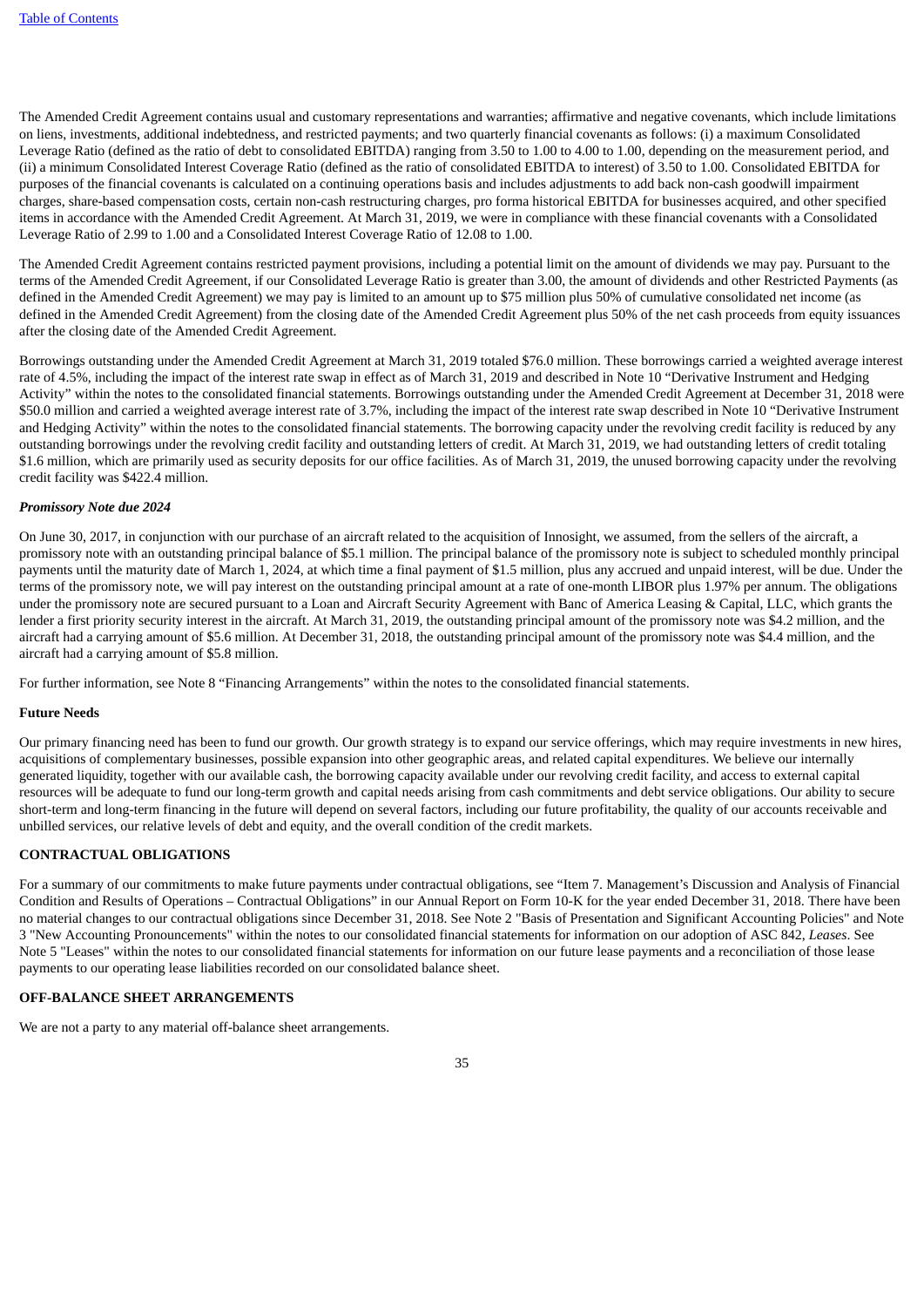## **CRITICAL ACCOUNTING POLICIES**

Management's discussion and analysis of financial condition and results of operations are based upon our consolidated financial statements, which have been prepared in accordance with GAAP. We regularly review our financial reporting and disclosure practices and accounting policies to ensure that our financial reporting and disclosures provide accurate information relative to the current economic and business environment. The preparation of financial statements in conformity with GAAP requires management to make assessments, estimates and assumptions that affect the reported amounts of assets and liabilities and disclosure of contingent assets and liabilities as of the date of the financial statements, as well as the reported amounts of revenues and expenses during the reporting period. Critical accounting policies are those policies that we believe present the most complex or subjective measurements and have the most potential to impact our financial position and operating results. While all decisions regarding accounting policies are important, we believe there are five accounting policies that could be considered critical: revenue recognition, allowances for doubtful accounts and unbilled services, business combinations, carrying values of goodwill and other intangible assets, and accounting for income taxes. For a detailed discussion of these critical accounting policies, see "Item 7. Management's Discussion and Analysis of Financial Condition and Results of Operations – Critical Accounting Policies" in our Annual Report on Form 10-K for the year ended December 31, 2018. There have been no material changes to our critical accounting policies during the first three months of 2019.

#### **NEW ACCOUNTING PRONOUNCEMENTS**

Refer to Note 3 "New Accounting Pronouncements" within the notes to the consolidated financial statements for information on new accounting pronouncements.

## <span id="page-37-0"></span>**ITEM 3. QUANTITATIVE AND QUALITATIVE DISCLOSURES ABOUT MARKET RISK.**

We are exposed to market risks primarily from changes in interest rates and changes in the market value of our investments.

#### **Market Risk and Interest Rate Risk**

The value of our Convertible Notes is exposed to interest rate risk. Generally, the fair value of our fixed interest rate Convertible Notes will increase as interest rates fall and decrease as interest rates rise. In addition, the fair value of our Convertible Notes is affected by our stock price. The carrying value of our Convertible Notes was \$245.1 million as of March 31, 2019, which represents the liability component of the \$250.0 million principal balance. The estimated fair value of our Convertible Notes at March 31, 2019 was \$246.2 million, and was determined based on the quoted bid price of the Convertible Notes in an over-the-counter market as of the last day of trading for the quarter ended March 31, 2019, which was \$98.476 per \$100 principal amount. At December 31, 2018, the carrying value of our Convertible Notes was \$242.6 million, and the estimated fair value of our Convertible Notes was \$242.9 million, which was determined based on the quoted bid price of the Convertible Notes in an over-the-counter market as of the last day of trading for the year ended December 31, 2018, which was \$97.176 per \$100 principal amount.

Concurrent with the issuance of the Convertible Notes, we entered into separate convertible note hedge and warrant transactions. The convertible note hedge transactions are intended to reduce the potential future economic dilution associated with the conversion of the Convertible Notes and, combined with the warrants, effectively raise the price at which economic dilution would occur from the initial conversion price of approximately \$79.89 to approximately \$97.12 per share. Under the convertible note hedge transactions, we have the option to purchase a total of approximately 3.1 million shares of our common stock, which is the number of shares initially issuable upon conversion of the Convertible Notes in full, at a price of approximately \$79.89, which corresponds to the initial conversion price of the Convertible Notes, subject to customary anti-dilution adjustments substantially similar to those in the Convertible Notes. Under the warrant transactions, the holders of the warrants have the option to purchase a total of approximately 3.1 million shares of our common stock at a price of approximately \$97.12. If the average market value per share of our common stock for the reporting period exceeds the strike price of the warrants, the warrants will have a dilutive effect on our earnings per share.

We have exposure to changes in interest rates associated with borrowings under our bank credit facility, which has variable interest rates tied to LIBOR or an alternate base rate, at our option. At March 31, 2019, we had borrowings outstanding under the credit facility totaling \$76.0 million that carried a weighted average interest rate of 4.5%, including the impact of the interest rate swap described below. A hypothetical 100 basis point change in this interest rate would have a \$0.3 million effect on our pretax income, on an annualized basis, including the effect of the interest rate swap. At December 31, 2018, we had borrowings outstanding under the credit facility totaling \$50.0 million that carried a weighted average interest rate of 3.7% including the impact of the interest rate swap described below. As of December 31, 2018, these variable rate borrowings were fully hedged against changes in interest rates by the interest rate swap, which had a notional amount of \$50.0 million. As our variable rate borrowings were fully hedged as of December 31, 2018, a change in the interest rate would have had no impact on our consolidated financial statements.

On June 22, 2017, we entered into a forward interest rate swap agreement effective August 31, 2017 and ending August 31, 2022, with a notional amount of \$50.0 million. We entered into this derivative instrument to hedge against the interest rate risks of our variable-rate borrowings. Under the terms of the interest rate swap agreement, we receive from the counterparty interest on the notional amount based on one-month LIBOR and we pay to the counterparty a fixed rate of 1.900%.

We also have exposure to changes in interest rates associated with the promissory note assumed on June 30, 2017 in connection with our purchase of an aircraft, which has variable interest rates tied to LIBOR. At March 31, 2019, the outstanding principal amount of the promissory note was \$4.2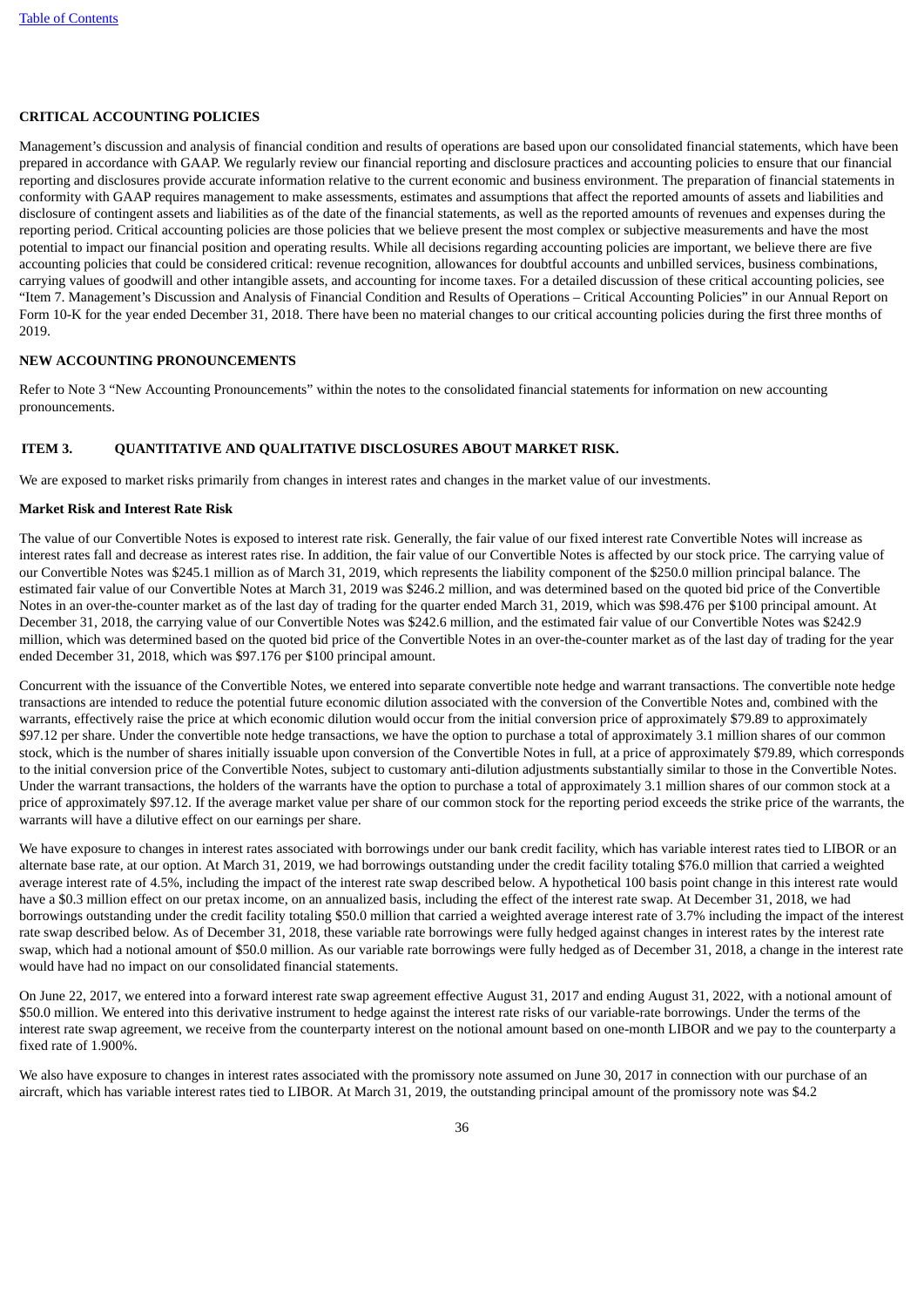million and carried an interest rate of 4.5%. A hypothetical 100 basis point change in this interest rate would not have a material effect on our pretax income. At December 31, 2018, the outstanding principal amount of the promissory note was \$4.4 million and carried an interest rate of 4.3%. A hypothetical 100 basis point change in the interest rate as of December 31, 2018 would not have had a material effect on our pretax income.

We do not use derivative instruments for trading or other speculative purposes. From time to time, we invest excess cash in short-term marketable securities. These investments principally consist of overnight sweep accounts. Due to the short maturity of these investments, we have concluded that we do not have material market risk exposure.

We have a non-interest bearing convertible debt investment in a privately-held company, which we account for as an available-for-sale debt security. As such, the investment is carried at fair value with unrealized holding gains and losses excluded from earnings and reported in other comprehensive income. As of March 31, 2019, the fair value of the investment was \$54.0 million, with a total cost basis of \$27.9 million. At December 31, 2018, the fair value of the investment was \$50.4 million, with a total cost basis of \$27.9 million.

#### <span id="page-38-0"></span>**ITEM 4. CONTROLS AND PROCEDURES.**

#### **Evaluation of Disclosure Controls and Procedures**

Our management, with the participation of the Company's Chief Executive Officer and Chief Financial Officer, has evaluated the effectiveness of our disclosure controls and procedures (as such term is defined in Rules 13a-15(e) and 15d-15(e) under the Securities Exchange Act of 1934, as amended (the "Exchange Act")) as of March 31, 2019. Based on this evaluation, our Chief Executive Officer and Chief Financial Officer have concluded that, as of March 31, 2019, our disclosure controls and procedures were effective in recording, processing, summarizing and reporting, on a timely basis, information required to be disclosed by us in the reports we file or submit under the Exchange Act, and such information is accumulated and communicated to management as appropriate to allow timely decisions regarding required disclosure.

#### **Changes in Internal Control over Financial Reporting**

<span id="page-38-1"></span>There has been no change in our internal control over financial reporting (as such term is defined in Rules 13a-15(f) and 15d-15(f) under the Exchange Act) during the three months ended March 31, 2019 that has materially affected, or is reasonably likely to materially affect, our internal control over financial reporting.

## **PART II—OTHER INFORMATION**

#### <span id="page-38-2"></span>**ITEM 1. LEGAL PROCEEDINGS.**

The information required by this Item is incorporated by reference from Note 14 "Commitments, Contingencies and Guarantees" included in Part I, Item 1 of this Quarterly Report on Form 10-Q.

From time to time, we are involved in legal proceedings and litigation arising in the ordinary course of business. As of the date of this Quarterly Report on Form 10-Q, we are not a party to any litigation or legal proceeding that, in the current opinion of management, could have a material adverse effect on our financial position or results of operations. However, due to the risks and uncertainties inherent in legal proceedings, actual results could differ from current expected results.

#### <span id="page-38-3"></span>**ITEM 1A. RISK FACTORS.**

See Part 1, Item 1A, "Risk Factors" in our Annual Report on Form 10-K for the fiscal year ended December 31, 2018, which was filed with the Securities and Exchange Commission on February 27, 2019, for a complete description of the material risks we face.

## <span id="page-38-4"></span>**ITEM 2. UNREGISTERED SALES OF EQUITY SECURITIES AND USE OF PROCEEDS.**

Our Stock Ownership Participation Program, 2012 Omnibus Incentive Plan, and 2004 Omnibus Stock Plan, which was replaced by the 2012 Omnibus Incentive Plan, permit the netting of common stock upon vesting of restricted stock awards to satisfy individual tax withholding requirements. During the quarter ended March 31, 2019, we reacquired 94,500 shares of common stock with a weighted average fair market value of \$46.40 as a result of such tax withholdings.

In October 2014, our board of directors authorized a share repurchase program pursuant to which we may, from time to time, repurchase up to \$125 million of our common stock, which expires on October 31, 2019 (the "Share Repurchase Program"). The amount and timing of the repurchases will be determined by management and will depend on a variety of factors, including the trading price of our common stock, capacity under our line of credit, general market and business conditions, and applicable legal requirements. The following table provides information with respect to purchases we made of our common stock during the quarter ended March 31, 2019.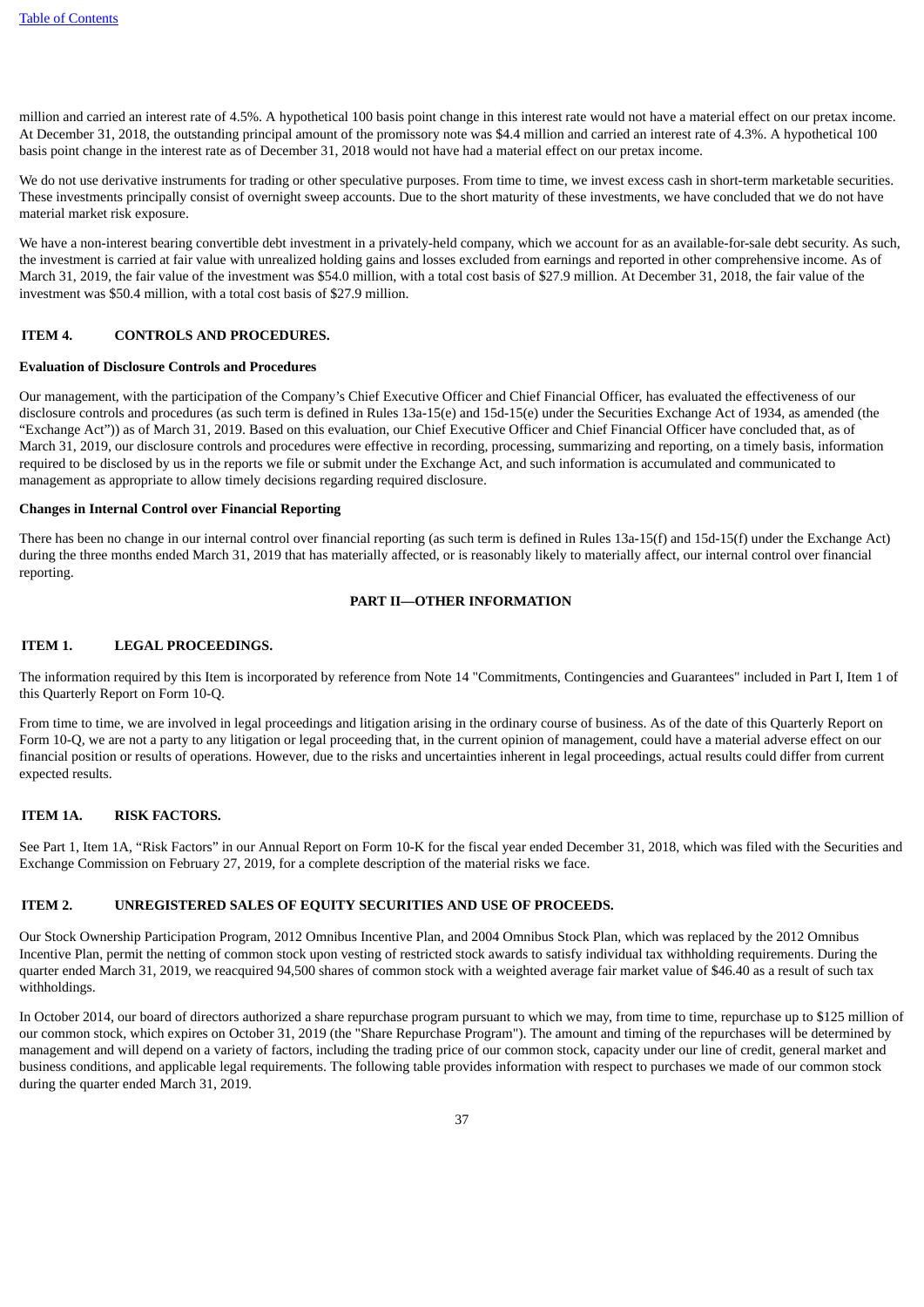| Period                               | <b>Total Number of</b><br><b>Shares Purchased</b> <sup>(1)</sup> |      | <b>Average Price</b><br><b>Paid per Share</b> | <b>Total Number of</b><br><b>Shares Purchased</b><br>as Part of Publicly<br><b>Announced Plans</b><br>or Programs |      | <b>Dollar Value of Shares</b><br>that may yet be<br>Purchased under the<br>Plans or Programs <sup>(2)</sup> |
|--------------------------------------|------------------------------------------------------------------|------|-----------------------------------------------|-------------------------------------------------------------------------------------------------------------------|------|-------------------------------------------------------------------------------------------------------------|
| January 1, 2019 - January 31, 2019   | 7,745                                                            | -\$  | 51.31                                         | $\frac{1}{2}$                                                                                                     |      | 35,143,546                                                                                                  |
| February 1, 2019 - February 28, 2019 |                                                                  | - \$ |                                               | $\overline{\phantom{0}}$                                                                                          |      | 35,143,546                                                                                                  |
| March 1, 2019 - March 31, 2019       | 86,755                                                           | S    | 45.96                                         | $\overline{\phantom{0}}$                                                                                          | - \$ | 35,143,546                                                                                                  |
| Total                                | 94,500                                                           |      | 46.40                                         |                                                                                                                   |      |                                                                                                             |

(1) The number of shares repurchased for each period represents shares to satisfy employee tax withholding requirements. These shares do not reduce the repurchase authority under the Share Repurchase Program.

<span id="page-39-0"></span>(2) As of the end of the period.

## **ITEM 3. DEFAULTS UPON SENIOR SECURITIES.**

<span id="page-39-1"></span>None.

## **ITEM 4. MINE SAFETY DISCLOSURES.**

<span id="page-39-2"></span>Not applicable.

## **ITEM 5. OTHER INFORMATION.**

None.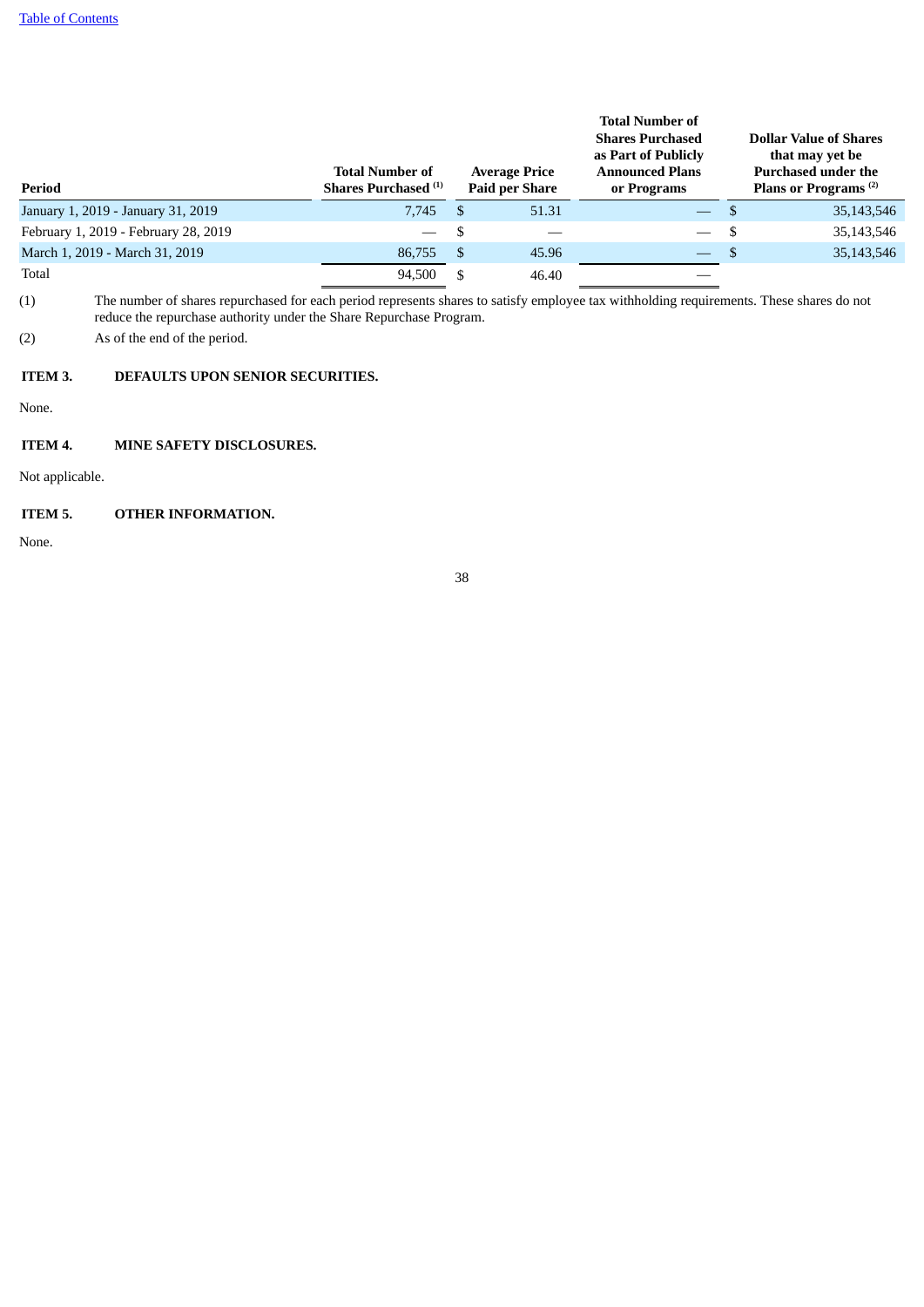# <span id="page-40-0"></span>**ITEM 6. EXHIBITS.**

(a) The following exhibits are filed as part of this Quarterly Report on Form 10-Q.

|                                 |                                                                                                                                                                   |                          |                              | <b>Incorporated by Reference</b> |                  |                |                       |
|---------------------------------|-------------------------------------------------------------------------------------------------------------------------------------------------------------------|--------------------------|------------------------------|----------------------------------|------------------|----------------|-----------------------|
| <b>Exhibit</b><br><b>Number</b> | <b>Exhibit Description</b>                                                                                                                                        | <b>Filed</b><br>herewith | <b>Furnished</b><br>herewith | Form                             | Period<br>Ending | <b>Exhibit</b> | <b>Filing</b><br>Date |
| 31.1                            | Certification of the Chief Executive Officer, pursuant to Rule 13a-<br>14(a)/15d-14(a), as adopted pursuant to Section 302 of the Sarbanes-<br>Oxley Act of 2002. | X                        |                              |                                  |                  |                |                       |
| 31.2                            | Certification of the Chief Financial Officer, pursuant to Rule 13a-<br>14(a)/15d-14(a), as adopted pursuant to Section 302 of the Sarbanes-<br>Oxley Act of 2002. | X                        |                              |                                  |                  |                |                       |
| 32.1                            | Certification of the Chief Executive Officer, pursuant to 18 U.S.C. Section<br>1350, as adopted pursuant to Section 906 of the Sarbanes-Oxley Act of<br>2002.     |                          | X                            |                                  |                  |                |                       |
| 32.2                            | Certification of the Chief Financial Officer, pursuant to 18 U.S.C. Section<br>1350, as adopted pursuant to Section 906 of the Sarbanes-Oxley Act of<br>2002.     |                          | X                            |                                  |                  |                |                       |
| 101.INS                         | <b>XBRL Instance Document</b>                                                                                                                                     | X                        |                              |                                  |                  |                |                       |
| 101.SCH                         | XBRL Taxonomy Extension Schema Document                                                                                                                           | X                        |                              |                                  |                  |                |                       |
| 101.CAL                         | XBRL Taxonomy Extension Calculation Linkbase Document                                                                                                             | X                        |                              |                                  |                  |                |                       |
| 101.LAB                         | XBRL Taxonomy Extension Label Linkbase Document                                                                                                                   | X                        |                              |                                  |                  |                |                       |
| 101.PRE                         | XBRL Taxonomy Extension Presentation Linkbase Document                                                                                                            | X                        |                              |                                  |                  |                |                       |
| 101.DEF                         | XBRL Taxonomy Extension Definition Linkbase Document                                                                                                              | X                        |                              |                                  |                  |                |                       |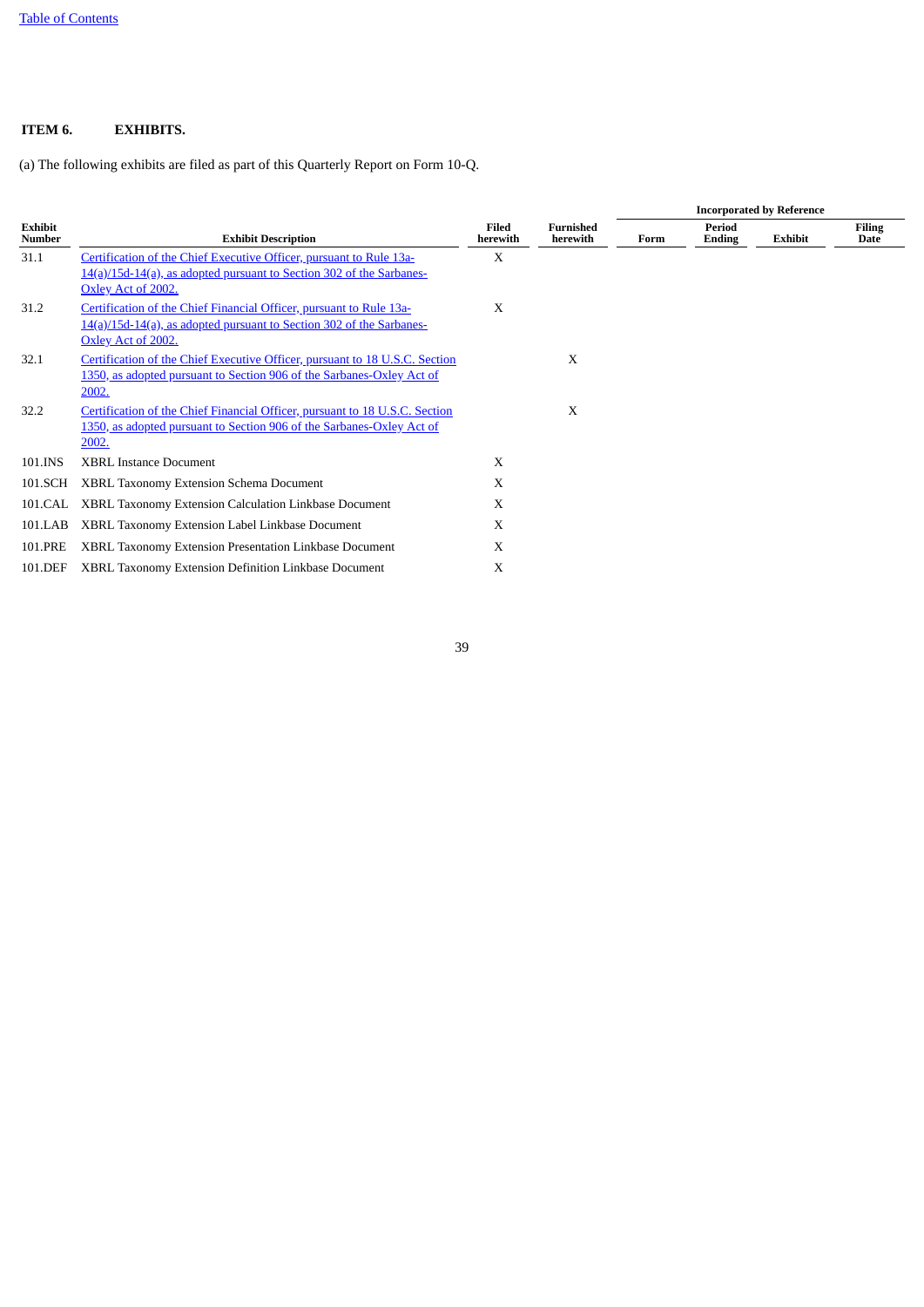## **SIGNATURE**

<span id="page-41-0"></span>Pursuant to the requirements of the Securities Exchange Act of 1934, the registrant has duly caused this report to be signed on its behalf by the undersigned thereunto duly authorized.

Huron Consulting Group Inc.

(Registrant)

John D. Kelly Executive Vice President, Chief Financial Officer and Treasurer

40

Date: April 30, 2019 /S/ JOHN D. KELLY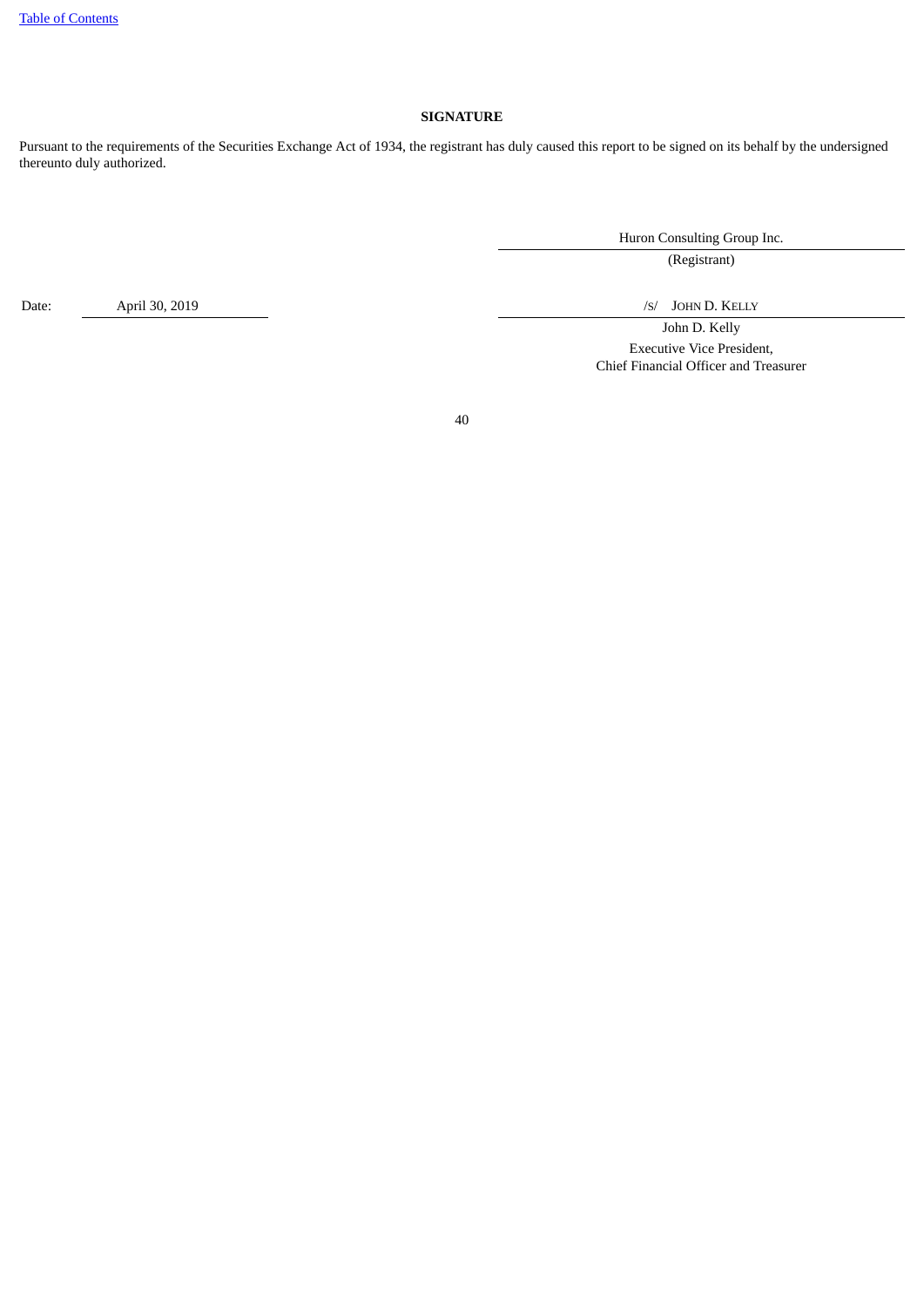## **CERTIFICATION OF THE CHIEF EXECUTIVE OFFICER, PURSUANT TO RULE 13a-14(a)/15d-14(a), AS ADOPTED PURSUANT TO SECTION 302 OF THE SARBANES-OXLEY ACT OF 2002**

<span id="page-42-0"></span>I, James H. Roth, certify that:

- 1. I have reviewed this Quarterly Report on Form 10-Q of Huron Consulting Group Inc.;
- 2. Based on my knowledge, this report does not contain any untrue statement of a material fact or omit to state a material fact necessary to make the statements made, in light of the circumstances under which such statements were made, not misleading with respect to the period covered by this report;
- 3. Based on my knowledge, the financial statements, and other financial information included in this report, fairly present in all material respects the financial condition, results of operations and cash flows of the registrant as of, and for, the periods presented in this report;
- 4. The registrant's other certifying officer and I are responsible for establishing and maintaining disclosure controls and procedures (as defined in Exchange Act Rules 13a-15(e) and 15d-15(e)) and internal control over financial reporting (as defined in Exchange Act Rules 13a-15(f) and 15d-15(f)) for the registrant and have:
	- a) Designed such disclosure controls and procedures, or caused such disclosure controls and procedures to be designed under our supervision, to ensure that material information relating to the registrant, including its consolidated subsidiaries, is made known to us by others within those entities, particularly during the period in which this report is being prepared;
	- b) Designed such internal control over financial reporting, or caused such internal control over financial reporting to be designed under our supervision, to provide reasonable assurance regarding the reliability of financial reporting and the preparation of financial statements for external purposes in accordance with generally accepted accounting principles;
	- c) Evaluated the effectiveness of the registrant's disclosure controls and procedures and presented in this report our conclusions about the effectiveness of the disclosure controls and procedures, as of the end of the period covered by this report based on such evaluation; and
	- d) Disclosed in this report any change in the registrant's internal control over financial reporting that occurred during the registrant's most recent fiscal quarter (the registrant's fourth fiscal quarter in the case of an annual report) that has materially affected, or is reasonably likely to materially affect, the registrant's internal control over financial reporting; and
- 5. The registrant's other certifying officer and I have disclosed, based on our most recent evaluation of internal control over financial reporting, to the registrant's auditors and the audit committee of the registrant's Board of Directors (or persons performing the equivalent functions):
	- a) All significant deficiencies and material weaknesses in the design or operation of internal control over financial reporting which are reasonably likely to adversely affect the registrant's ability to record, process, summarize and report financial information; and
	- b) Any fraud, whether or not material, that involves management or other employees who have a significant role in the registrant's internal control over financial reporting.

Date: April 30, 2019 April 30, 2019 By: By: /S/ JAMES H. ROTH

James H. Roth Chief Executive Officer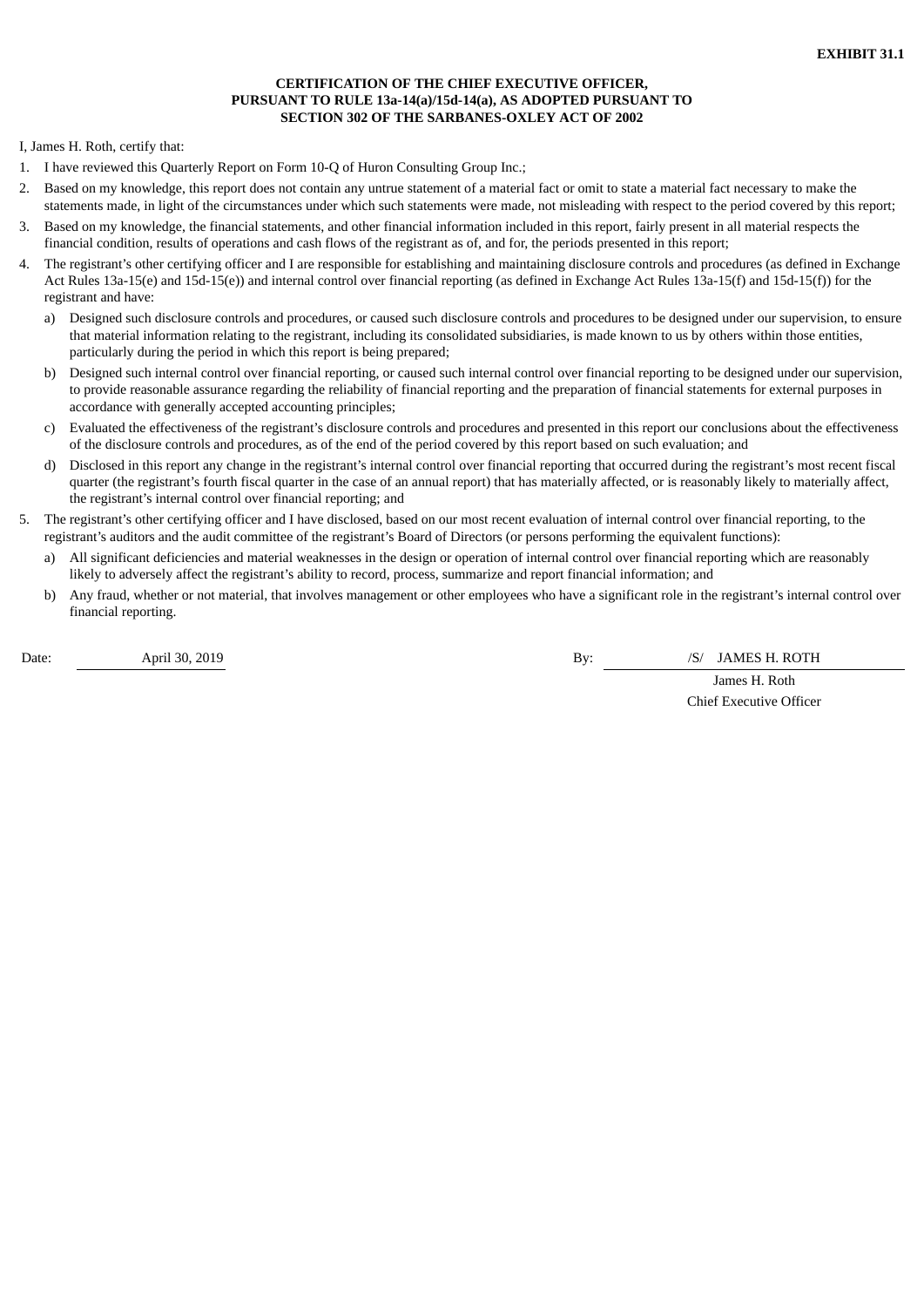## **CERTIFICATION OF THE CHIEF FINANCIAL OFFICER, PURSUANT TO RULE 13a-14(a)/15d-14(a), AS ADOPTED PURSUANT TO SECTION 302 OF THE SARBANES-OXLEY ACT OF 2002**

<span id="page-43-0"></span>I, John D. Kelly, certify that:

- 1. I have reviewed this Quarterly Report on Form 10-Q of Huron Consulting Group Inc.;
- 2. Based on my knowledge, this report does not contain any untrue statement of a material fact or omit to state a material fact necessary to make the statements made, in light of the circumstances under which such statements were made, not misleading with respect to the period covered by this report;
- 3. Based on my knowledge, the financial statements, and other financial information included in this report, fairly present in all material respects the financial condition, results of operations and cash flows of the registrant as of, and for, the periods presented in this report;
- 4. The registrant's other certifying officer and I are responsible for establishing and maintaining disclosure controls and procedures (as defined in Exchange Act Rules 13a-15(e) and 15d-15(e)) and internal control over financial reporting (as defined in Exchange Act Rules 13a-15(f) and 15d-15(f)) for the registrant and have:
	- a) Designed such disclosure controls and procedures, or caused such disclosure controls and procedures to be designed under our supervision, to ensure that material information relating to the registrant, including its consolidated subsidiaries, is made known to us by others within those entities, particularly during the period in which this report is being prepared;
	- b) Designed such internal control over financial reporting, or caused such internal control over financial reporting to be designed under our supervision, to provide reasonable assurance regarding the reliability of financial reporting and the preparation of financial statements for external purposes in accordance with generally accepted accounting principles;
	- c) Evaluated the effectiveness of the registrant's disclosure controls and procedures and presented in this report our conclusions about the effectiveness of the disclosure controls and procedures, as of the end of the period covered by this report based on such evaluation; and
	- d) Disclosed in this report any change in the registrant's internal control over financial reporting that occurred during the registrant's most recent fiscal quarter (the registrant's fourth fiscal quarter in the case of an annual report) that has materially affected, or is reasonably likely to materially affect, the registrant's internal control over financial reporting; and
- 5. The registrant's other certifying officer and I have disclosed, based on our most recent evaluation of internal control over financial reporting, to the registrant's auditors and the audit committee of the registrant's Board of Directors (or persons performing the equivalent functions):
	- a) All significant deficiencies and material weaknesses in the design or operation of internal control over financial reporting which are reasonably likely to adversely affect the registrant's ability to record, process, summarize and report financial information; and
	- b) Any fraud, whether or not material, that involves management or other employees who have a significant role in the registrant's internal control over financial reporting.

Date: April 30, 2019 **By:** /S/ JOHN D. KELLY

John D. Kelly Executive Vice President, Chief Financial Officer and Treasurer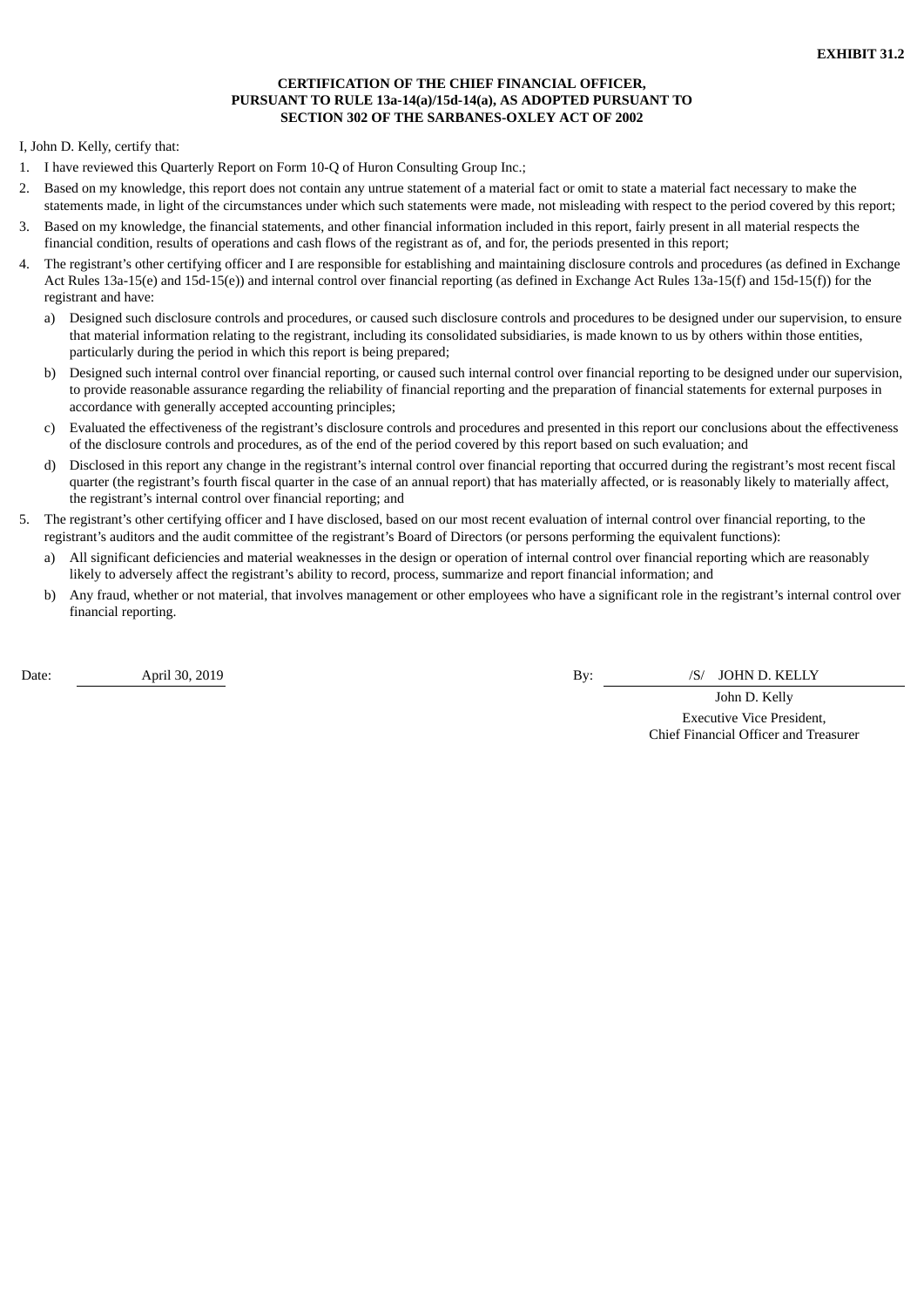## **CERTIFICATION OF THE CHIEF EXECUTIVE OFFICER, PURSUANT TO 18 U.S.C. SECTION 1350, AS ADOPTED PURSUANT TO SECTION 906 OF THE SARBANES-OXLEY ACT OF 2002**

<span id="page-44-0"></span>In connection with the Quarterly Report of Huron Consulting Group Inc. (the "Company") on Form 10-Q for the quarter ended March 31, 2019 as filed with the Securities and Exchange Commission on the date hereof (the "Report"), I, James H. Roth, Chief Executive Officer of the Company, hereby certify, pursuant to 18 U.S.C. Section 1350, as adopted pursuant to Section 906 of the Sarbanes-Oxley Act of 2002, that:

- 1. The Report fully complies with the requirements of Section 13(a) or 15(d) of the Securities Exchange Act of 1934; and
- 2. The information contained in the Report fairly presents, in all material respects, the financial condition and results of operations of the Company for the periods presented therein.

Date: April 30, 2019 April 30, 2019

James H. Roth

Chief Executive Officer

A signed original of this written statement required by Section 906, or other document authenticating, acknowledging, or otherwise adopting the signature that appears in typed form within the electronic version of this written statement required by Section 906, has been provided to the Company and will be retained by the Company and furnished to the Securities and Exchange Commission or its staff upon request.

The foregoing certification is being furnished to the Securities and Exchange Commission as an exhibit to the Form 10-Q and shall not be considered filed as part of the Form 10-Q.